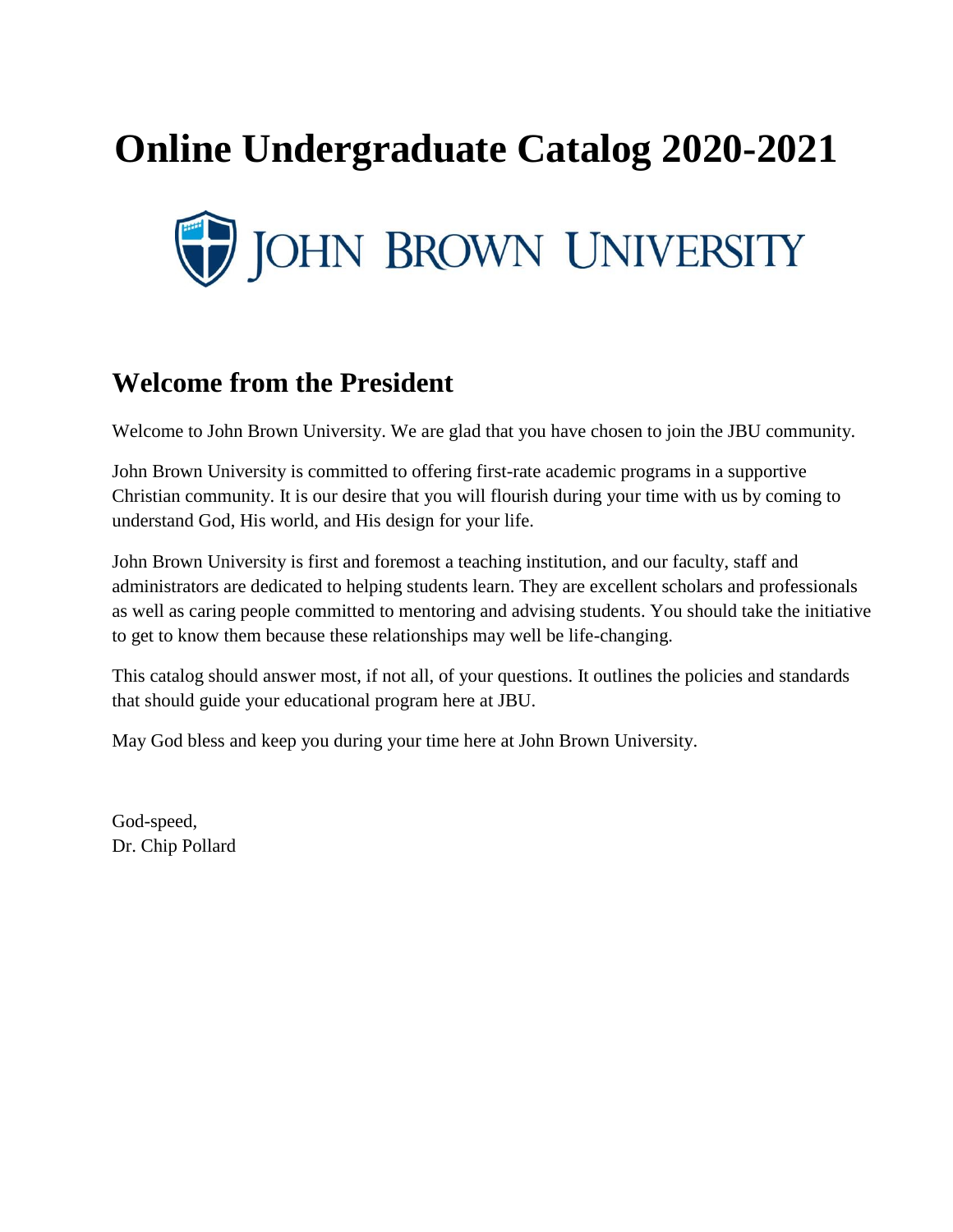# **Catalog Guide**

This catalog contains policies and guidelines for the purpose of aiding students in planning their educational curriculum and is not to be considered a contractual agreement. Program requirements, course content, and other regulations are subject to change at the discretion of the controlling entities within the university.



*.*

 Use this icon to easily print sections of the catalog or save pages to a PDFfile to save for future use

Apply Now Use this icon to apply

For information concerning the Traditional Undergraduate or Graduate School Programs, please refer to the respective 2020-2021Traditional Undergraduate or Graduate School catalogs.

# **Non-Discriminatory Policy**

*John Brown University admits persons to its programs and activities without regard to race, color, national or ethnic origin, or gender. The university does not discriminate on the basis of race, color, national or ethnic origin, physical or mental disability, or gender in the administration of education policies, admission policies, scholarship and loan programs, athletics, and other school-sponsored programs*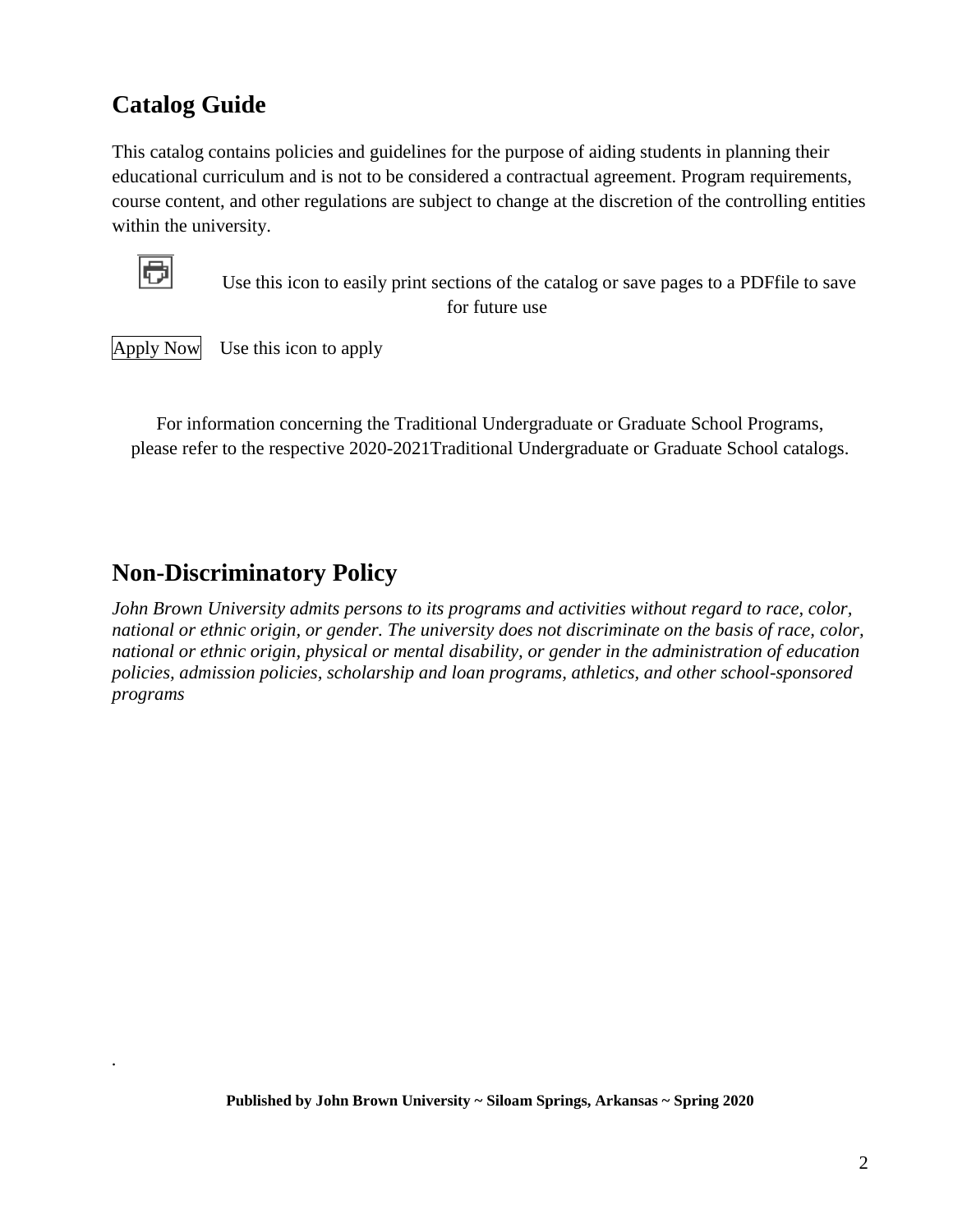# **Table of Contents**

### **Welcome from the President**

| <b>Minors</b> | 32 |
|---------------|----|
|               |    |
|               |    |
|               |    |
|               |    |
|               |    |
|               |    |
|               |    |
|               |    |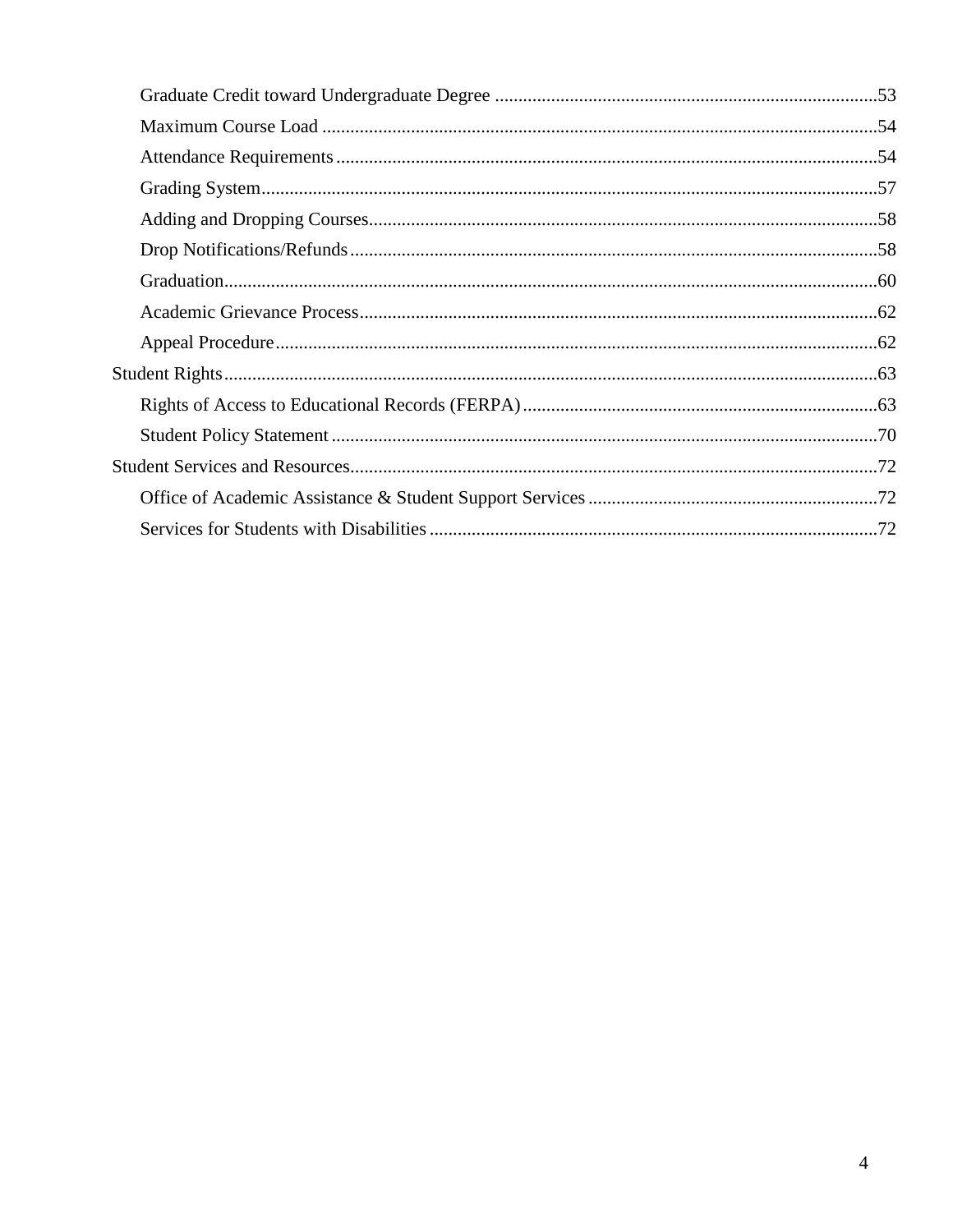# **Academic Calendar**

Important Dates for all JBU Students

| <b>FALL 2020</b>  |                                                                                              |
|-------------------|----------------------------------------------------------------------------------------------|
| $T8/11 - W8/12$   | TUG International Student Orientation & Registration                                         |
| $T 8/11 - W 8/12$ | TUG New Student Move-In                                                                      |
| $T 8/11 - W 8/12$ | TUG New Student Registration                                                                 |
| Th 8/13 - Sa 8/15 | <b>TUG New Student Orientation</b>                                                           |
| M 8/17            | <b>TUG Classes Begin</b>                                                                     |
| M 8/24            | OU and Grad Classes Begin                                                                    |
| F 8/28            | TUG Last Day to Add On-Ground Courses                                                        |
| M 9/7             | OU and Grad Labor Day Holiday                                                                |
| F <sub>9/11</sub> | OU Last Day to Drop Fall A Courses*                                                          |
| F9/11             | <b>OU Midterm Grades Due</b>                                                                 |
| $F\frac{9}{18}$   | Grad Last Day to Drop Fall A Courses*                                                        |
| F10/2             | <b>TUG Midterm Grades Due</b>                                                                |
| F 10/9            | TUG Last Day to Drop On-Ground Courses                                                       |
| F 10/16           | Grad Last Day to Drop 16-week Courses*                                                       |
| F 10/16           | OU Last Day of Fall A Courses                                                                |
| F 10/16           | Grad Last Day of Fall A Courses                                                              |
| M 10/19           | OU First Day of Fall B Courses                                                               |
| M 10/19           | Grad First Day of Fall B Courses                                                             |
| F 11/6            | OU Last Day to Drop Fall B Courses*                                                          |
| F11/13            | Grad Last Day to Drop Fall B Courses*                                                        |
| Sa 11/21          | <b>TUG Commencement</b>                                                                      |
| M 11/23 - F 11/27 | OU and Grad Thanksgiving Holiday                                                             |
| T 11/24           | <b>TUG Last Day of Courses</b>                                                               |
| W 11/25 - F 11/27 | <b>TUG Thanksgiving Holiday</b>                                                              |
| T 12/1 - F 12/4   | TUG Final Exams and Final Projects                                                           |
| Sa 12/5           | OU and Grad Commencement                                                                     |
| F 12/18           | OU and Grad Last Day of Classes                                                              |
|                   | * TUG students taking Online Undergraduate or Graduate classes must follow these drop dates. |

#### **SPRING 2021**

| $M$ 1/4 - F 1/29 | <b>TUG Winter Session</b>             |
|------------------|---------------------------------------|
| $M$ 1/11         | OU and Grad Spring Classes Begin      |
| F1/29            | OU Spring A Midterm Grades Due        |
| F1/29            | OU Last Day to Drop Spring A Courses* |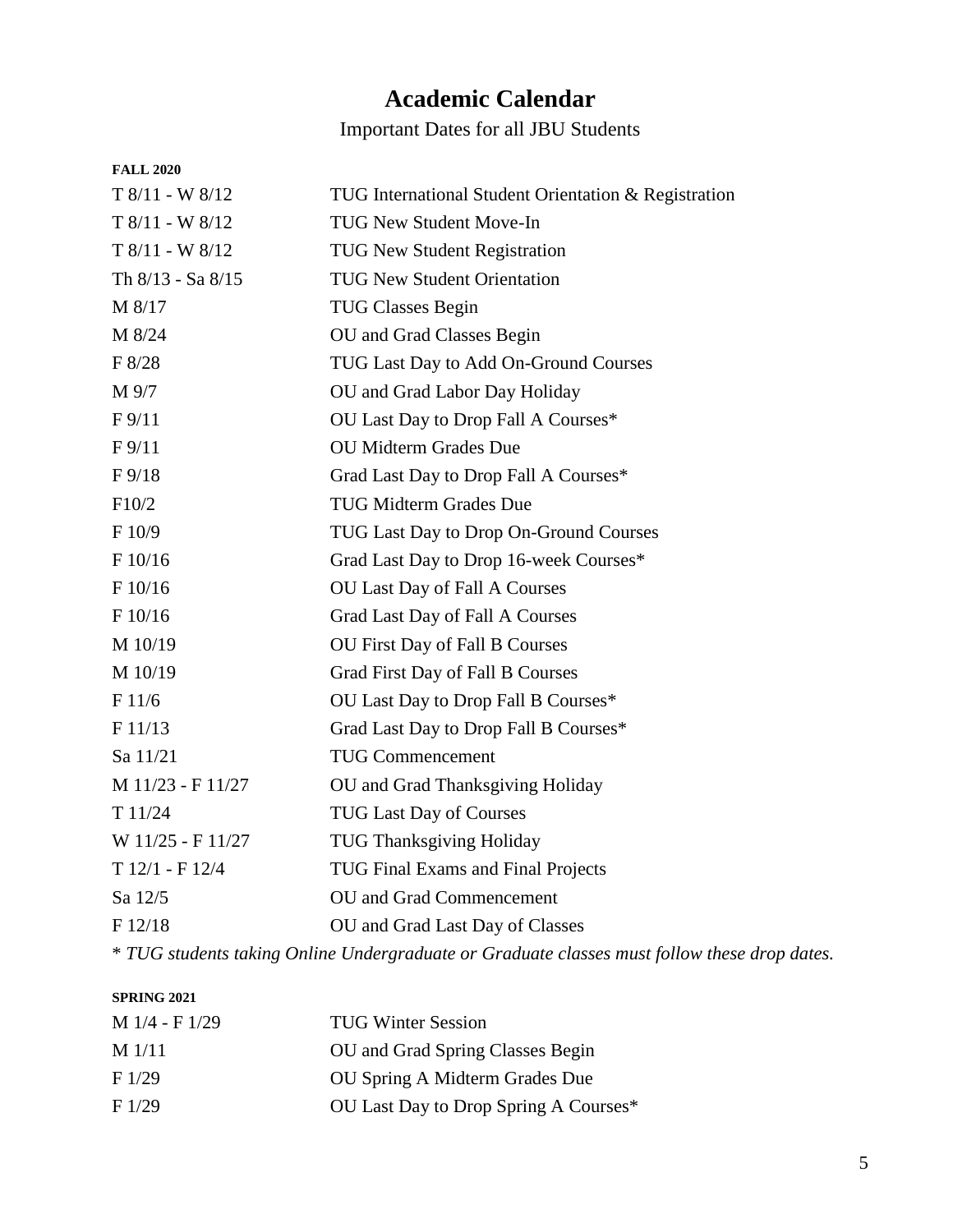| $M$ 2/1            | <b>TUG First Day of Spring Classes</b>                                                       |
|--------------------|----------------------------------------------------------------------------------------------|
| F2/5               | Grad Last Day to Drop Spring A Courses*                                                      |
| F2/12              | TUG Last Day to Add Courses                                                                  |
| F3/5               | Grad Last Day to Drop 16-week Courses*                                                       |
| $F\frac{3}{5}$     | <b>OU Last Day of Spring A Courses</b>                                                       |
| $F\frac{3}{5}$     | Grad Last Day of Spring A Courses                                                            |
| M 3/8              | <b>OU First Day of Spring B Courses</b>                                                      |
| M 3/8              | Grad First Day of Spring B Courses                                                           |
| T3/19              | <b>TUG Midterm Grades Due</b>                                                                |
| M 3/22 - F 3/26    | OU and Grad (only) Spring Break                                                              |
| F3/26              | <b>TUG Last Day to Drop Courses</b>                                                          |
| Th $4/1 - F 4/2$   | TUG (only) Easter Break                                                                      |
| F 4/2              | OU Last Day to Drop Spring B Courses*                                                        |
| F <sub>4/9</sub>   | Grad Last Day to Drop Spring B Courses*                                                      |
| F 5/7              | OU and Grad Last Day of Classes                                                              |
| F 5/14             | <b>TUG Last Day of Classes</b>                                                               |
| $M 5/17 - Th 5/20$ | <b>TUG Final Exams</b>                                                                       |
| Sa 5/22            | Commencement (tentative)                                                                     |
|                    | * TUG students taking Online Undergraduate or Graduate classes must follow these drop dates. |

**SUMMER 2021** M 5/10 OU and Grad Summer Classes Begin M 5/24 TUG Summer Classes Begin F 5/28 TUG Last Day to Drop Summer Courses F 5/28 OU Last Day to Drop Summer A Courses\* M 5/31 Memorial Day Holiday F 6/4 Grad Last Day to Drop Summer A Courses\* F 6/18 TUG Last Day of Summer Courses F 6/25 OU and Grad Last Day of Summer A Courses M 6/28 OU and Grad First Day of Summer B Courses F 7/2 Grad Last Day to Drop 14-week Courses\* M 7/5 - F 7/9 Summer Break F 7/23 OU Last Day to Drop Summer B Courses\* F 7/30 Grad Last Day to Drop Summer B Courses\* F 8/20 OU and Grad Last Day of Summer B Courses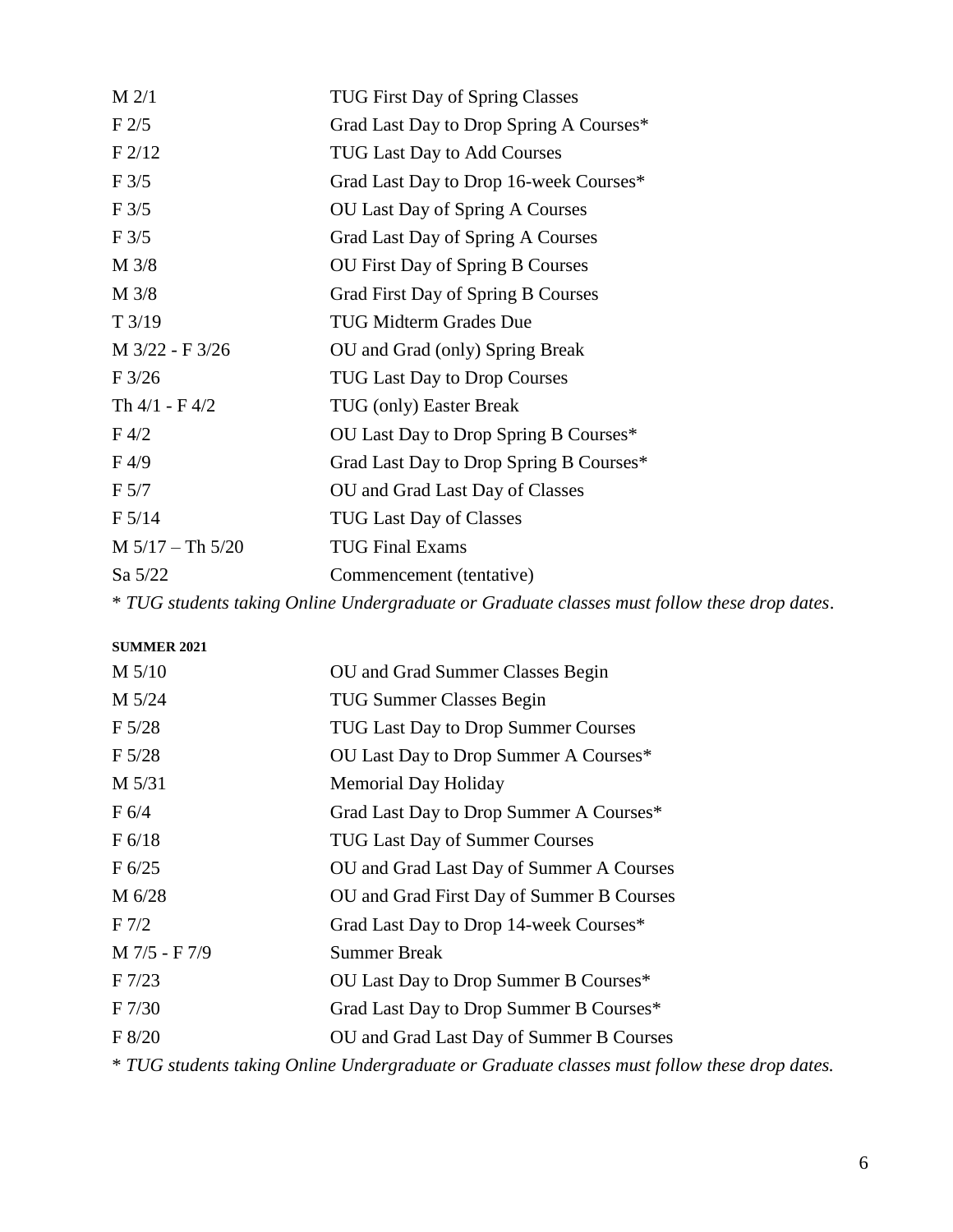# Mission of the University

The faculty and board of trustees have accepted the following statement as being an accurate expression of the university basic mission:

> *John Brown University provides Christ-centered education that prepares people to honor God and serve others by developing their intellectual, spiritual, and professional lives.*

| <b>Statement of Faith</b> | <b>Accreditations &amp; Affiliations</b> | <b>Council for Christian</b>       |
|---------------------------|------------------------------------------|------------------------------------|
|                           |                                          | <b>Colleges &amp; Universities</b> |

### **Educational Philosophy**

The faculty has expressed its purpose as sending forth graduates

#### **Whose lives reflect the love of Christ**

Through reverence toward God. Through consecration to Christ and His Church. Through knowledge of the Bible and appreciation of its principles. Through participation in Christian activities with talents, means, and time. Through tolerance, humility, and helpfulness to others.

### **Who possess intellectual integrity and an enthusiasm for continuing self-development**

Through use of mental processes which lead to intelligent decisions. Through familiarization with sources of information. Through utilization of knowledge. Through mastery of means of communication of ideas.

### **Who are able to function effectively in a multicultural world**

Through a heightened awareness of diverse cultural contexts and values.

Through development of skills and attitudes necessary to interact, work, and minister with people of other cultures.

Through understanding the inclusiveness of God's Kingdom and the equality of all people before God. Through formation of a Christian perspective of the world.

### **Who are eager and able to perform a share of the world's work**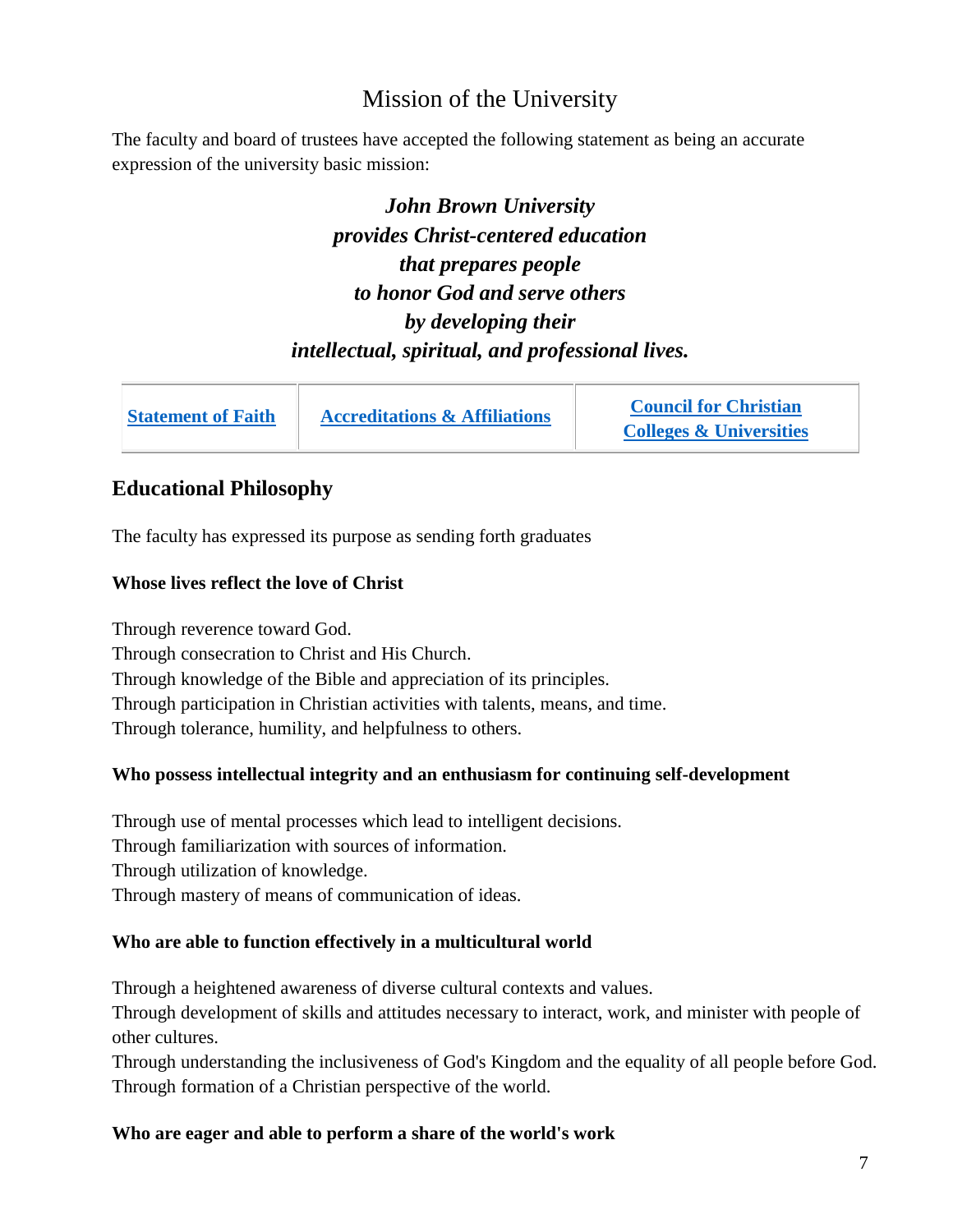Through their willing response to God's unique plan. Through working in chosen vocations with skill, efficiency, and dedication. Through a cooperative and understanding attitude toward fellow workers.

### **Who make worthy contributions to their communities**

Through active cooperation with other people toward general community improvement.

Through promoting wholesome entertainment, adequate educational programs, and other phases of community welfare.

Through exercising their political privileges in the spirit of Christ.

Through practicing the high ideals of love and justice toward all people.

| Locations & Map                | <b>Faculty &amp; Administration</b> |
|--------------------------------|-------------------------------------|
| <b>JBU Facts &amp; Figures</b> | <b>Board of Trustees</b>            |
| <b>Northwest Arkansas</b>      | <b>Faculty Emeriti</b>              |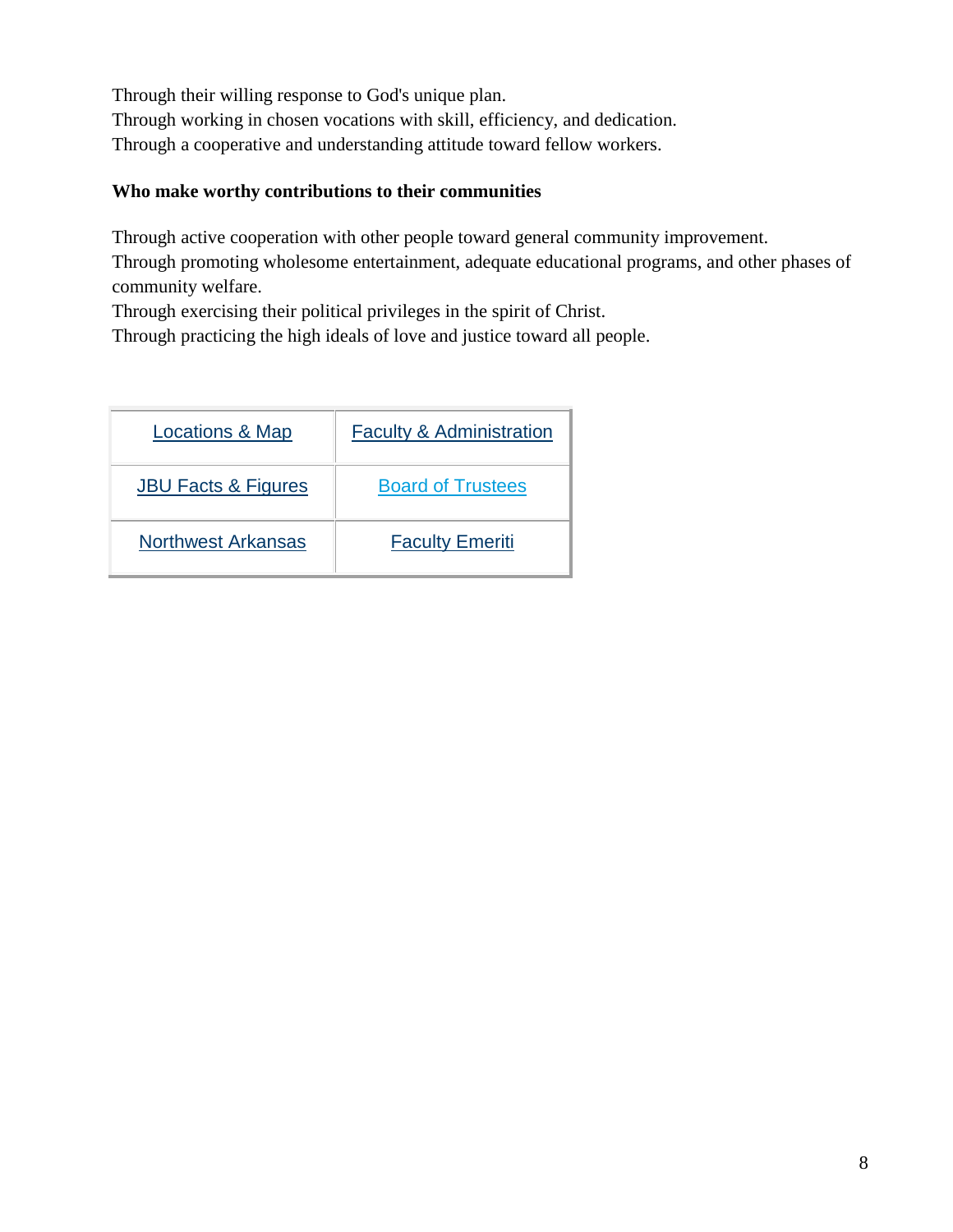# **The Online Undergraduate Program**

Norwood (associate vice president for academic administration)

The JBU Online Undergraduate Program provides non-traditional educational opportunities for students through compressed degree programs online. Our online classes offer working adults the opportunity to engage with faculty and earn a quality bachelor's degree in an interactive online format.

Working together with faculty from other areas of the university, the JBU Online Undergraduate Program offers a B.B.A. in Management, and B.S. degrees in Liberal Arts, Organizational Leadership, and Psychology. Program requirements are met through traditional college course work, credit by exam, credit for prior learning, successful completion of the specified sequence of courses in the major field, and completion of a capstone project. These programs do not follow the traditional university calendar, begin at various times, and meet throughout the year without regard to usual university breaks.

Certain policies of the JBU Online Undergraduate Program do not coincide with those of the university at large. Where conflicts arise, students taking classes in the JBU Online Undergraduate Program follow the specific regulations established by the program. General university policy applies in other areas.

For additional information, please refer to the web at [www.jbu.edu/online/](https://www.jbu.edu/online/).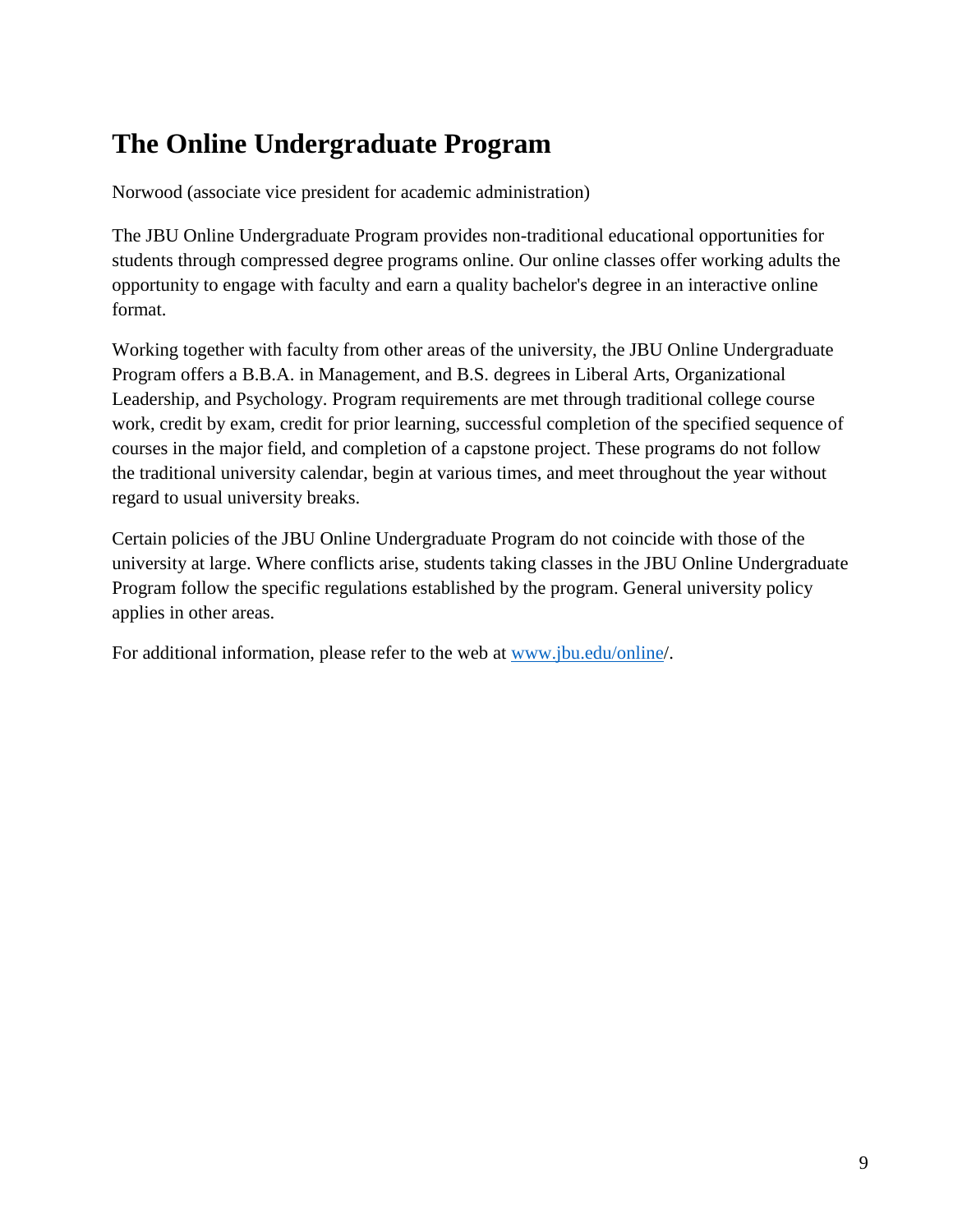# **Admission to Online Undergraduate Programs**

### **Start Your Journey at JBU!**

JBU's Online Undergraduate Program is a fully online degree program designed for working students who need a more flexible program format. Having previous transferable college credit is no longer required to earn your degree online at JBU, but it's still accepted.

### **[APPLY NOW](https://www.jbu.edu/admissions/application/?r=/apply/) [CONTACT US](https://www.jbu.edu/online/request-info/)**

Whether you've been out of school for a while or are just finishing up your degree, we believe you deserve a university who is deeply invested in your success as an individual, providing you with the support you need to make it to graduation and beyond.

### **What is required?**

Click [here](http://www.jbu.edu/online/admissions/) for specific admission requirements

# **Links to additional information:**

| <b>Admissions</b>        | <b>Admissions Guidelines</b>             |
|--------------------------|------------------------------------------|
| <b>Transfer Students</b> | <b>Information for Transfer Students</b> |
| Academics                | <b>Degree Programs</b>                   |

## **Non-Discriminatory Statement**

*John Brown University admits persons to its programs and activities without regard to race, color, national or ethnic origin, or gender. The university does not discriminate on the basis of race, color, national or ethnic origin, physical or mental disability, or gender in the administration of education policies, admission policies, scholarship and loan programs, athletics, and other school-sponsored programs.*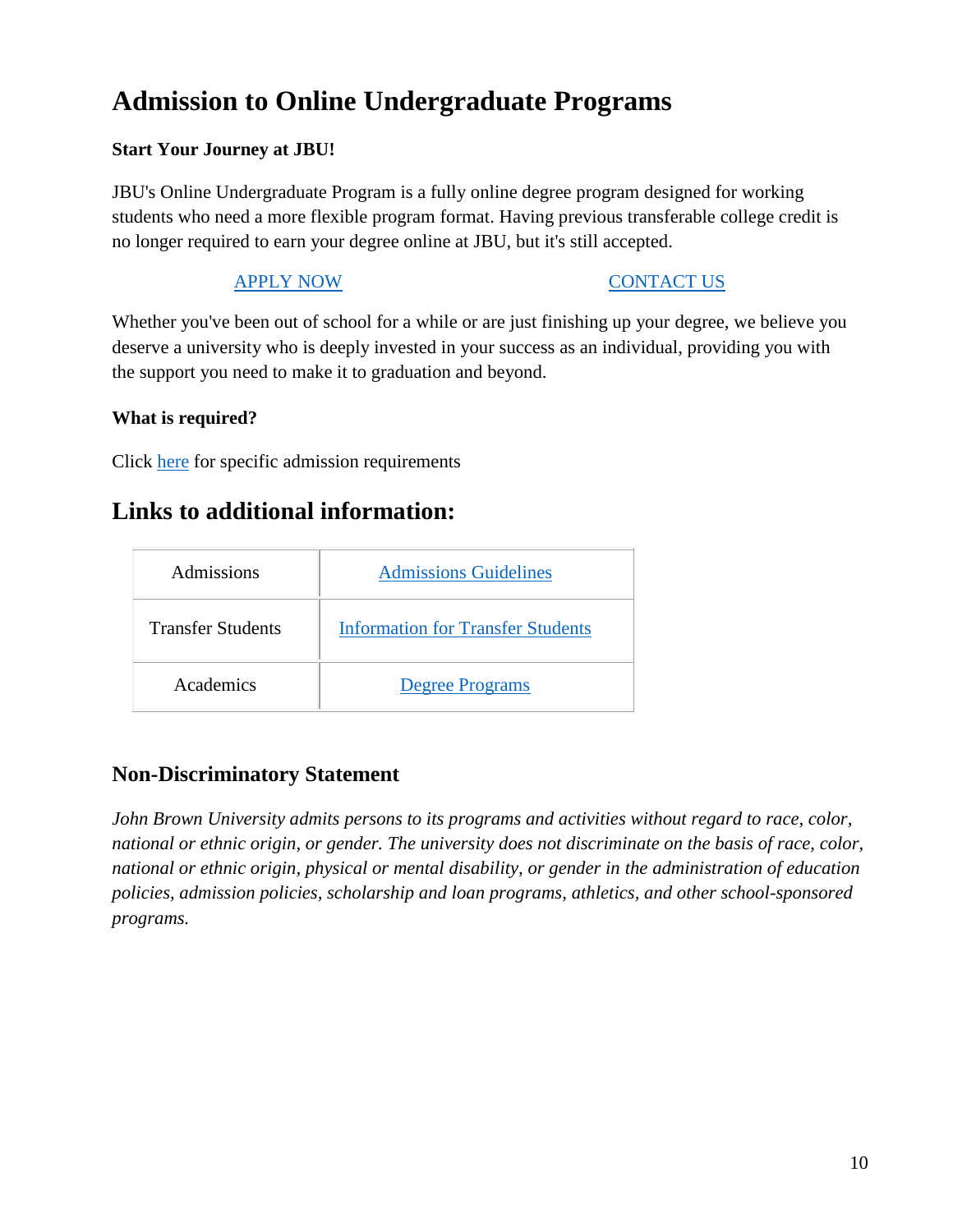# **Tuition & Cost of Attendance**

# **2020-2021 Online Undergraduate Tuition:**

Tuition \$300/credit hour

**Refer to this site for specific information:<https://www.jbu.edu/online/financial-aid/>**

# **Additional Financial Information**

| Cost of Attendance               | <b>Tuition</b>                  |
|----------------------------------|---------------------------------|
| <b>Student Accounts</b>          | <b>Student Account Services</b> |
| Financial Aid & Scholarships     | <b>Financial Aid Assistance</b> |
| Veterans Administration Benefits | <b>Veterans Services</b>        |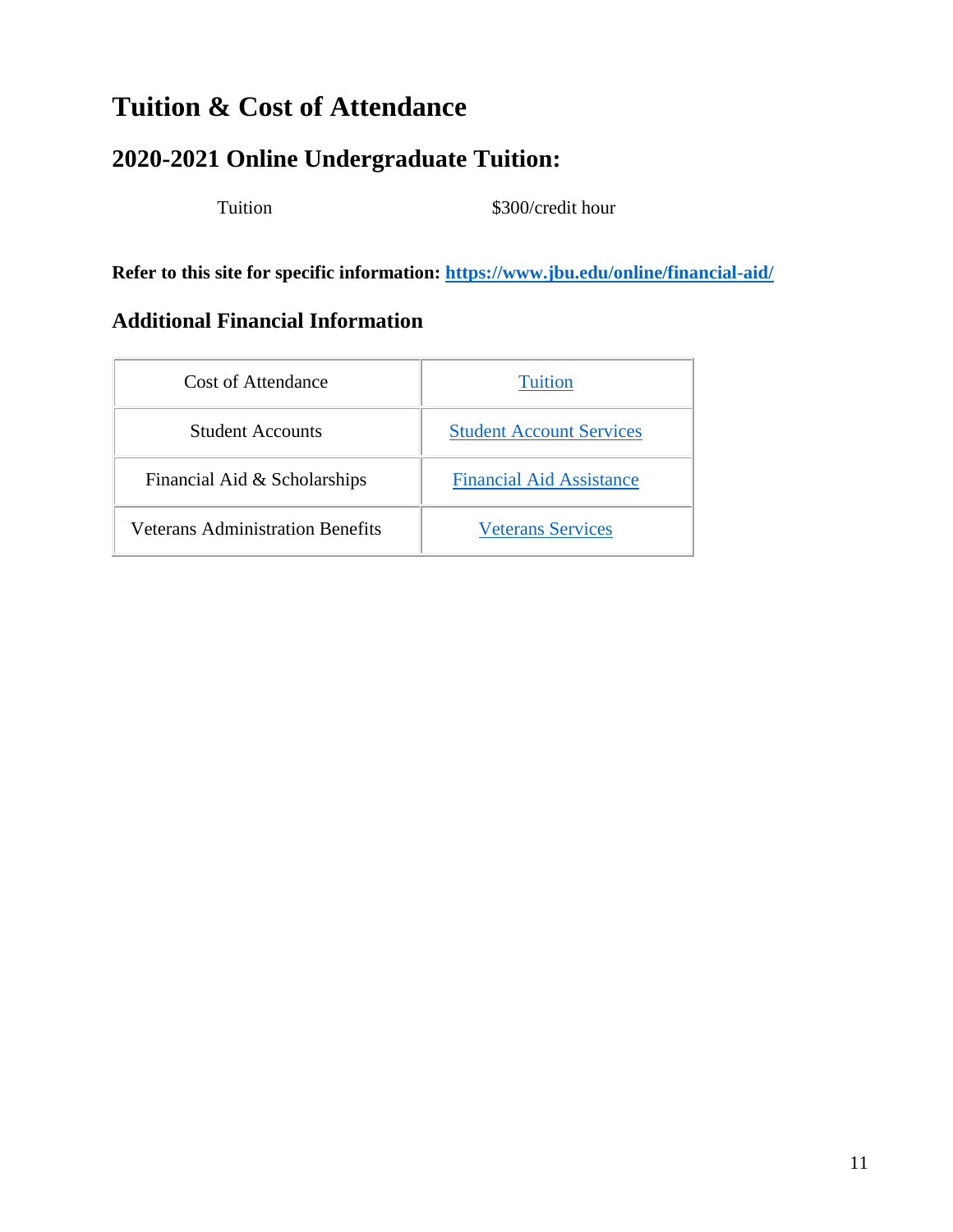# **Financial Planning**

Each year a majority of students attending John Brown University benefit from federal or state grants, or federal loans. Students enrolled at least half-time and seeking financial aid are required to complete the Free Application for Federal Student Aid (FAFSA). To ensure that financial aid eligibility is determined in a timely manner, submit the FAFSA at least eight weeks prior to registration.

Based on information supplied by a student's FAFSA results, the Financial Aid Office will determine each student's financial aid award offer. Consideration for financial assistance will occur only after the student has received a tentative or final acceptance through the Admissions Office. Returning students will be awarded assistance if they are making satisfactory academic progress. To continue to receive federal financial aid, a student must file a new FAFSA each year.

The federal government sponsors student assistance programs to those who have demonstrated financial need. Through the Federal Pell Grant Program, students may receive as much as \$6,195 per year, based on authorization from Congress. Students may also be eligible for assistance from other sources, such as a low interest Direct Loans (subsidized or unsubsidized) to help cover both the direct and indirect costs of education. Award amounts depend on financial need.

John Brown University participates in the following state aid programs:

Arkansas Challenge Scholarship Higher Education Opportunities (GO! Opportunities Grant)

A student can apply for the Challenge and GO scholarships via the YOUniversal Scholarship application located on the Arkansas Department of Higher Education (ADHE) web site. The ADHE Financial Aid Division web page states guidelines for student eligibility, as well as minimum and maximum award amounts, including aggregate maximum amounts. The state communicates directly with a student about eligibility, award amounts, and disbursement schedules. The state notifies JBU of award recipients via electronic rosters.

# **Financial Aid Policy**

All students enrolled at John Brown University who receive financial aid through JBU or the federal Title IV Assistance Programs must meet the satisfactory academic progress requirements as defined below in order to be eligible for further aid.

# **Satisfactory Academic Progress**

In order to be eligible to apply for financial assistance, a student must meet the qualitative and quantitative Satisfactory Academic Progress (SAP) standards.

### **1. The GPA Standard (Qualitative)**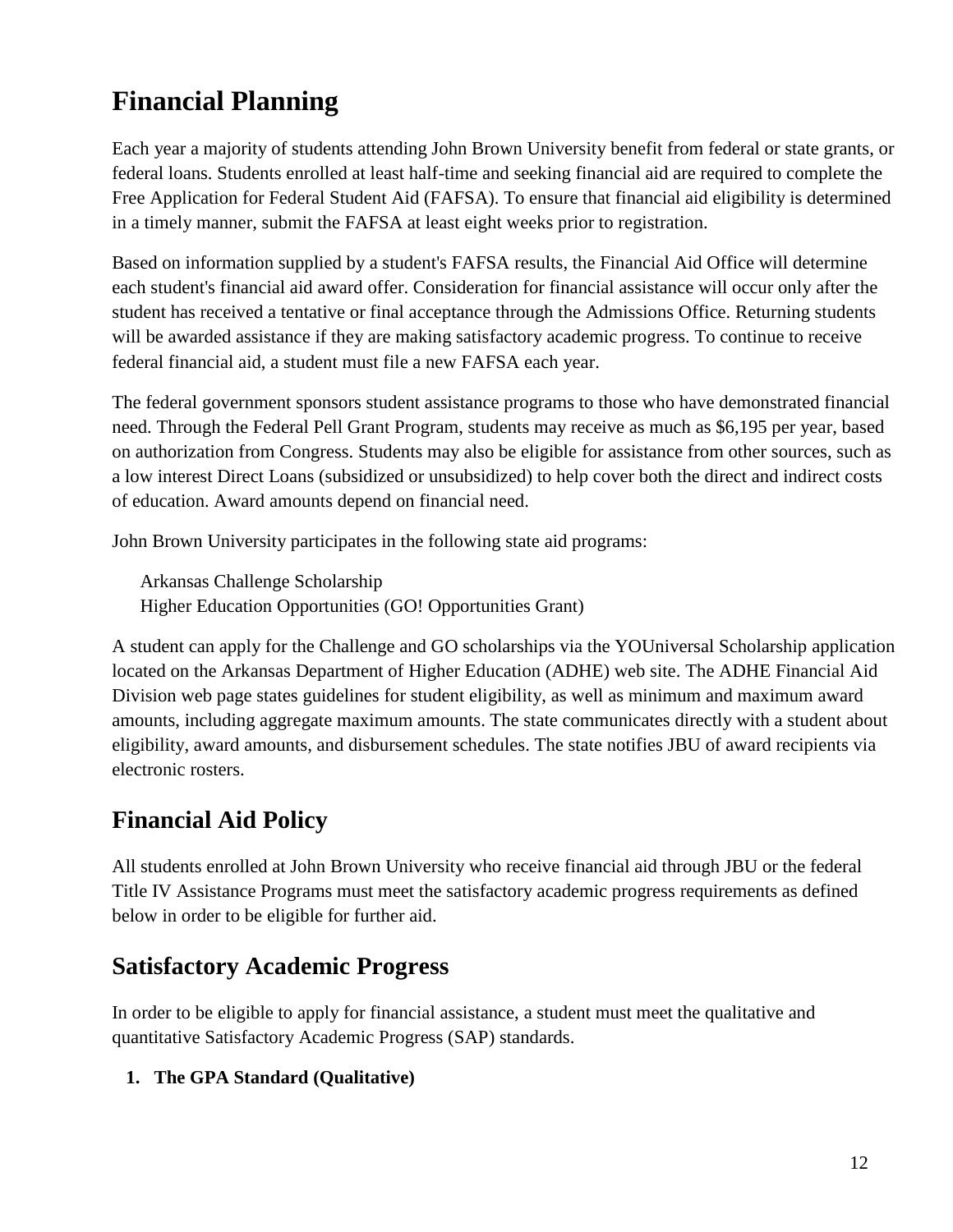- Undergraduate students must achieve and maintain a cumulative grade point average of at least a 2.0 ('C' average) or must have an academic standing consistent with JBU's requirements for graduation.
- Graduate students must achieve and maintain a cumulative grade point average of at least a 3.0 to continue in the JBU Graduate Program and be eligible to receive aid.

### **2. The Pace of Progress Standard (Quantitative)**

- Students must pass a minimum of 67% of the credits attempted during their academic career.
- In accordance with Federal Student Aid requirements, the Financial Aid Office allows the student the opportunity to receive federal aid for only one retake of a class. A repeated course is counted as attempted and successfully completed if a passing grade is earned.
- Undergraduate students cannot attempt more than 150% of the credits required for completion of the student's degree.
- In the case of a transfer student who may have earned credits at another institution, only the credits that apply to the student's degree will be considered as part of the 150% degree maximum.

# **Appeal Process**

If a student does not successfully meet the satisfactory academic progress standards, the Financial Aid Office will notify the student in writing of his or her suspension of financial aid. The Financial Aid Office will email students with this notification and the email will additionally contain the institutional policy regarding appeals procedures. The student may submit a written appeal to the director of financial aid within 30 calendar days of the notification of their financial aid status suspension. Submission of an appeal does not guarantee that probationary status will be granted to a student who does not meet SAP requirements. The director will review appeals on a case-by-case basis and upon completion of the appeal review, the student will be notified by the Financial Aid Office of the decision.

While the director may allow for other mitigating circumstances depending on the merit of the appeal, some examples where the university makes allowances for mitigating circumstances include:

- Serious illness of a family member
- Medical complications or prolonged illness of the student
- Inability to attend classes due to unexpected lack of transportation
- Serious financial problems requiring excessive hours of employment
- Death in the family or death of a close friend

Upon successful appeal, a student is allowed a probation period of one year to meet the SAP requirements in which the student will continue to receive assistance. If a student does not meet SAP requirements upon completion of their probation period, they are ineligible to receive financial aid under the Title IV, HEA program requirements.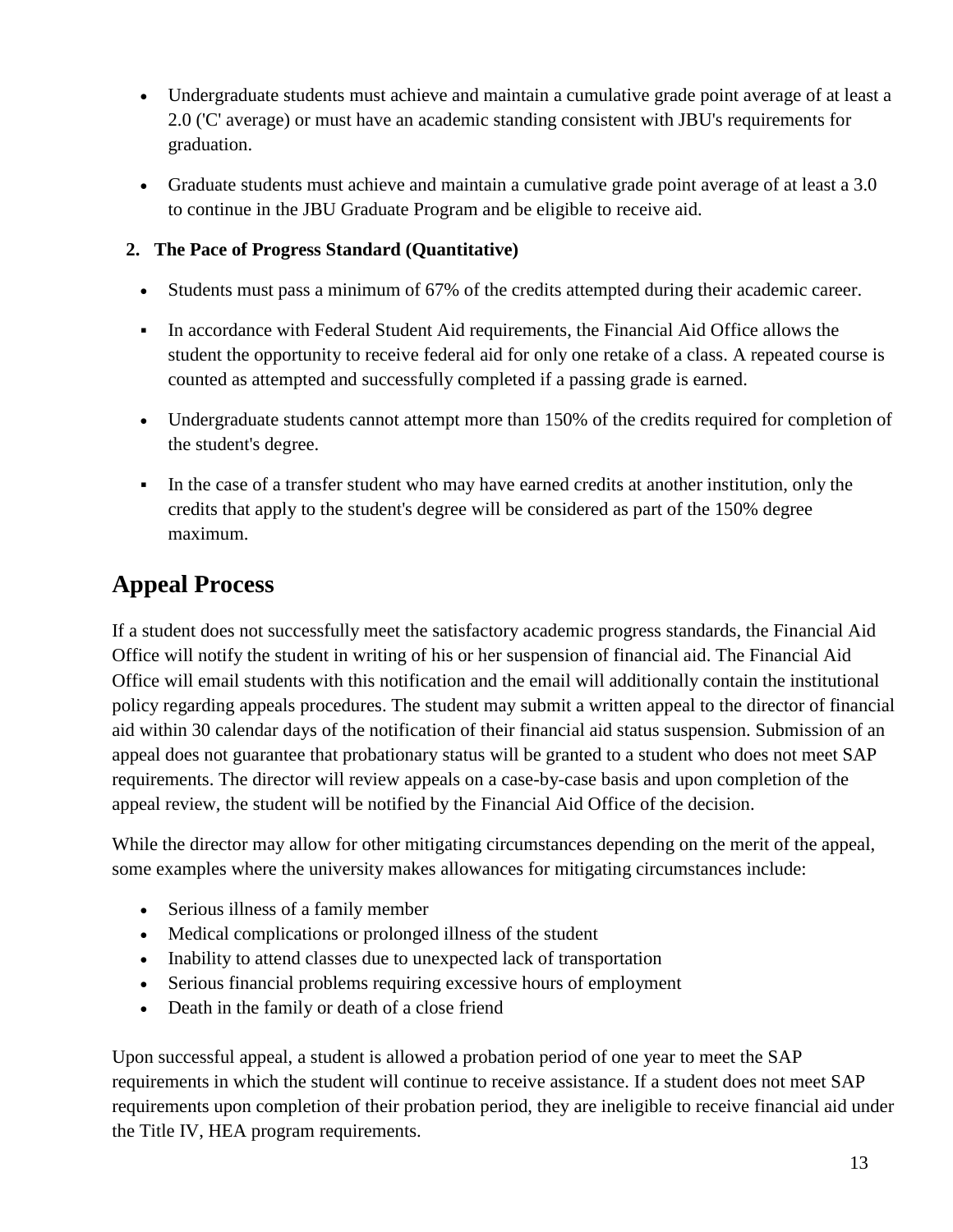Additionally, if a student has extenuating circumstances that require an extension of time to complete a degree, the student may submit a written appeal to the Financial Aid Committee for review of the Pace of Progress Standard.

An appeal for financial aid eligibility is a separate process from the appeal process for academic suspension conducted through the Registrar's Office. A successful appeal with the Registrar's Office after academic suspension does not necessarily reinstate a student's financial aid.

### **Additional SAP Considerations**

- *Incompletes*: An incomplete (I) is counted as an attempted class that was not successfully completed.
- Per traditional undergraduate academic policy, an incomplete grade must be made up within 30 days after the official grade reporting date. After the 30 days, the incomplete grade will be changed to the grade of an 'F' and can only be changed upon approval of the instructor and the associate vice president for academic administration. In extenuating circumstances, the instructor may request an extension date from the dean of Academic Services.
- *Withdrawals*: a withdrawal (w) is counted as an attempted class that was not successfully completed.
- For semester-based JBU Online Undergraduate students, a withdrawal is counted as an attempted class that was not successfully completed. However, for term-based JBU Online Undergraduate students, a withdrawal received during the add/drop period does not factor into the SAP calculation; withdrawals after the add/drop period immediately incur an 'F' and count as an attempted class that was not successfully completed.
- *Not-for-credit remedial course work* and *audited courses* are not counted in SAP calculations.
- *Transfer hours*: Transfer hours that apply to a student's degree count as hours attempted and completed, but they are not considered in the calculation of cumulative GPA.
- *Students pursuing a second degree*: Students pursuing a second degree are not eligible for the Pell Grant. Students are only eligible for loans up to 150% of the hours required to obtain their degree. Students who have completed a degree, but who have not enrolled in a new degree program are not eligible for financial aid.
- *Determining official or unofficial withdrawal*: JBU has several procedures in place for determining whether or not a student officially withdrew for students who received all 'F' or 'I' grades in a term.
	- o Undergraduate: Professors and academic advisors initially monitor students for absences, though they are not required to take attendance. If a lengthy absence is observed by either the professor, academic advisor, or other faculty or staff members, the student is reported to the Registrar's Office. The registrar then notifies the student with a letter indicating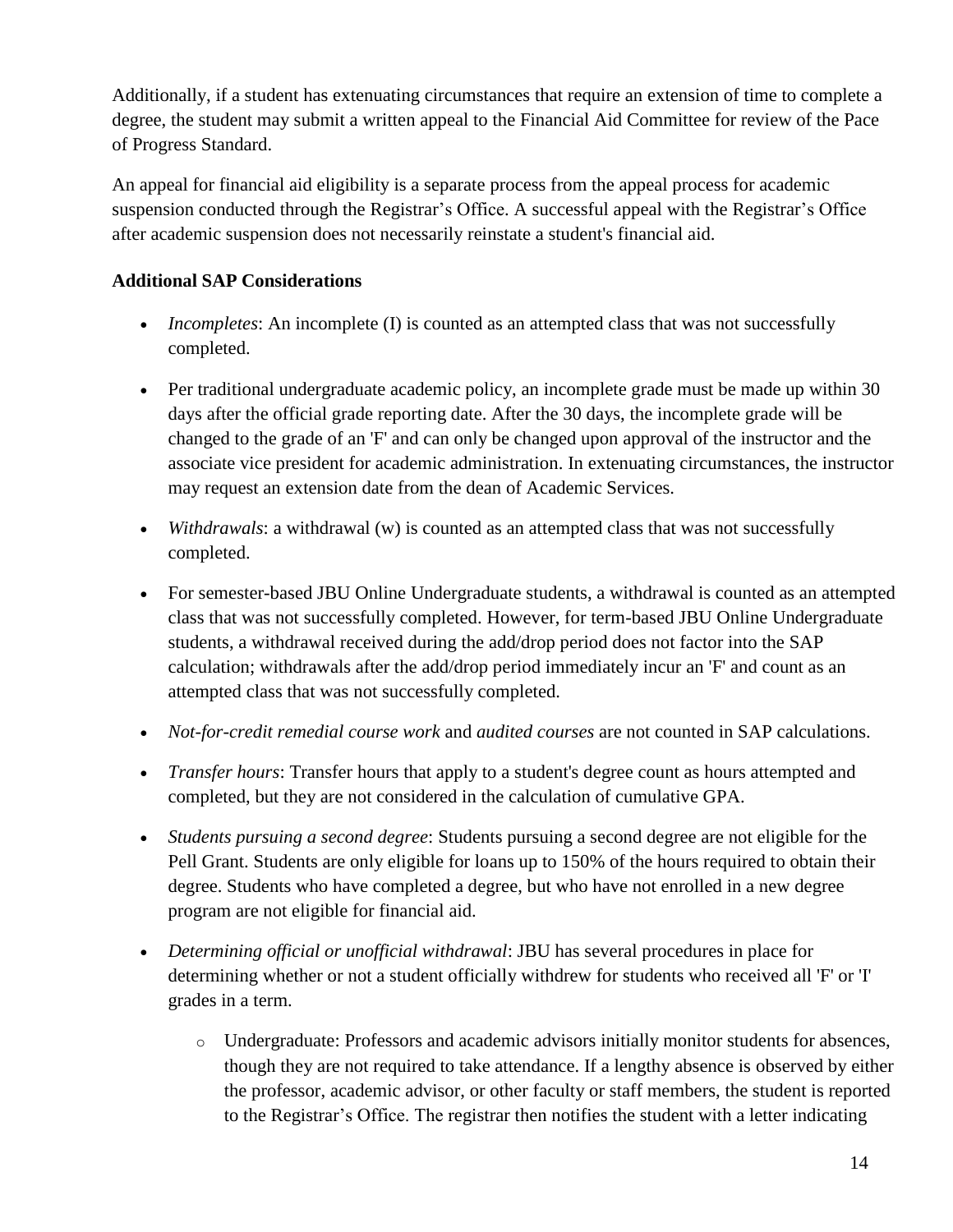that the student will be officially withdrawn unless they begin to consistently attend classes. If a student does not respond to the registrar's contact, the student is removed from classes and is officially withdrawn. At this time, the Financial Aid Office is notified by the registrar of the student's official withdrawal.

When a JBU Online Undergraduate student fails to attend classes and fails to notify proper administrators that they wish to withdraw, the university utilizes one of two methods to address these situations. First, the professor submits an Ally Alert that a student failed to attend or, in the case of an online class, failed to submit assignments. After the administration appropriately reviews the situation to confirm that the student will not continue in the class, the administration sends a withdrawal form to each of the campus offices affected, including the Financial Aid Office.

# <span id="page-14-0"></span>**Veterans Administration Benefits**

John Brown University is an approved institution for veterans and veterans' beneficiaries training. Veterans, widows, and children of veterans who lost their lives in service, or veterans who are now disabled as a result of service should contact the nearest Veterans Administration Regional Office as far in advance of enrollment date as possible for assistance in securing veterans administration benefits. Information regarding this program may be obtained from JBU's VA certifying official at [registrar@jbu.edu.](mailto:registrar@jbu.edu)

### **VA Pending Payment Compliance Addendum**

In accordance with Title 38 US Code 3679(c), this educational institution adopts the following additional provisions for any students using U.S. Department of Veterans Affairs (VA) Post-9/11 G.I. Bill® (Ch.33) or Vocational Rehabilitation & Employment (Ch. 31) benefits, while payment to the institution is pending from VA. This educational institution will not:

- Prevent the student's enrollment:
- Assess a late penalty fee to the student;
- Require the student to secure alternative or additional funding;
- Deny the student access to any resources (access to classes, libraries, or other institutional facilities) available to other students who have satisfied their tuition and fee bills to the institution.

However, to qualify for this provision, such students may be required to:

- Produce the VA Certification of Eligibility (COE) by the first day of class;
- Provide a written request to be certified;
- Provide additional information needed to properly certify the enrollment as described in other institutional policies.

Contact veteran services at [veteranservices@jbu.edu](mailto:veteranservices@jbu.edu) for additional information.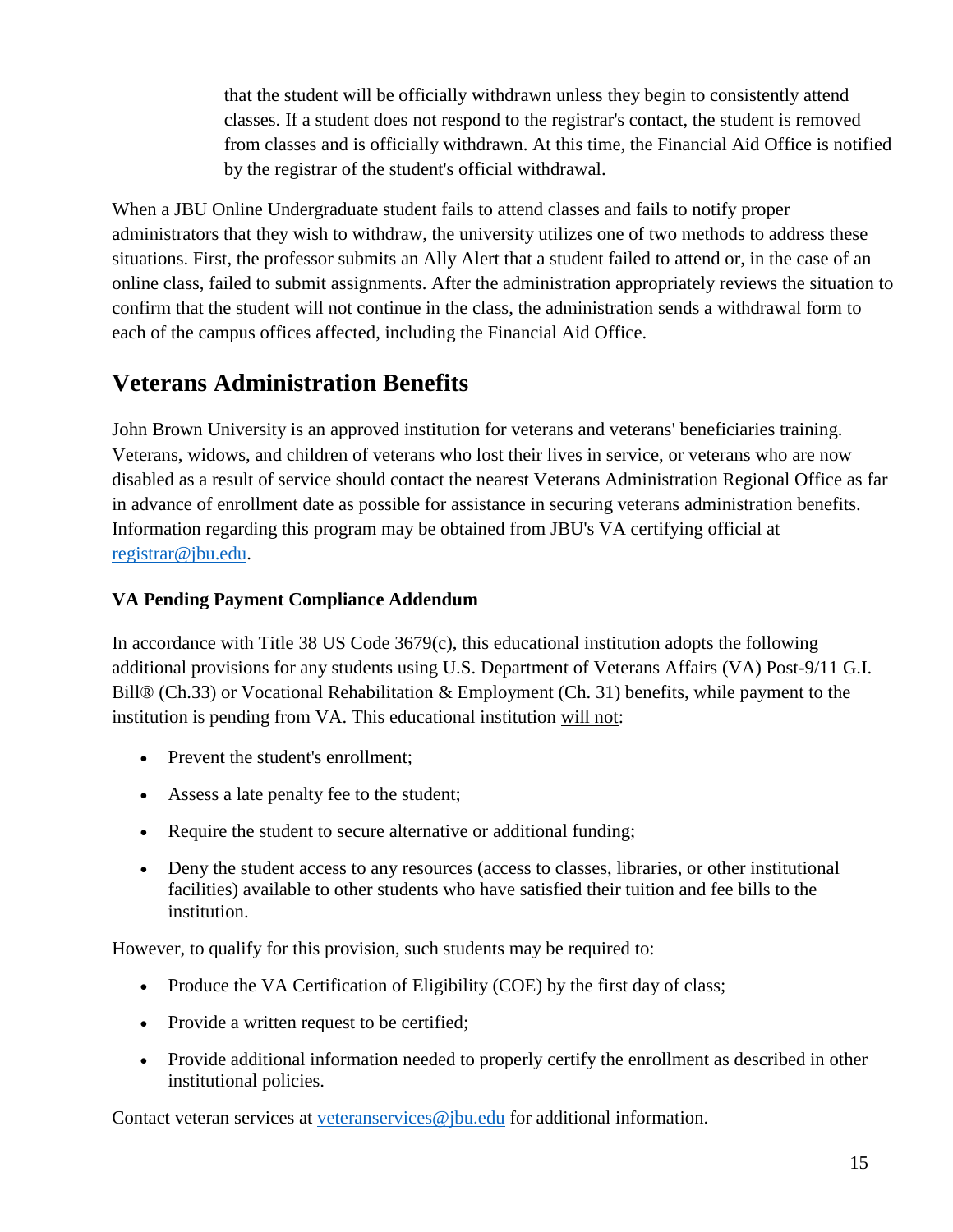# **Academic Colleges**

# **College of Bible, Humanities, and Arts**

Stratman (dean)

### **Department of Online Undergraduate Liberal Arts**

Moore (department chair)

### **Liberal Arts, B.S.**

### **Student Learning Outcomes**

**Moral and Ethical Judgment** - Make moral and ethical judgments based upon a Christian worldview.

**Communication Media** - Utilize various communications media to develop civic engagement.

**Analyzing Issues** - Demonstrate the ability to draw upon historical knowledge in order to analyze relevant historical and contemporary issues.

**Engaged Citizenship** - Demonstrate engaged citizenship by developing a broad understanding of social and political issues.

**Understanding Human Behavior** - Demonstrate an understanding of human behavior and how it impacts a person's worldview.

**Utilizing Personal Strengths** - Demonstrate an understanding of one's own strengths and how to utilize them.

### **Requirements for the Bachelor of Science (B.S.) degree with major in Liberal Arts**

University Core Curriculum - 37 hours

Program requirements satisfy 12 of the 49 hours in the Core Curriculum.

- The Intercultural Engagement elective area is satisfied by ICS 2113.
- The nine hours of the Arts and Humanities and the Social and Behavioral Sciences elective areas are satisfied by the completion of the following major requirements: HST 2153, POL 1013, PSY 1013.

Core Curriculum Courses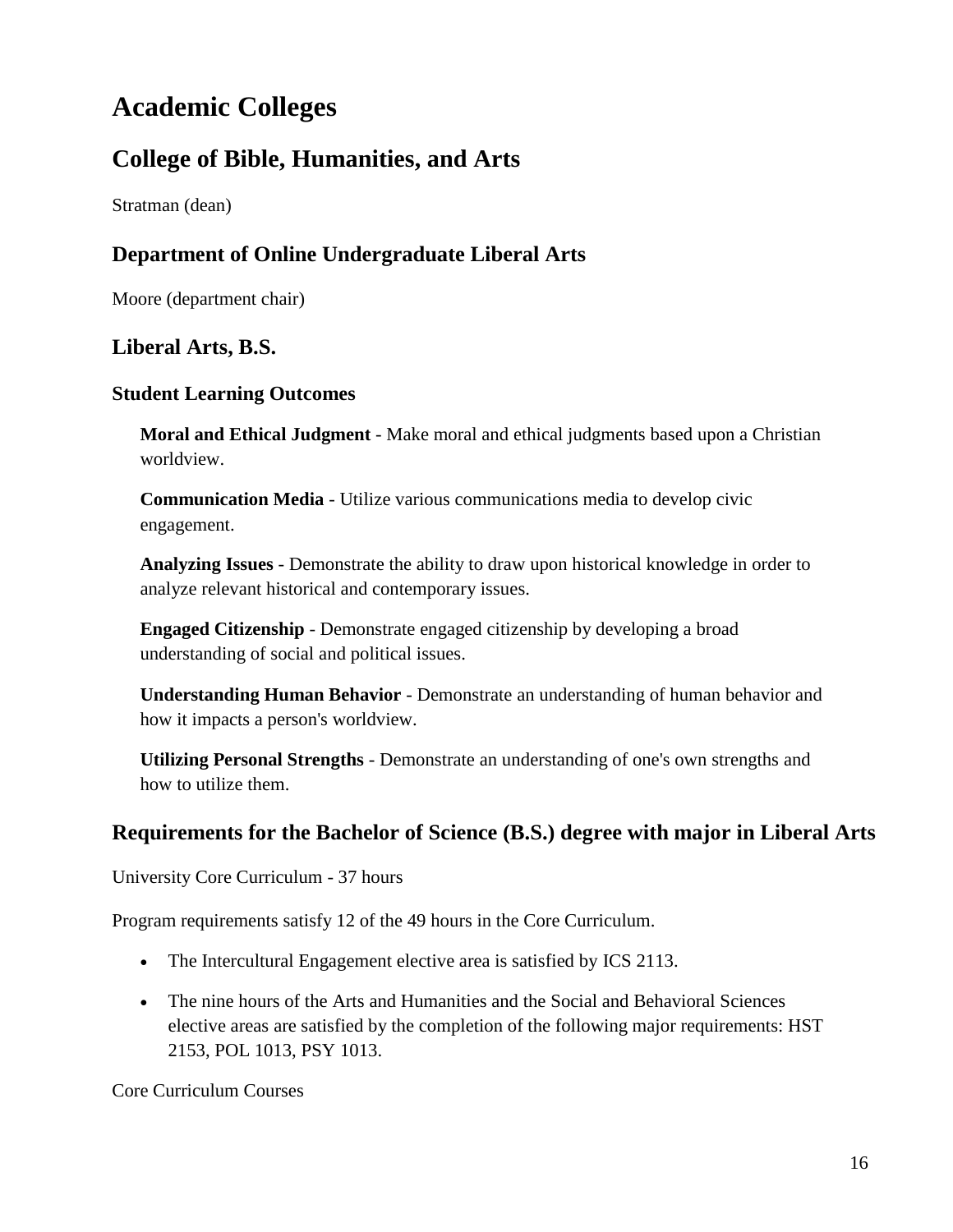Courses Specified by the Program - 39 hours

- EGL 3003 Masterpieces of Literature
- HST 2153 Twentieth Century World History
- ICS 2113 Intercultural Communication
- POL 1013 American Government and Politics
- PSY 1013 Introductory Psychology
- RPH 2103 Introduction to Philosophy

Two of the following:

- BUS 1123 Business Communication
- COM 2523 Public Speaking
- ECN 2113 Principles of Microeconomics
- ECN 2123 Principles of Macroeconomics
- MKT 2143 Principles of Marketing
- MUS 2083 Masterpieces of Music
- RPH 2423 Ethics
- SST 1113 Introduction to Sociology

Five of the following:

- COM 3453 Social Movements
- COM 4363 Political Communication
- COM 4373 Online Advocacy
- HST 3423 Leaders in History
- POL 3003 Political Philosophy
- POL 3213 Religion and Politics
- PSY 4213 Abnormal Psychology

Additional approved college credit - 44 hours

These hours should be chosen in consultation with your academic advisor.

Minimum total semester hours - 120

*In order to graduate, each BSLA major must have a cumulative grade point average of 2.0 (4.0 scale) or above for all degree work and 2.25 in the major.*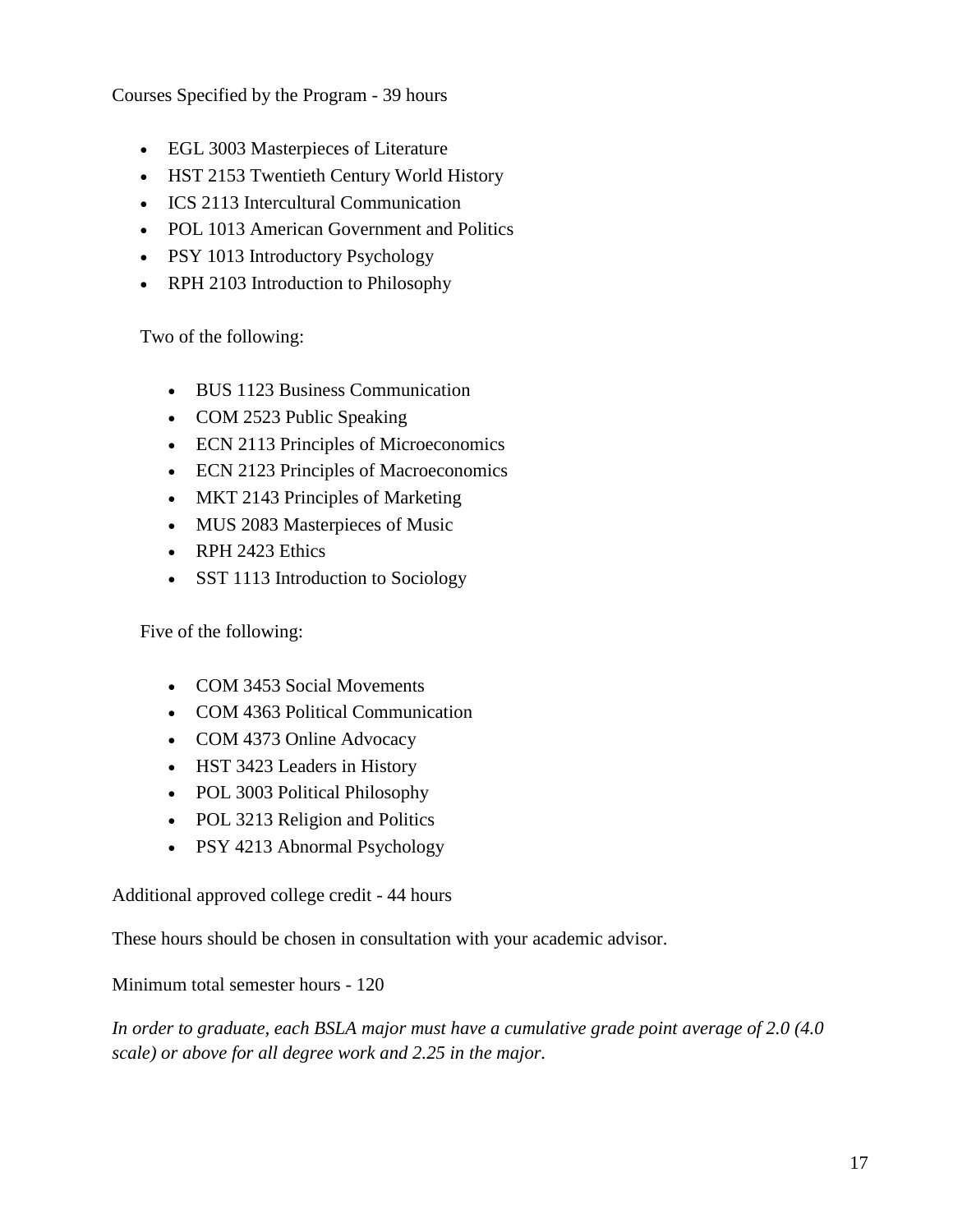# **Requirements for minor in Communication**

Student must successfully complete 12 hours

Four from the following:

- BUS 1123 Business Communication
- COM 2523 Public Speaking
- COM 3453 Social Movements
- COM 4363 Political Communication
- ICS 2113 Intercultural Communication

Note: *Maximum 3 hours of transfer credit allowed*

### **Requirements for minor in Politics and Ethics**

Student must successfully complete 12 hours

- HST 3423 Leaders in History
- POL 1013 American Government and Politics
- POL 3003 Political Philosophy
- POL 3213 Religion and Politics

Note: *Maximum 3 hours of transfer credit allowed*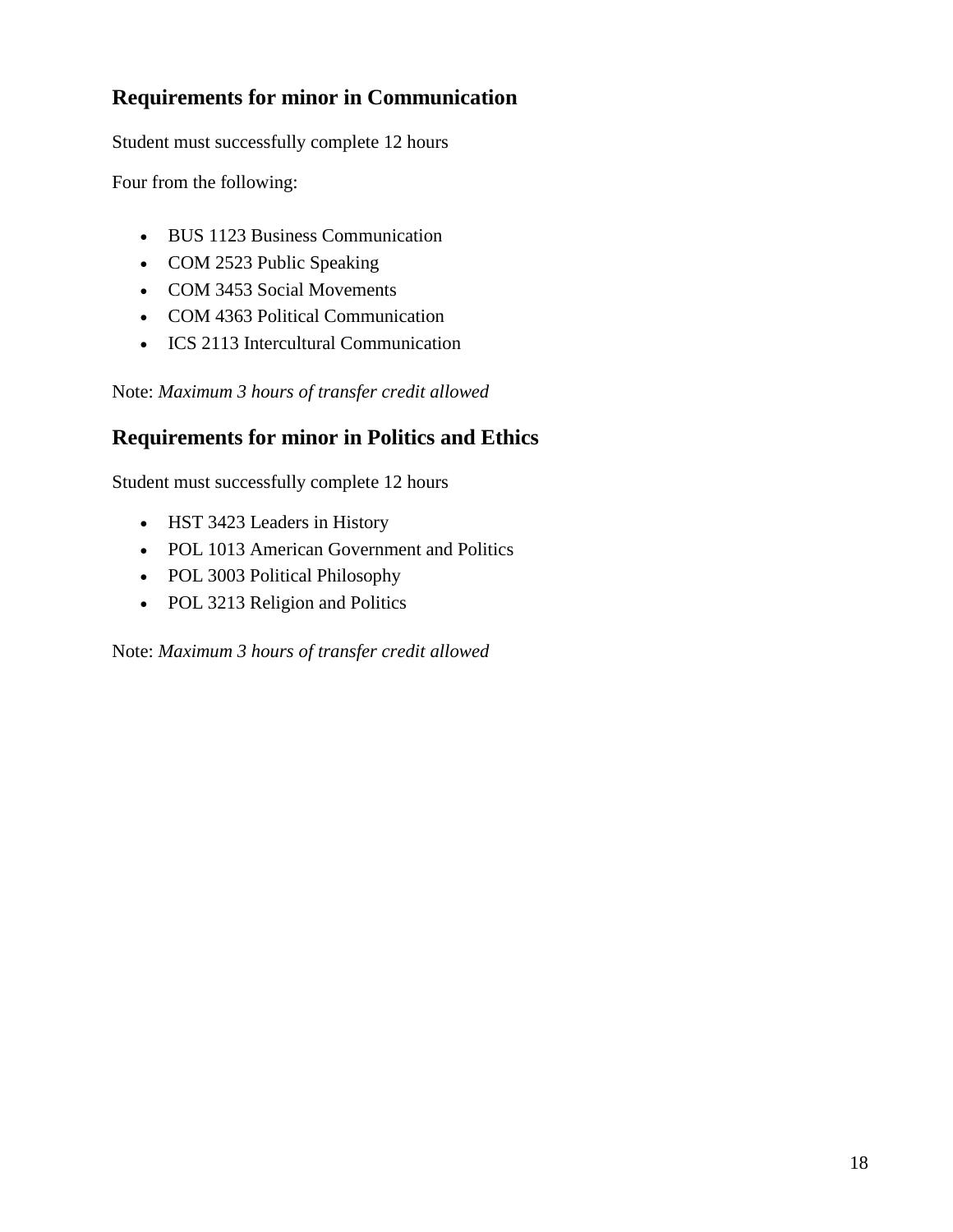# **Soderquist College of Business**

### Ladner (dean)

The mission of the Soderquist College of Business is to equip students to succeed in the wide world of business by empowering students to analyze diverse business situations, examine complex problems, and provide ethical, strategic leadership to organizations.

### **Department of Online Undergraduate Business**

Jackson (department chair)

### **Management, B.B.A.**

### **Student Learning Outcomes**

Through giving students a broad exposure to the functional areas of business, the environments in which organizations must operate, and the knowledge of important behavior dimensions of government, the BBA in Management program will prepare students for a career as a professional manager in corporations, public institutions, not-for-profit organizations and small business. In addition, the Management program will provide a foundation for those who want to pursue graduate degrees in business and public administration.

The management major should achieve the following outcomes:

**Effective Communication:** Communicate effectively and professionally in various contexts using diverse techniques and contemporary media.

**Critical Reasoning and Research:** Conceptualize, apply, analyze, synthesize, and evaluate information to address questions, perform analyses, understand and apply results, reach conclusions, and assess impact.

**Business Skills and Knowledge:** Demonstrate skills and knowledge relevant to a business focus necessary for professional growth and success in global and culturally diverse contexts.

**Ethical and Legal Issues and Christian Worldview:** Anticipate, identify, and resolve moral, ethical and legal dilemmas through an understanding and application of the Christian worldview.

**Management Skills and Knowledge:** Construct logical and creative solutions to complex management problems through synthesis and evaluation of both qualitative and quantitative data.

### **Requirements for the Bachelor of Business Administration (B.B.A.) degree with major in Management**

University Core Curriculum - 37 hours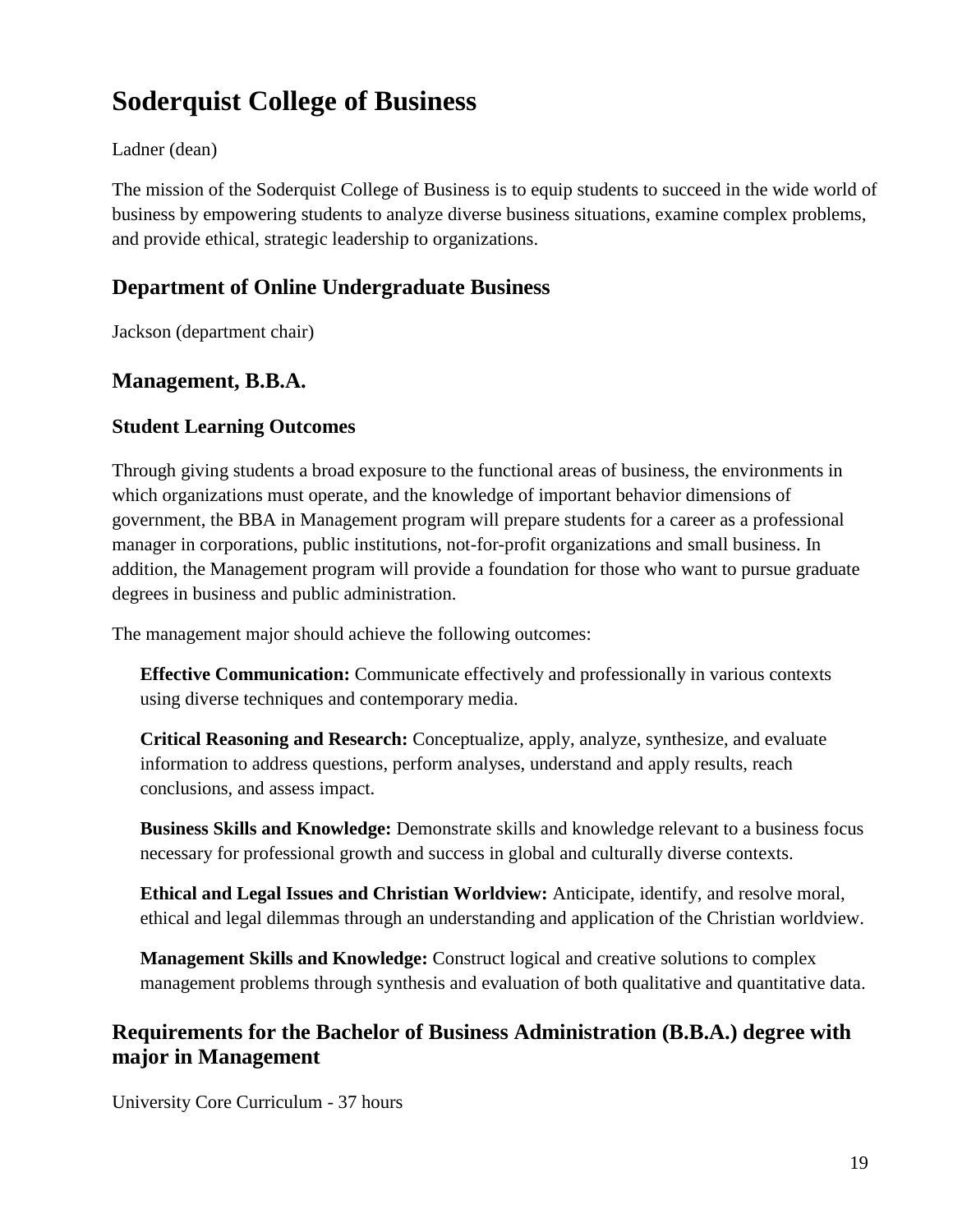Program requirements satisfy 12 of the 49 hours in the Core Curriculum.

- The Intercultural Engagement elective area is satisfied by INT 4103.
- The Mathematics elective area is satisfied by BUS 2193.
- Six hours of the Social and Behavioral Sciences elective area are satisfied by ECN 2113 and ECN 2123.

Core Curriculum Courses

Business Core - 42 hours

- ATG 2173 Principles of Financial Accounting
- ATG 2183 Principles of Managerial Accounting
- BUS 1003 Business Foundations
- BUS 1123 Business Communication
- BUS 2193 Business Statistics
- BUS 3113 Spreadsheet Analytics
- BUS 4253 Business Law and Ethics
- BUS 4993 Strategic Management
- ECN 2113 Principles of Microeconomics
- ECN 2123 Principles of Macroeconomics
- FIN 3003 Principles of Finance
- INT 4103 Global Environment of Business
- MGT 2173 Principles of Management
- MKT 2143 Principles of Marketing

Management Major Courses - 18 hours

- LDR 2563 Leadership Competencies
- LDR 3563 Organizational Leadership
- MGT 3213 Management Science
- MGT 3513 Human Resource Management
- MGT 3723 Project Management
- MGT 3993 Production and Operations Management

Additional approved college credit - 23 hours

Minimum total semester hours – 120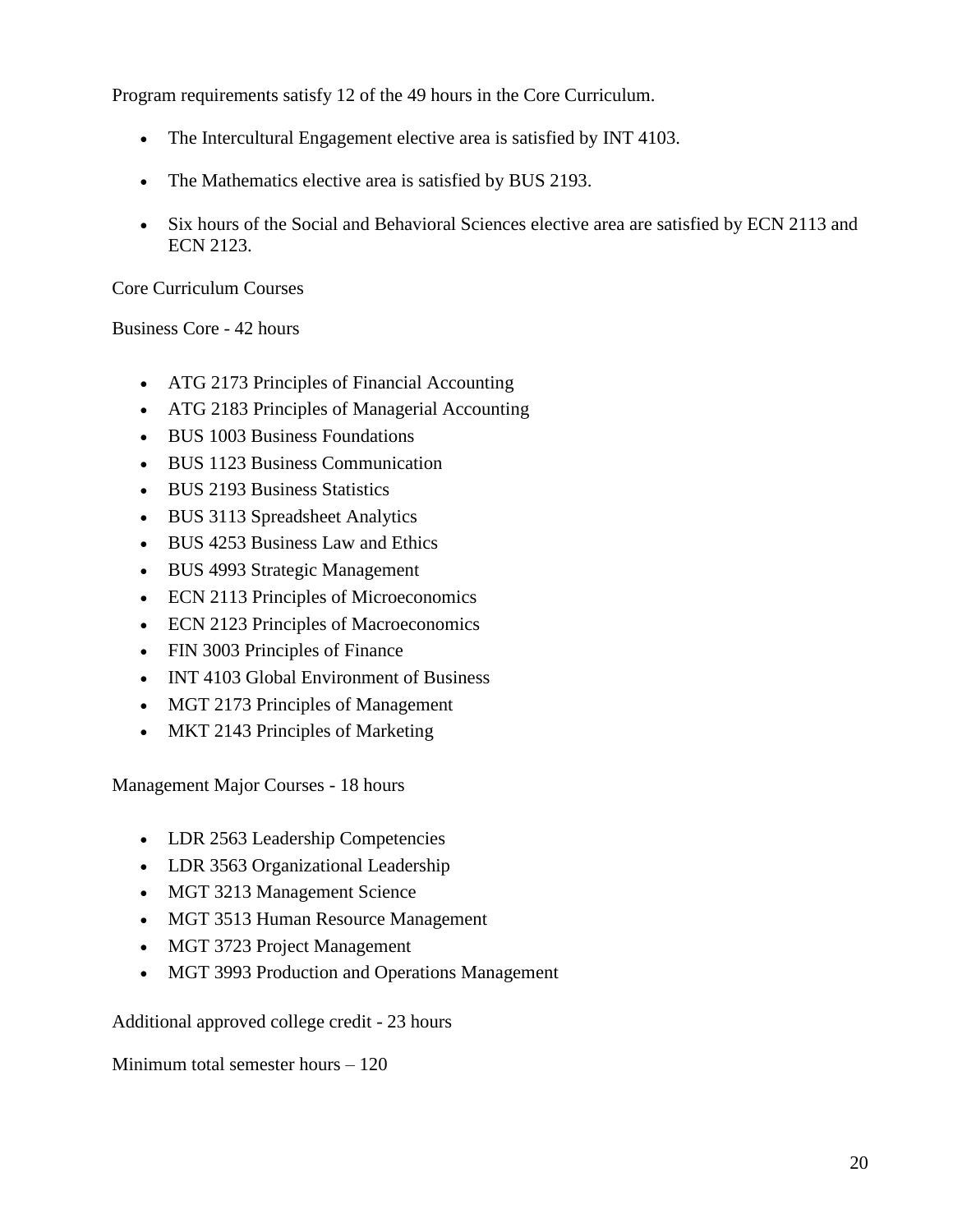# **Organizational Leadership, B.S.**

### **Student Learning Outcomes**

The Organizational Leadership degree (OL) is a diverse, compressed program that is designed to address the needs of varied learners including: mid-career organizational members who are seeking to equip themselves to advance their opportunities for advancement and less work-experienced learners who have an interest in developing the foundational organizational tools, knowledge and personal skills necessary for organizational success. This curriculum, created with a uniquely Christian worldview, develops and equips learners in ways that are relevant to leadership in a broad range of organizational contexts.

The OL major should achieve the following outcomes:

**Effective Communication:** Communicate effectively and professionally in various contexts using diverse techniques and contemporary media.

**Critical Reasoning and Research:** Conceptualize, apply, analyze, synthesize, and evaluate information to address questions, perform analyses, understand and apply results, reach conclusions, and assess impact.

**Global Leadership and Teams:** Understand the servant leadership model and be able to lead individuals and teams to perform effectively in global and culturally diverse contexts.

**Business Skills and Knowledge:** Demonstrate skills and knowledge relevant to a leadership and management focus necessary for professional growth and success in global and culturallydiverse contexts.

**Christian Worldview:** anticipate, identify, and resolve moral, ethical, and legal dilemmas through their understanding and application of the Christian worldview.

## **Requirements for the Bachelor of Science (B.S.) degree with major in Organizational Leadership**

University Core Curriculum - 40 hours

Program requirements satisfy 9 of the 49 hours in the Core Curriculum.

- The Intercultural Engagement elective area is satisfied by INT 4103.
- Six hours of the Social and Behavioral Sciences elective area are satisfied by ECN 2113 and ECN 2123.

Core Curriculum Courses

Courses specified by this program - 48 hours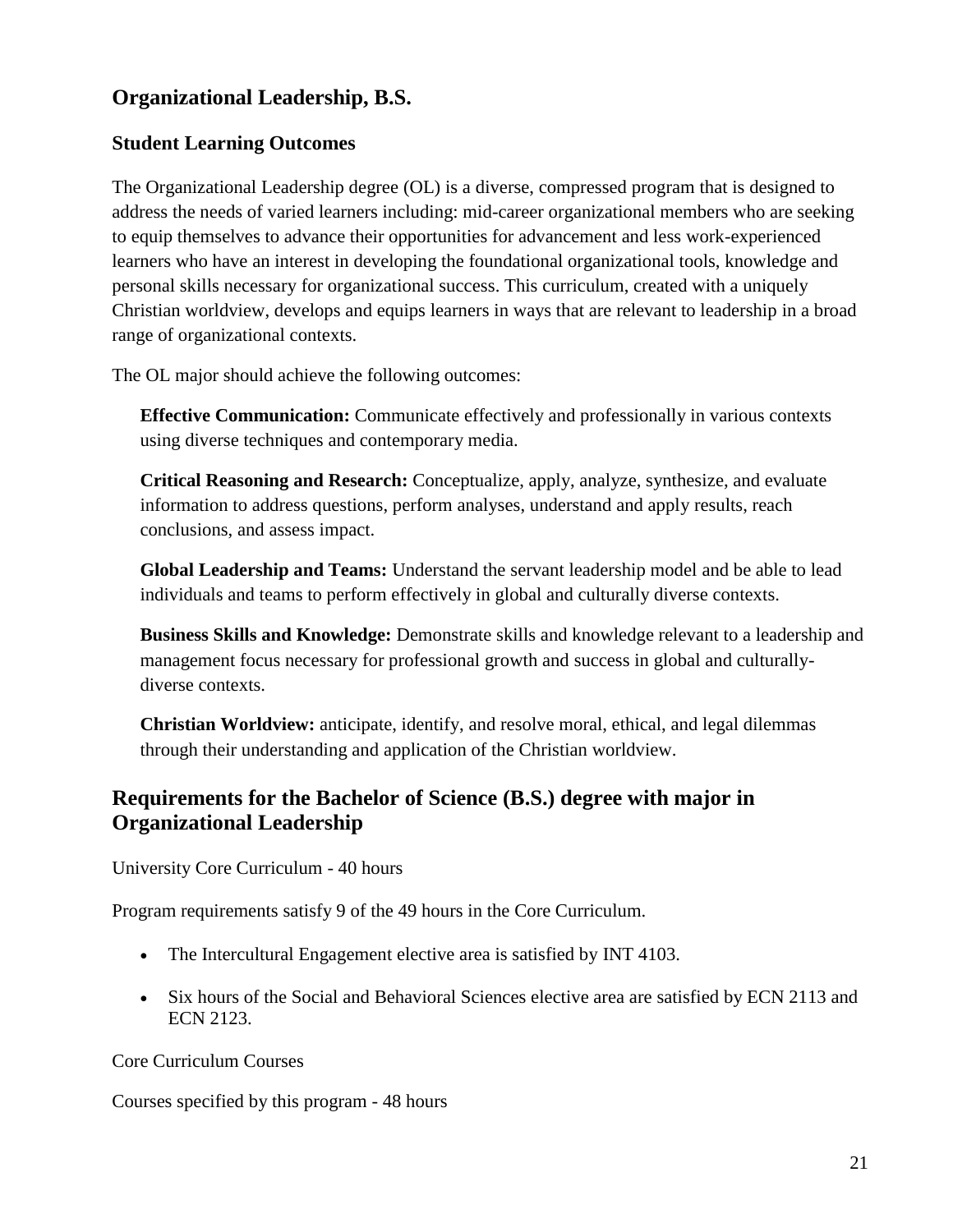- ATG 3513 Accounting for Managers
- BUS 1123 Business Communication
- BUS 3013 Research and Statistical Concepts
- BUS 3113 Spreadsheet Analytics
- BUS 4253 Business Law and Ethics
- BUS 4433 Critical Analysis and Reasoning
- BUS 4993 Strategic Management
- ECN 2113 Principles of Microeconomics
- ECN 2123 Principles of Macroeconomics
- INT 4103 Global Environment of Business
- LDR 2563 Leadership Competencies
- LDR 3563 Organizational Leadership
- MGT 2173 Principles of Management
- MKT 2143 Principles of Marketing
- OL 4123 Leading and Managing Organizational Change
- OL 4323 Leading Teams and Coalition Building

Additional approved college credit - 32 hours

These hours should be chosen in consultation with your advisor.

Minimum total semester hours - 120

*In order to graduate, each BSOL major must have a cumulative grade point average of 2.0 (4.0 scale) or above for all degree work and 2.25 in the major.*

### **Business, Minor (non-MBA focus)**

### **Requirements for minor in Business**

Student must successfully complete 12 hours

- BUS 1123 Business Communication
- BUS 4253 Business Law and Ethics
- MGT 2173 Principles of Management
- MKT 2143 Principles of Marketing

Note: *Maximum 3 hours of transfer credit allowed*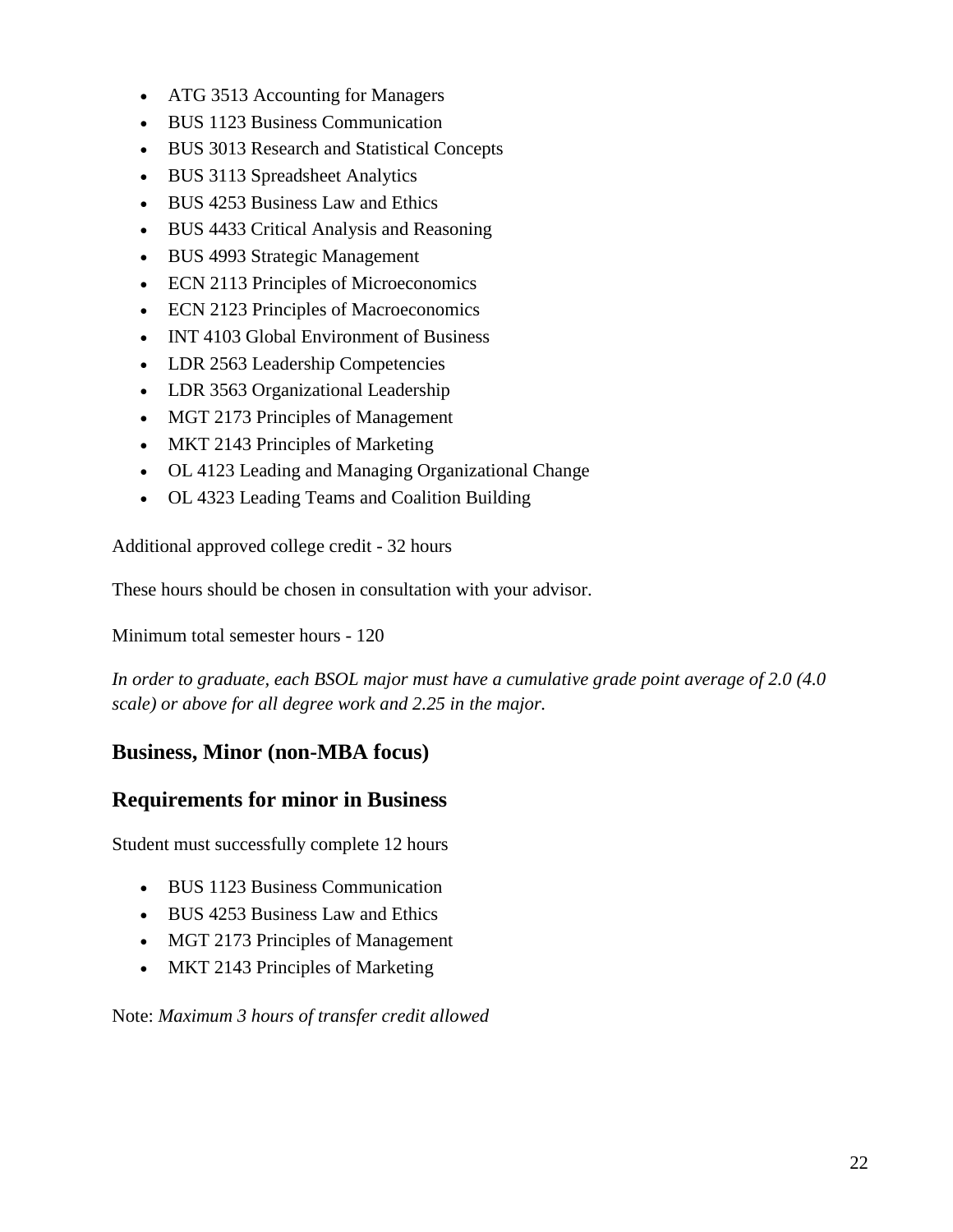# **Business, Minor (pre-MBA focus)**

### **Requirements for minor in Business**

Student must successfully complete 12 hours

- ATG 2173 Principles of Financial Accounting
- BUS 2193 Business Statistics
- ECN 2113 Principles of Microeconomics
- FIN 3003 Principles of Finance

Note: *Maximum 3 hours of transfer credit allowed*

### **Requirements for minor in Leadership**

Student must successfully complete 12 hours

Four from the following:

- BUS 1123 Business Communication
- LDR 2563 Leadership Competencies
- LDR 3563 Organizational Leadership
- OL 4123 Leading and Managing Organizational Change
- OL 4323 Leading Teams and Coalition Building

Note: *Maximum 3 hours of transfer credit allowed*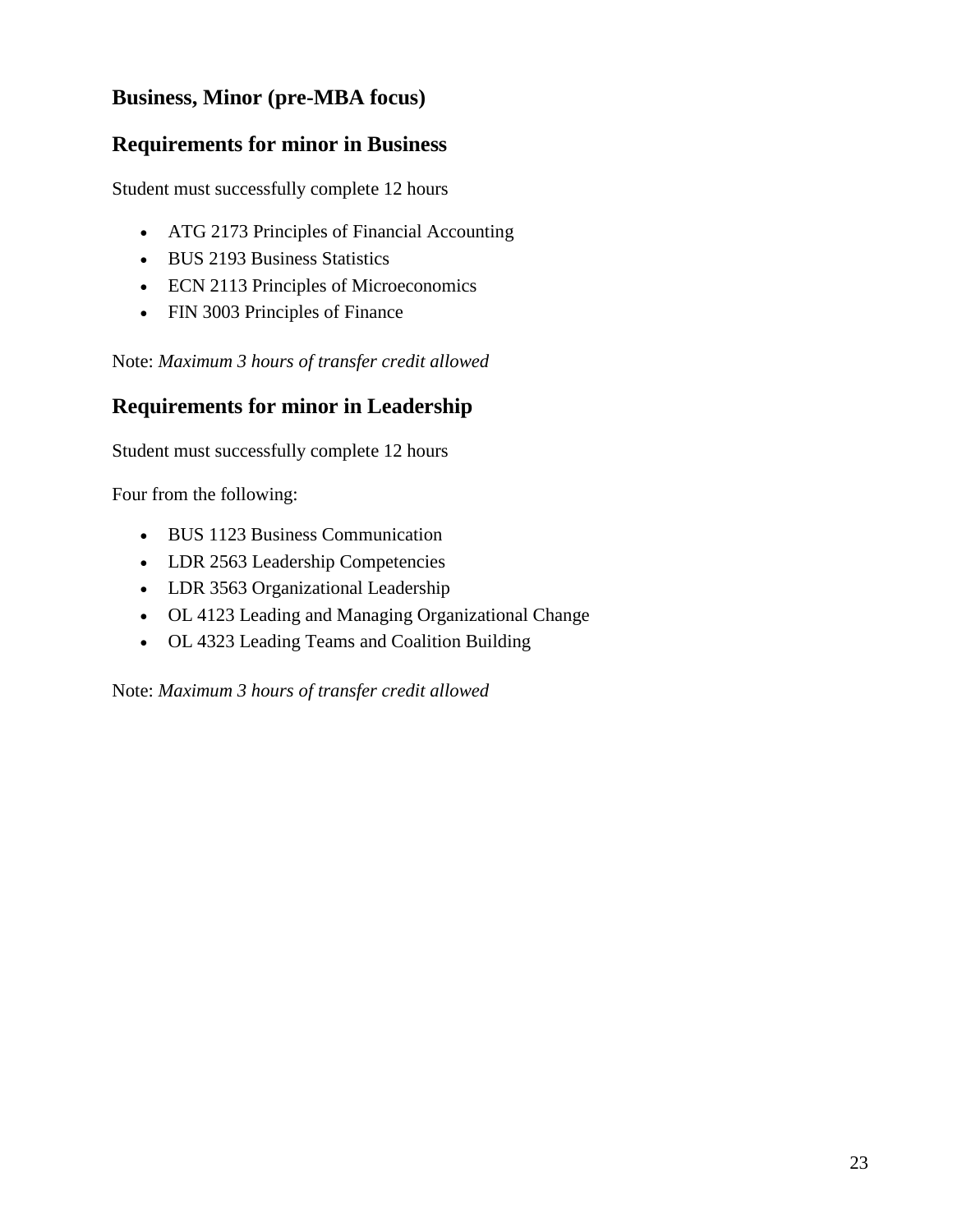# **College of Education and Social and Behavioral Sciences**

Ellis (dean)

# **Department of Online Undergraduate Psychology**

Froman (department chair)

# **Psychology, B.S.**

### **Student Learning Outcomes**

### **Knowledge Base of Psychology**

Students will demonstrate familiarity with the major concepts, theoretical perspectives, empirical findings, and historical trends in psychology.

### **Research Methods in Psychology**

Students will understand and apply basic research methods in psychology, including research design, data analysis, and interpretation.

### **Critical Thinking Skills in Psychology**

Students will respect and use critical and creative thinking, skeptical inquiry, and, when possible, the scientific approach to solve problems related to behavior and mental processes.

### **Application of Psychology**

Students will understand and apply psychological principles to personal, social, and organizational issues.

### **Integration of Faith and Values in Psychology**

Students will be able to weigh evidence, tolerate ambiguity, act ethically, and integrate a Christian world view with psychology as a discipline.

### **Information and Technological Literacy**

Students will demonstrate information competence and the ability to use computers and other technology for many purposes.

### **Communication Skills**

Students will be able to communicate effectively in a variety of formats.

### **Sociocultural and International Awareness**

Students will recognize, understand, and respect the complexity of sociocultural and international diversity.

### **Personal Development**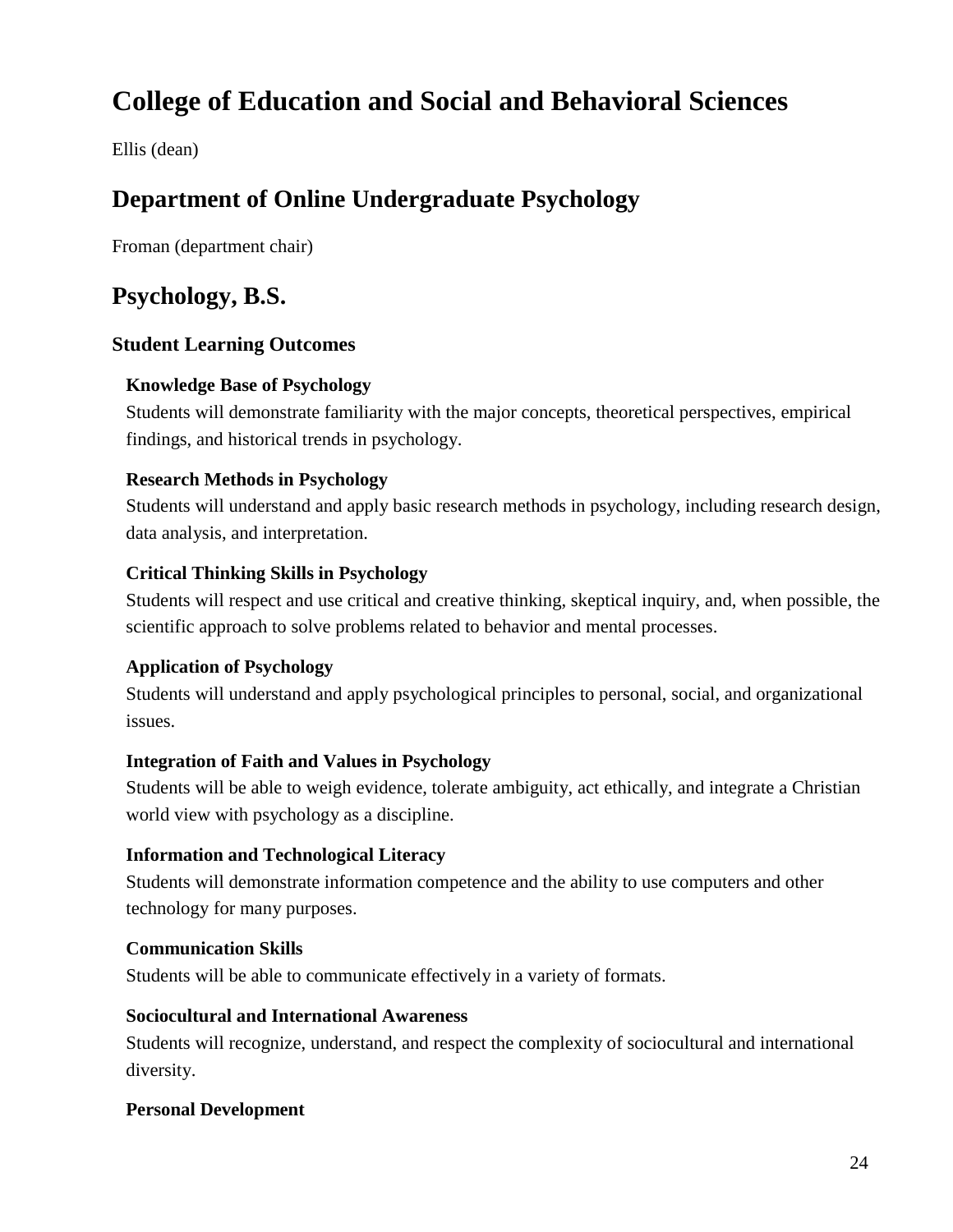Students will develop insight into their own and others' behavior and mental processes and apply effective strategies for self-management and self-improvement.

### **Career Planning and Development**

Students will emerge from the major with realistic ideas about how to implement their psychological knowledge, skills, and values in occupational pursuits in a variety of settings.

## **Requirements for the Bachelor of Science (B.S.) degree with major in Psychology**

Core Curriculum - 40 hours

Program requirements satisfy 9 of the 49 hours in the Core Curriculum.

- The Mathematics elective area is satisfied by PSY 2383.
- Six hours of the Social and Behavioral Sciences elective area are satisfied by two of the following: PSY 1013, PSY 2413, PSY 3413, PSY 3423, PSY 3493, PSY 4213, PSY 4333, PSY 4343, PSY 4353, PSY 4493.

Core Curriculum Courses

Courses Specified by the Program - 42 hours

- PSY 1013 Introductory Psychology
- PSY 2233 Theories of Counseling
- PSY 2243 Introduction to Therapeutic Interviewing
- PSY 2383 Statistics for the Behavioral Sciences
- PSY 2393 Research Methods
- PSY 2413 Developmental Psychology
- PSY 3203 Psychological Testing
- PSY 3413 Selected Topics
- PSY 3423 Social Psychology
- PSY 3493 Research Seminar
- PSY 4213 Abnormal Psychology
- PSY 4493 Seminar in Psychology

Six hours from the following:

- PSY 4333 Cognitive Psychology
- PSY 4343 Theories of Learning
- PSY 4353 Behavioral Neuroscience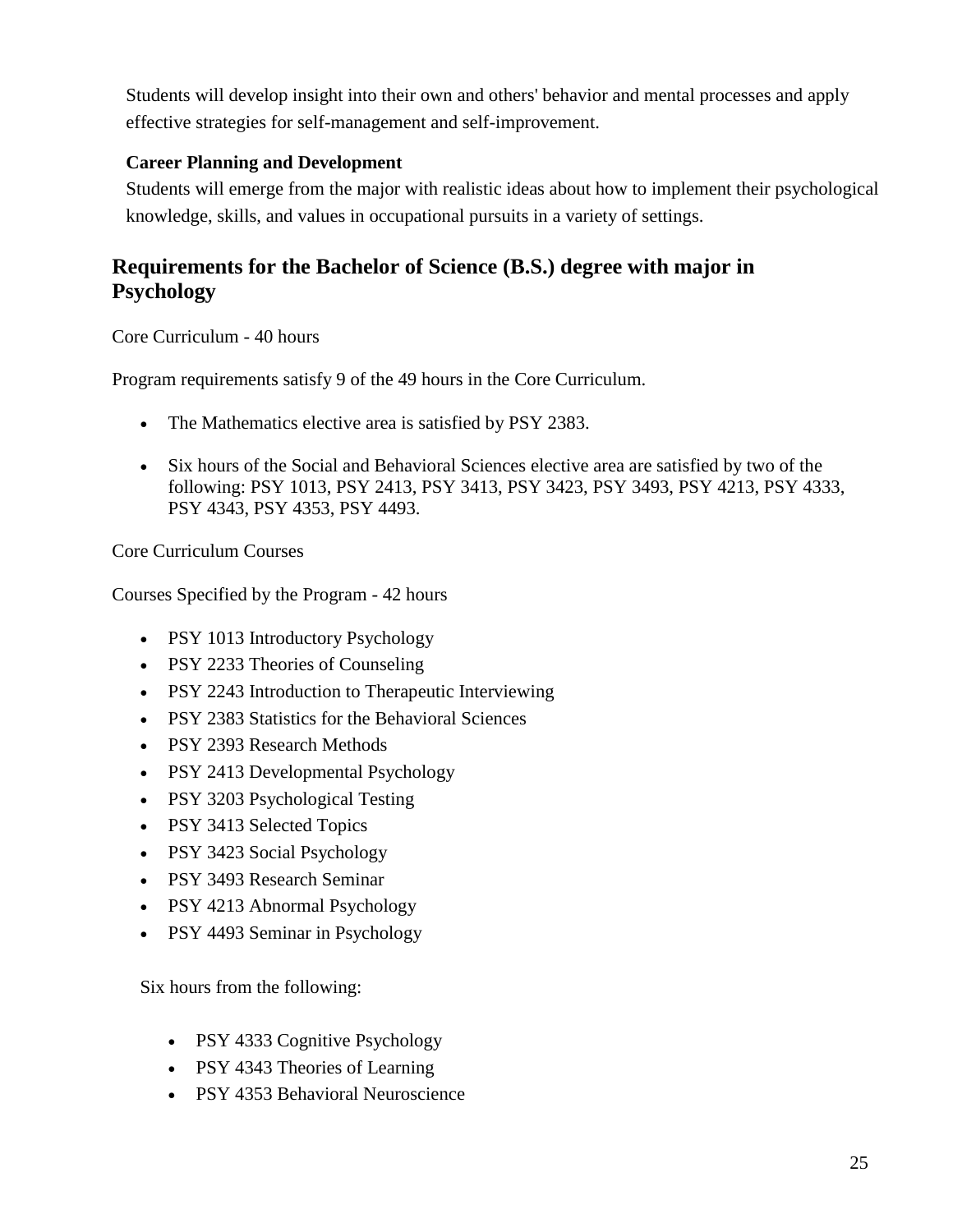Additional approved college credit - 38 hours

These hours should be chosen in consultation with your academic advisor.

Minimum total semester hours - 120

*In order to graduate, each BSP major must have a cumulative grade point average of 2.0 (4.0 scale) or above for all degree work and 2.25 in the major.*

### **Requirements for minor in Psychology**

Student must successfully complete 12 hours

- PSY 1013 Introductory Psychology
- PSY 2233 Theories of Counseling
- PSY 2413 Developmental Psychology
- PSY 3423 Social Psychology

Note: *Maximum 3 hours of transfer credit allowed*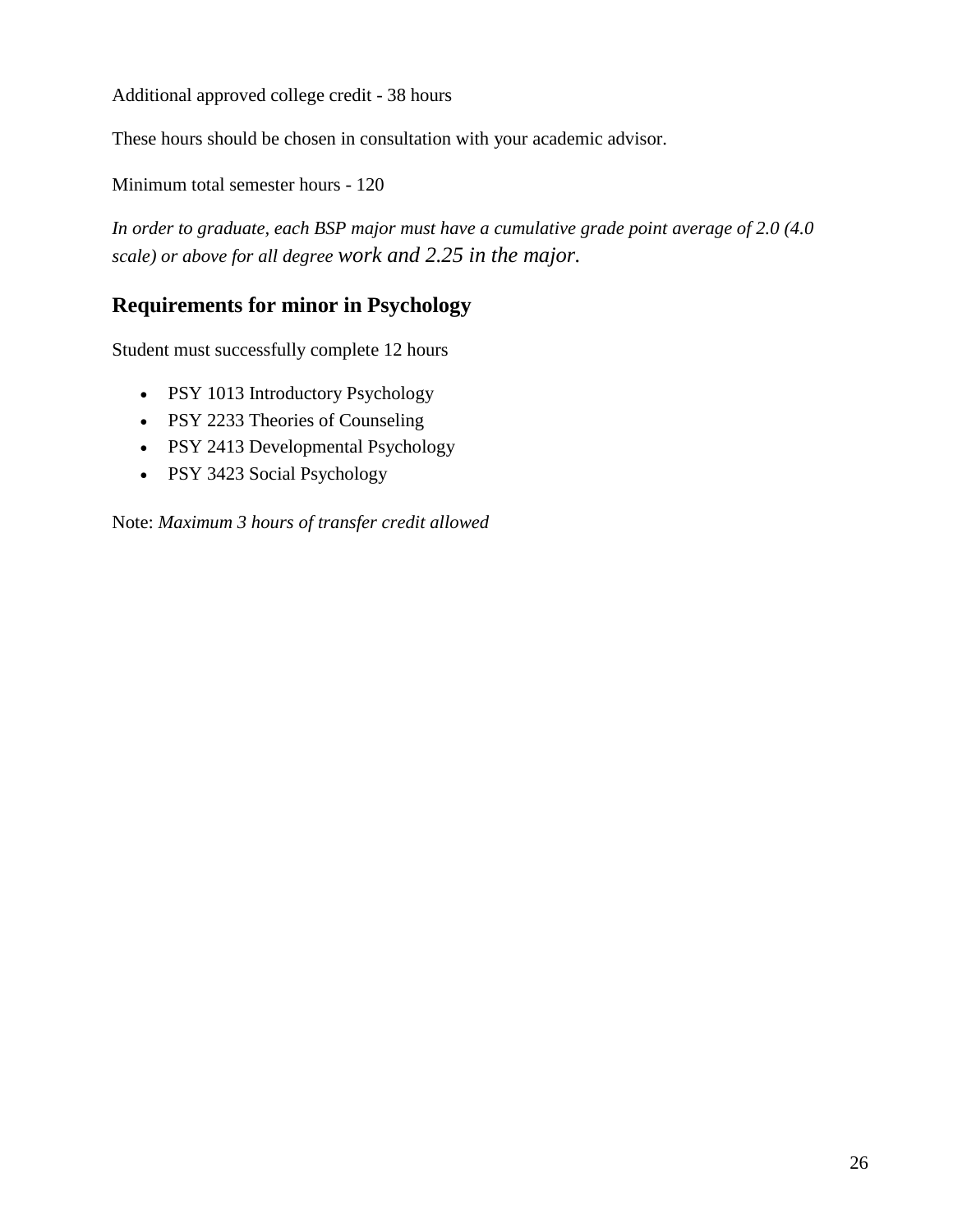# **The Core Curriculum**

John Brown University's Core Curriculum provides a common set of broadly oriented foundational courses that instill a deeper, integrative understanding of scripture, creation, and culture in order to prepare students to honor God and serve others.

Students must take all of the Required Courses and must satisfy each of the Elective Areas.

A course may satisfy only one Core Curriculum requirement, except that study abroad courses satisfying the Intercultural Engagement requirement may also satisfy one other Core Curriculum requirement.

Courses with prerequisites are marked with a superscript 'P'.

*Note: Courses that are not linked in this catalog can be viewed in the Traditional Undergraduate Catalog.*

# **Required Courses - 26 hours**

- BBL 1013 Old Testament Survey or BBL 1083 Honors: Old Testament Survey  $P$
- BBL 1023 New Testament Survey or BBL 1093 Honors: New Testament Survey  $P$
- $\bullet$  BBL 2013 Essentials of Evangelical Theology  $P$  or BBL 2093 Honors: Integrated Theology II $^{\rm P}$
- BBL 2022 Essentials of Christian Formation<sup>P</sup> or BBL 2043 Essentials of Christian Formation: Study Abroad <sup>P</sup> or BBL 2083 Honors: Integrated Theology I<sup>P</sup>
- COR 1103 Orientation to Learning
- EGL 1013 English I: Composition or EGL 1083 Honors: English I: Composition  $P$
- EGL 1023 English II: Literary Analysis and Research <sup>P</sup> or EGL 1093 Honors: English II: Literary Analysis and Research <sup>P</sup>
- HST 2013 Integrated Humanities  $I^P$  or HST 2083 Honors: Integrated Humanities  $I^P$
- HST 2023 Integrated Humanities II<sup>P</sup> or HST 2093 Honors: Integrated Humanities II<sup>P</sup>

# **Elective Areas - 23 hours**

Note: Courses recommended for most students are shown in **bold**. Courses that are not bolded will satisfy the elective area but may be more appropriate for students in a particular major.

Intercultural Engagement - 3 hours

- ART 2163 Irish Art and Culture
- ART 3543 Photography Abroad P
- **COM 2433 Diversity and Media Issues**
- ED 2033 Cultural Competencies for Human Service Professionals
- EN 3513 International Problem Solving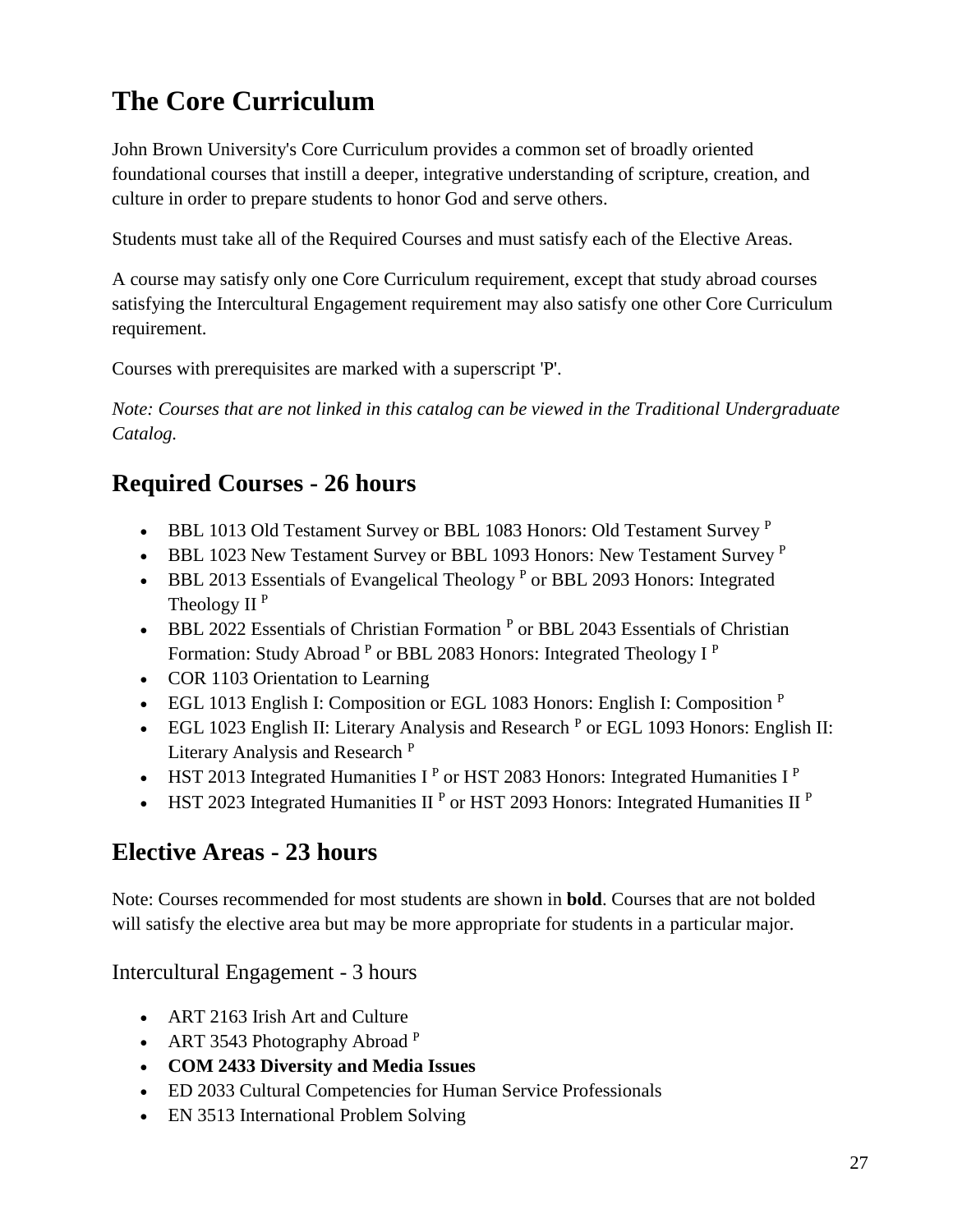- FAM 4113 Intercultural Family Seminar
- **HST 3263 Slavery and Race in American History**
- **HST 3443 The Modern Middle East**
- **HST 3473 African Civilization since 1850**
- **ICS 2113 Intercultural Communication**
- ICS 2193 Honors: Intercultural Communication  $P$
- INT 4103 Global Environment of Business
- LS 4113 Readings in Spanish  $I^P$
- **POL 3253 Politics and Race in America**
- **RPH 3533 Introduction to Islam**
- **RPH 3543 Introduction to Hinduism and Buddhism**

Mathematics - 3 hours

- BUS 2193 Business Statistics <sup>P</sup>
- **MTH 1003 Introduction to Statistics** <sup>P</sup>
- **MTH 1113 College Algebra** <sup>P</sup>
- MTH 1123 Survey of Calculus  $P$
- MTH 1134 Calculus  $I^P$
- MTH 2103 Applied Statistics for Scientists <sup>P</sup>
- PSY 2383 Statistics for the Behavioral Sciences  $P$

### Natural Science - 6 hours

One course must have a lab component

- **BIO 1003 Biological Science** (includes lab)
- BIO 1093 Honors: Biological Science  $P$  (includes lab)
- **BIO 1124 Cell Biology** (includes lab)
- BIO 1144 Plant and Animal Diversity (includes lab)
- BIO 2184 Ecology and Evolution<sup>P</sup> (includes lab)
- BIO 2514 Anatomy & Physiology I<sup>P</sup> (includes lab)
- BIO 2524 Anatomy & Physiology II<sup>P</sup> (includes lab)
- BIO 3514 Human Anatomy<sup>P</sup> (includes lab)
- BIO 3524 Human Physiology<sup>P</sup> (includes lab)
- CHM 1014 Fundamentals of Chemistry  $P$  (includes lab)
- CHM 1124 General Chemistry I<sup>P</sup> (includes lab)
- **GSC 1023 Physical Science** <sup>P</sup>
- **GSC 1033 Astronomy** <sup>P</sup>
- GSC 1043 Elementary Science Content I<sup>P</sup> (includes lab)
- GSC 1053 Elementary Science Content II<sup>P</sup>
- GSC 1143 Earth Science  $P$
- **GSC 2003 Environmental Science**
- PHY 1114 Fundamentals of Physics I<sup>P</sup> (includes lab)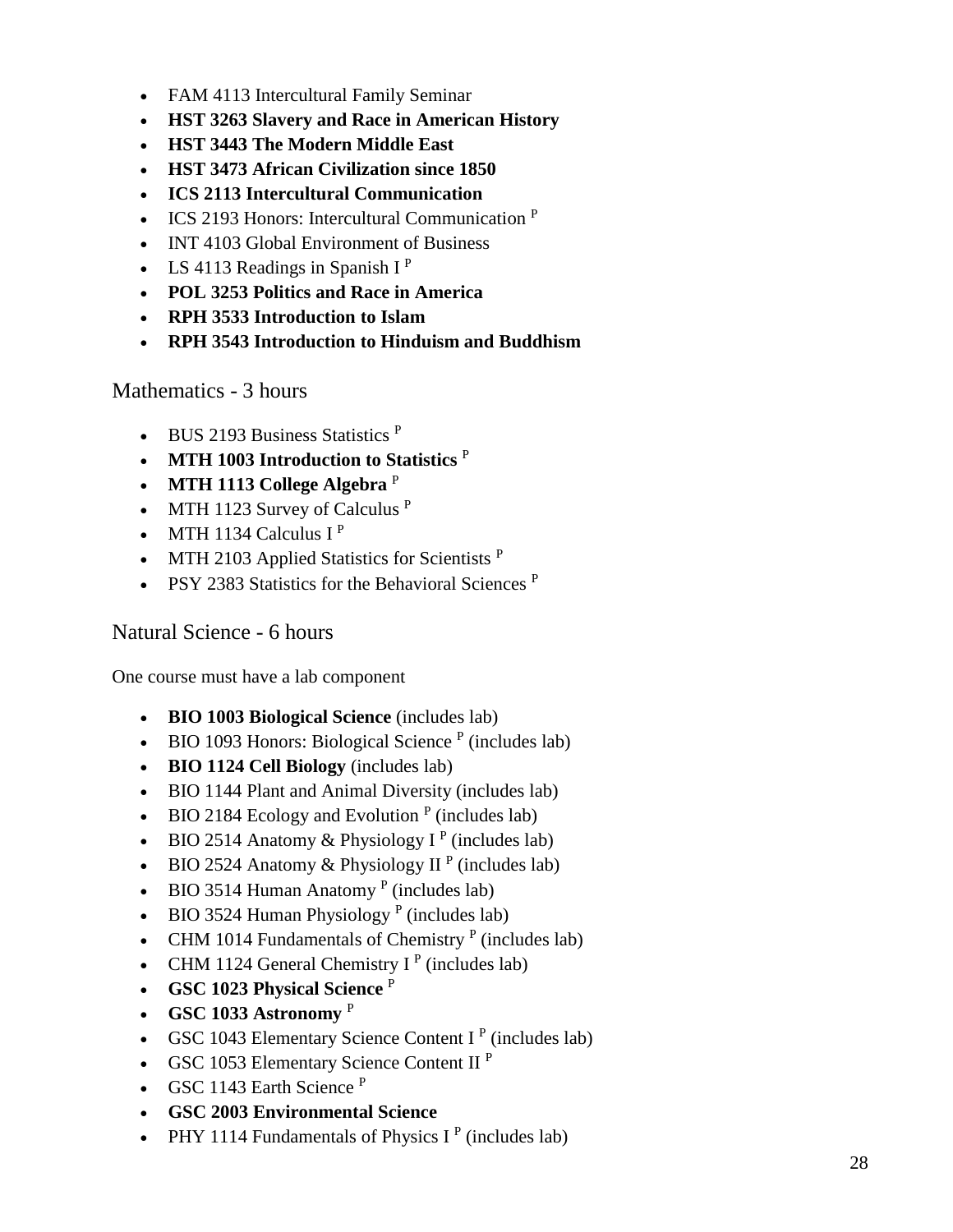- PHY 2114 General Physics  $I<sup>P</sup>$  (includes lab)
- PHY 2124 General Physics II<sup>P</sup> (includes lab)

Whole Person Wellness - 2 hours

- **KIN 1002 Wellness for Life**
- **NUR 1022 Concepts in Community Health & Wellness**

# **Arts, Humanities, Social and Behavioral Sciences - 9 hours**

3 hours from any of the areas in the Arts and Humanities

3 hours from any of the areas in the Social and Behavioral Sciences

3 additional hours from any of the areas in either the Arts and Humanities or the Social and Behavioral Sciences

Arts and Humanities - 3 to 6 hours

The Arts

- ART 2163, **ART 2233**<sup>P</sup> , **ART 2333**, **ART 2343**, ART 3203, **ART 3233**, ART 3563<sup>P</sup>
- BBL 4453
- **COM 2083**
- MUS 1113<sup>P</sup>, MUS 1203<sup>P</sup>, MUS 2083, MUS 2113<sup>P</sup>, MUS 3213<sup>P</sup>, MUS 3223<sup>P</sup>, MUS 3243<sup>P</sup>
- **THE 3213**<sup>P</sup>

**History** 

• HST 2113, HST 2123, **HST 2133**, HST 2153, **HST 2243**, **HST 2323**, **HST 2523**, **HST 3253**, **HST 3263**, **HST 3273**, **HST 3313**, HST 3411, HST 3412, HST 3413, **HST 3423**, **HST 3433**, **HST 3443**, **HST 3463**, **HST 3473**

Literature

• **EGL 2213**<sup>P</sup> , **EGL 2223**<sup>P</sup> , **EGL 2243**<sup>P</sup> , **EGL 2273**<sup>P</sup> , **EGL 2413**<sup>P</sup> , **EGL 2423**<sup>P</sup> , **EGL 3003**<sup>P</sup> , EGL 3313<sup>p</sup>, EGL 3323<sup>p</sup>, EGL 3333<sup>p</sup>, EGL 3343<sup>p</sup>, EGL 3353<sup>p</sup>, EGL 3713<sup>p</sup>, EGL 4473<sup>p</sup>, EGL 4483<sup>p</sup>

Religion and Philosophy

- **BBL 3413**<sup>P</sup> , **BBL 3423**<sup>P</sup> , **BBL 3433**<sup>P</sup> , **BBL 3443**<sup>P</sup> , **BBL 3453**<sup>P</sup> , **BBL 3463**<sup>P</sup> , **BBL 3473**<sup>P</sup> , BBL 3583, **BBL 3613**<sup>P</sup> , **BBL 3623**<sup>P</sup> , **BBL 3633**<sup>P</sup> , **BBL 3663**<sup>P</sup> , BBL 4433<sup>P</sup>
- **RPH 2103, RPH 2323, RPH 2423, RPH 3013<sup>P</sup>, RPH 3323, RPH 3343, RPH 3353, RPH** 3533, RPH 3543, RPH 4433<sup>p</sup>, RPH 4481, RPH 4482, RPH 4483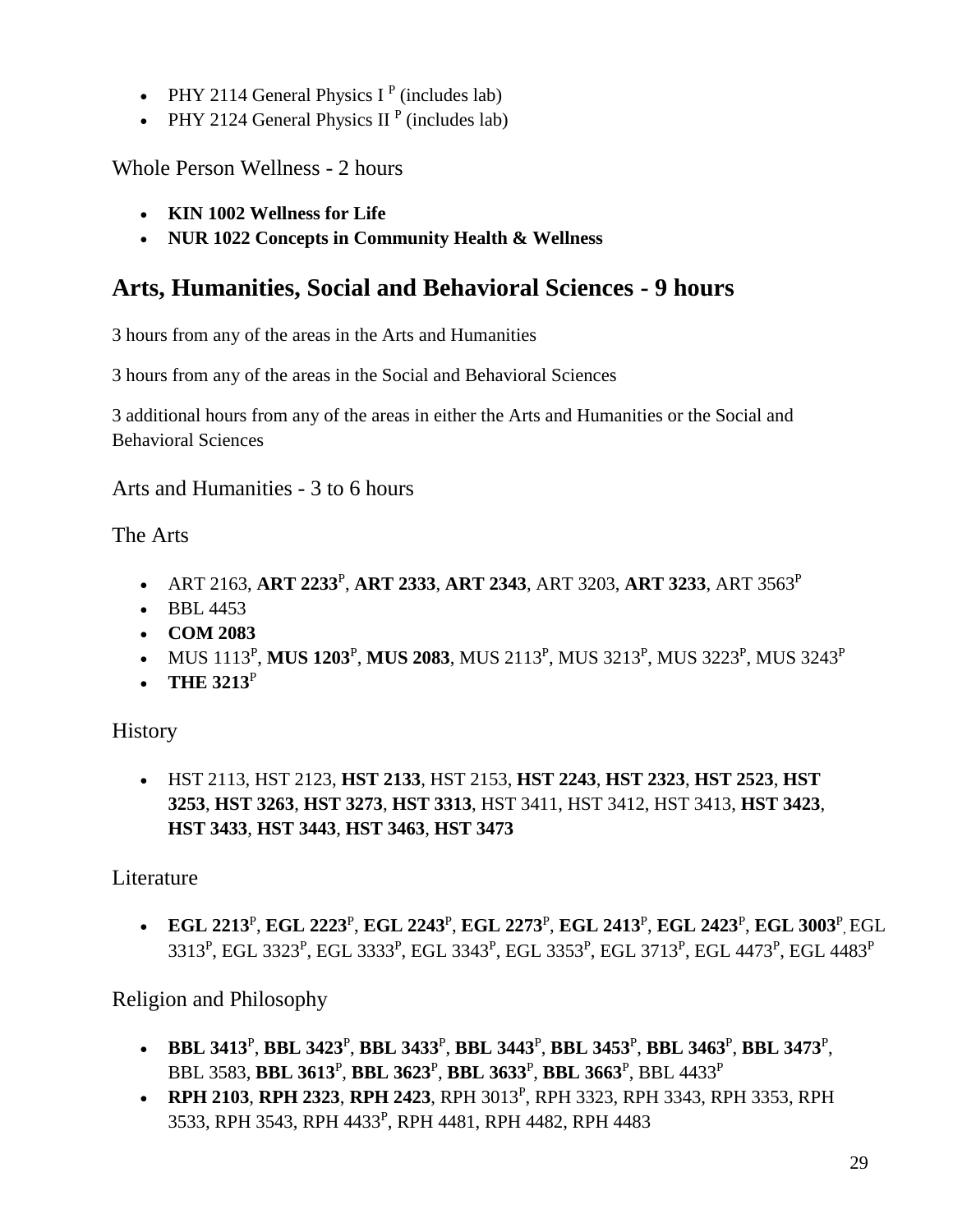- **POL 3003**<sup>P</sup>
- PPE 2113, PPE 2133 *(only one PPE course may count toward the Arts and Humanities elective area)*

# **Social and Behavioral Sciences - 3 to 6 hours**

**Economics** 

- **ECN 2003, ECN 2113, ECN** 2123<sup>P</sup>, ECN 2543, ECN 3133<sup>P</sup>, ECN 3213<sup>P</sup>, ECN 4103<sup>P</sup>, ECN 4413<sup>P</sup>, ECN 4423<sup>P</sup>, ECN 4993
- EN 2323
- PPE 2113, PPE 2133 *(only one PPE course may count toward the Social and Behavioral Sciences elective area)*

## Linguistics

• LS 2173

### Political Science

- **POL 1013, POL 2213**, POL 3163<sup>P</sup>, POL 3173<sup>P</sup>, **POL 3213**, POL 3253, POL 3353<sup>P</sup>, POL 3423<sup>P</sup> , POL 4213, POL 4223
- PPE 2113, PPE 2133 *(only one PPE course may count toward the Social and Behavioral Sciences elective area)*

## Psychology

- ED  $2143$
- **FAM 2133**, FAM 2413, FAM 2633<sup>P</sup>, FAM 3223<sup>P</sup>, FAM 3243<sup>P</sup>, FAM 3273, FAM 3413<sup>P</sup>, FAM 4113<sup>P</sup>, FAM 4253<sup>P</sup>, FAM 4443<sup>P</sup>, FAM 4453<sup>P</sup>, FAM 4481, FAM 4482, FAM 4483
- **PSY 1013**, PSY 1093<sup>P</sup>, PSY 2123, PSY 2383<sup>P</sup>, PSY 2413, PSY 3203<sup>P</sup>, PSY 3303<sup>P</sup>, PSY 3333<sup>P</sup>, PSY 3411<sup>P</sup>, PSY 3412<sup>P</sup>, PSY 3413<sup>P</sup>, PSY 3423<sup>P</sup>, PSY 3493<sup>P</sup>, PSY 4213<sup>P</sup>, PSY 4333<sup>P</sup>, PSY 4343<sup>p</sup>, PSY 4353<sup>p</sup>, PSY 4411<sup>p</sup>, PSY 4412<sup>p</sup>, PSY 4413<sup>p</sup>, PSY 4493<sup>p</sup>

Sociology

- **ICS 2123**
- SST 1113, SST 1133, SST 1143

# **Additional Option for Meeting Core Curriculum**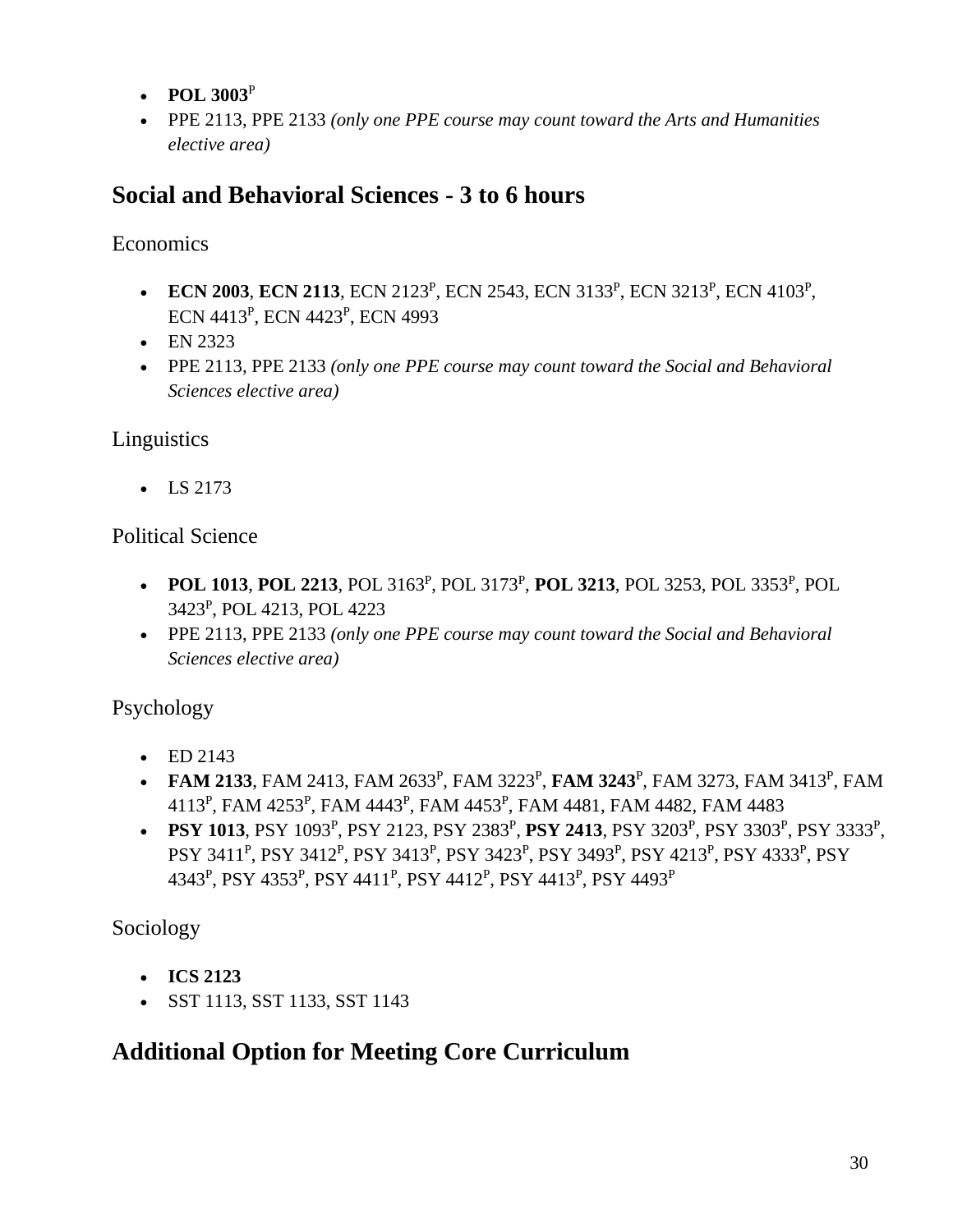A student who enters JBU with either a bachelor's degree or one of the following associate's degrees— Associate of Arts or Associate of Science—from an accredited institution will satisfy the Core Curriculum requirements except for the following courses:

- COR 1002 Gateway Seminar in Christian Scholarship or **COR 1103 Orientation to Learning**
- **BBL 1013 Old Testament Survey**
- **BBL 1023 New Testament Survey**
- **BBL 2013 Essentials of Evangelical Theology**
- **BBL 2022 Essentials of Christian Formation**

A student who completes either an Associate of Arts or an Associate of Science through reverse transfer will also satisfy the Core Curriculum requirements except for the courses listed above. Associate's degrees earned from JBU will not fall under this policy and students must explicitly satisfy each Core Curriculum requirement in order to earn a bachelor's degree.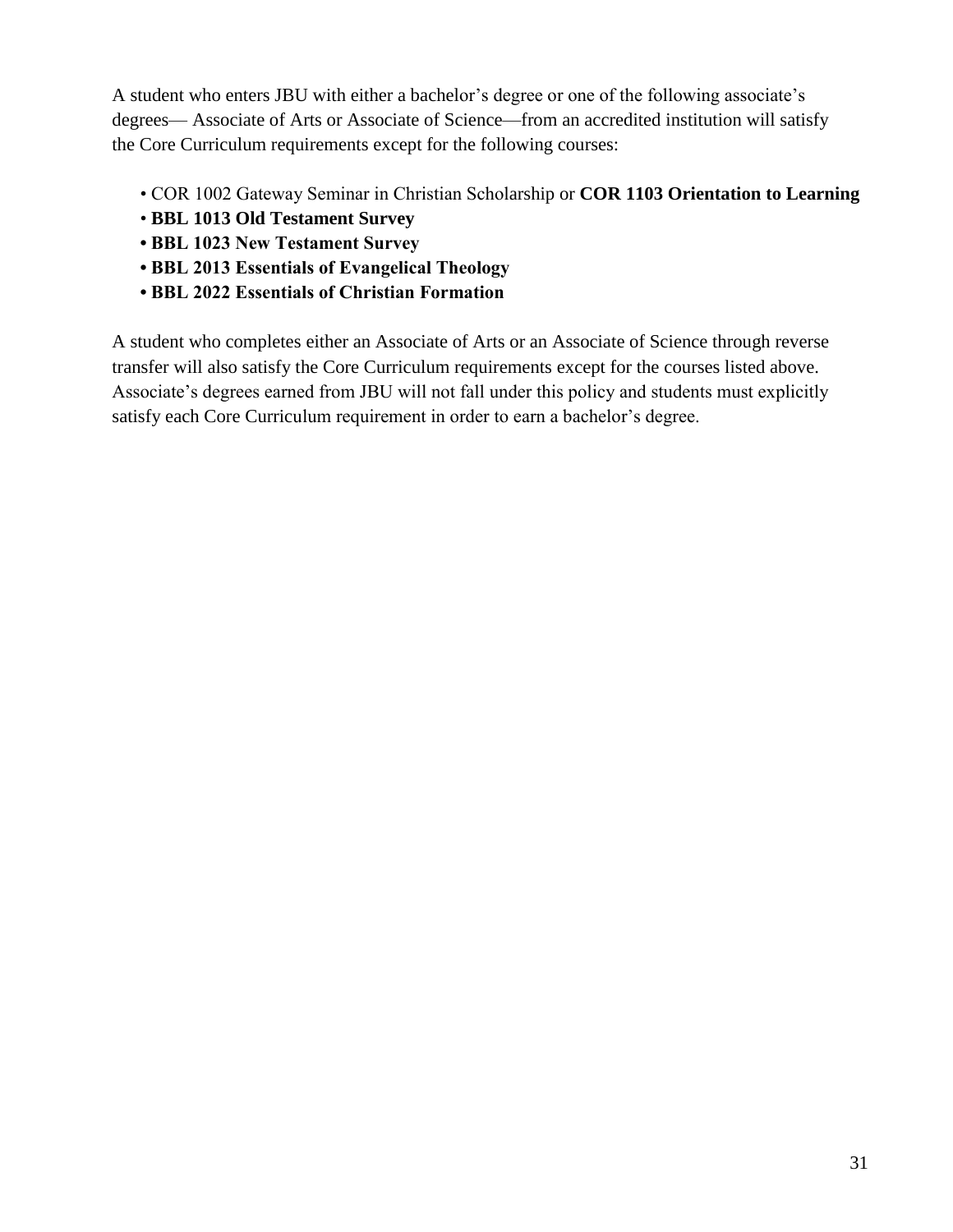# **Degree Requirements**

# **Minimum Total Semester Hours**

Completion of any bachelor's degree at John Brown University requires at least 120 hours of academic credit. Certain programs exceed the minimum.

Sufficient courses must be completed to offset any deficiency in total number of semester hours in addition to all other specific requirements, preferably in an area which will enrich and broaden the student's acquaintance with the major areas of knowledge.

# **Minors**

A JBU Online Undergraduate minor is a formally recognized aggregate of courses in a designated secondary subject area or discipline usually outside of (but often complementing) the student's degree major and in which knowledge is gained in a coherent pattern of courses.

Completion of a minor requires 12 semester hours, in accordance with the department's specifications, including at least three hours of upper-division course work. The minimum grade point average for course work in the minor is 2.0**.**

# **Double Major**

Students who wish to pursue a second major within the JBU Online Undergraduate Program must complete all unique hours within the second major. Students are allowed to transfer in up to 25% of the second major from another university. Students who wish to complete a second major must do so prior to graduating. Once a student has graduated they cannot add a second major.

# **Non-Degree Seeking Students**

In most cases, a maximum of 15 hours may be completed under non-degree status. Permission to take more than 15 hours is subject to approval by the department chair and associate vice president for academic administration. Students enrolled in degree programs have priority over non-degree students in class registrations and on waitlists. Non-Degree seeking students must meet the admissions requirements required for the JBU Online Undergraduate Program in order to register.

# **Additional Bachelor's Degrees**

For two bachelor's degrees, a minimum of 150 semester hours must be completed incorporating all requirements for both degrees. A maximum of 30 credits by exam may be included. All other stipulations of the residence requirements apply to the second as well as to the first degree.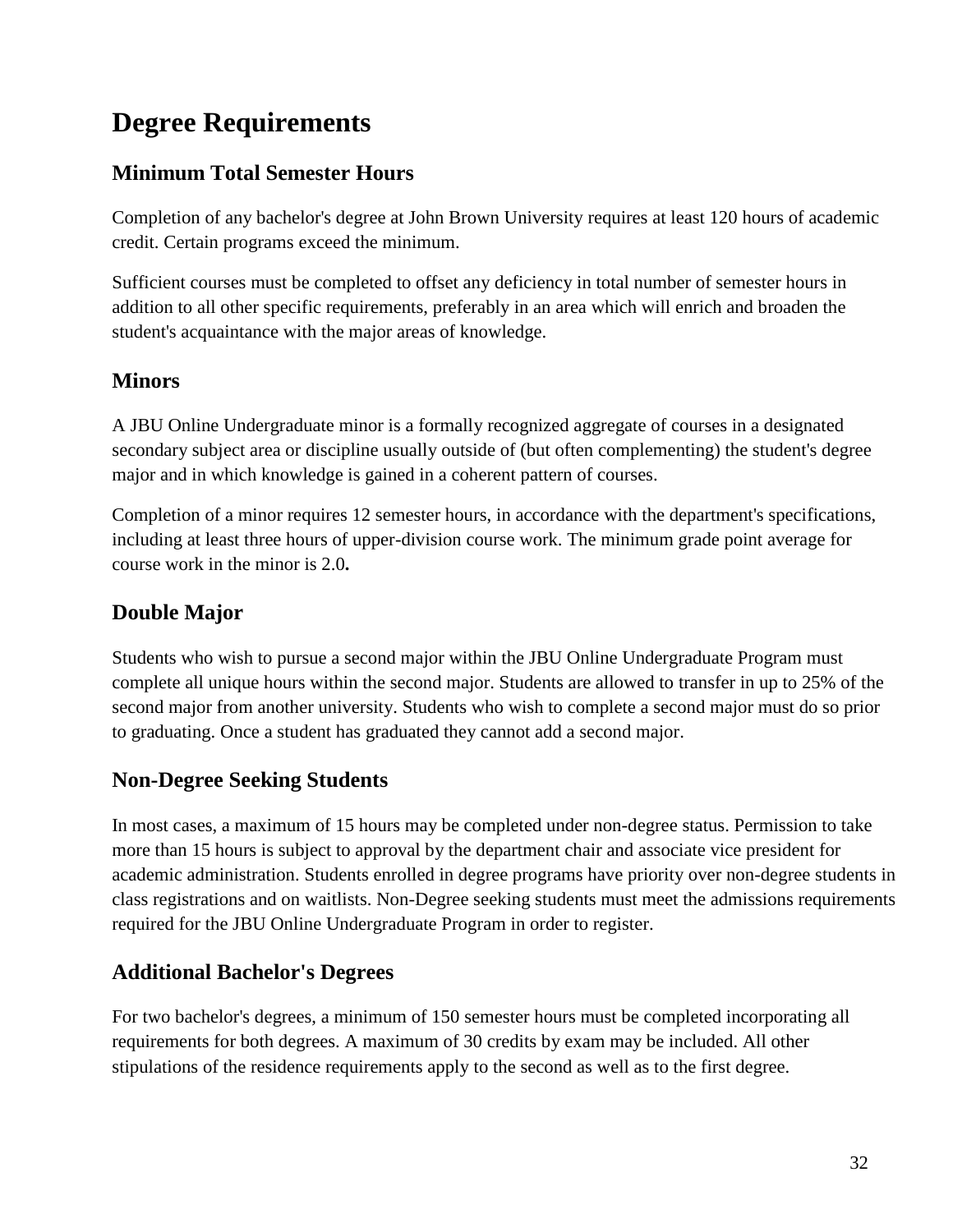Completion of a minor requires 12 semester hours, in accordance with the department's specifications, including at least three hours of upper-division course work. The minimum grade point average for course work in the minor is 2.0.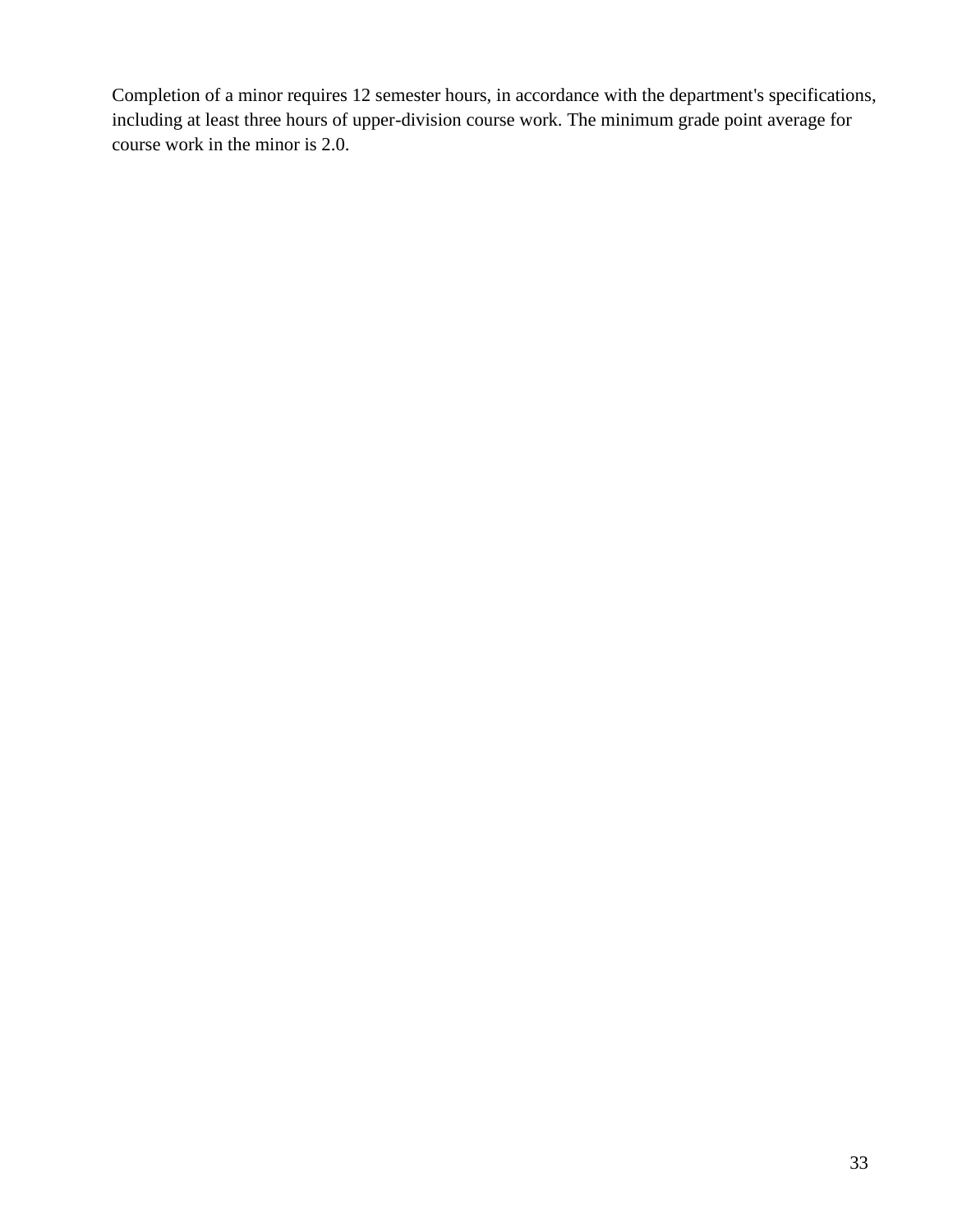### **Course Descriptions**

Course offerings are numbered utilizing four digits, the first indicating college year and the last the number of semester hours credit.

Courses numbered 0001 to 0999 are considered remedial; hours do not count toward minimum requirements for graduation.

Courses numbered 3001 to 4999 fulfill requirements for upper-division credits. Most of these courses have specified prerequisites.

Courses numbered 0001 to 4999 are listed in the Undergraduate Catalog.

A prerequisite course must have been completed with an acceptable passing grade before enrollment in the given course is permitted.

### **ART 2233 Art History I**

**Three hours** An introduction to the major people and works responsible for our visual heritage. Students will work toward the goal of developing visual literacy, in the areas of fine art, design, and architecture.

Offered Fall B and Spring B

### **ATG 2173 Principles of Financial Accounting**

**Three hours** A study of accounting vocabulary and skill building in the applications of Generally Accepted Accounting Principles to areas such as the accounting cycle, financial statement preparation, cash and inventory control, receivables, fixed asset analysis, liabilities and payroll all viewed through the lens of a sole proprietor, partnership, and corporation.

Offered Fall A and Spring A

### **ATG 2183 Principles of Managerial Accounting**

**Three hours** Study of basic concepts of management accounting, planning and control, management decision making, just-in-time operating, activity-based-costing, and financial statement analysis.

Prerequisite: ATG 2173 Offered Fall B and Spring B

### **ATG 3513 Accounting for Managers**

**Three hours** This course covers the concepts and principles of corporate accounting and the preparation of financial reports used by managers. Topics covered include stockholder's equity, longterm liabilities, the statement of cash flows, and financial ratio analysis. It will also include an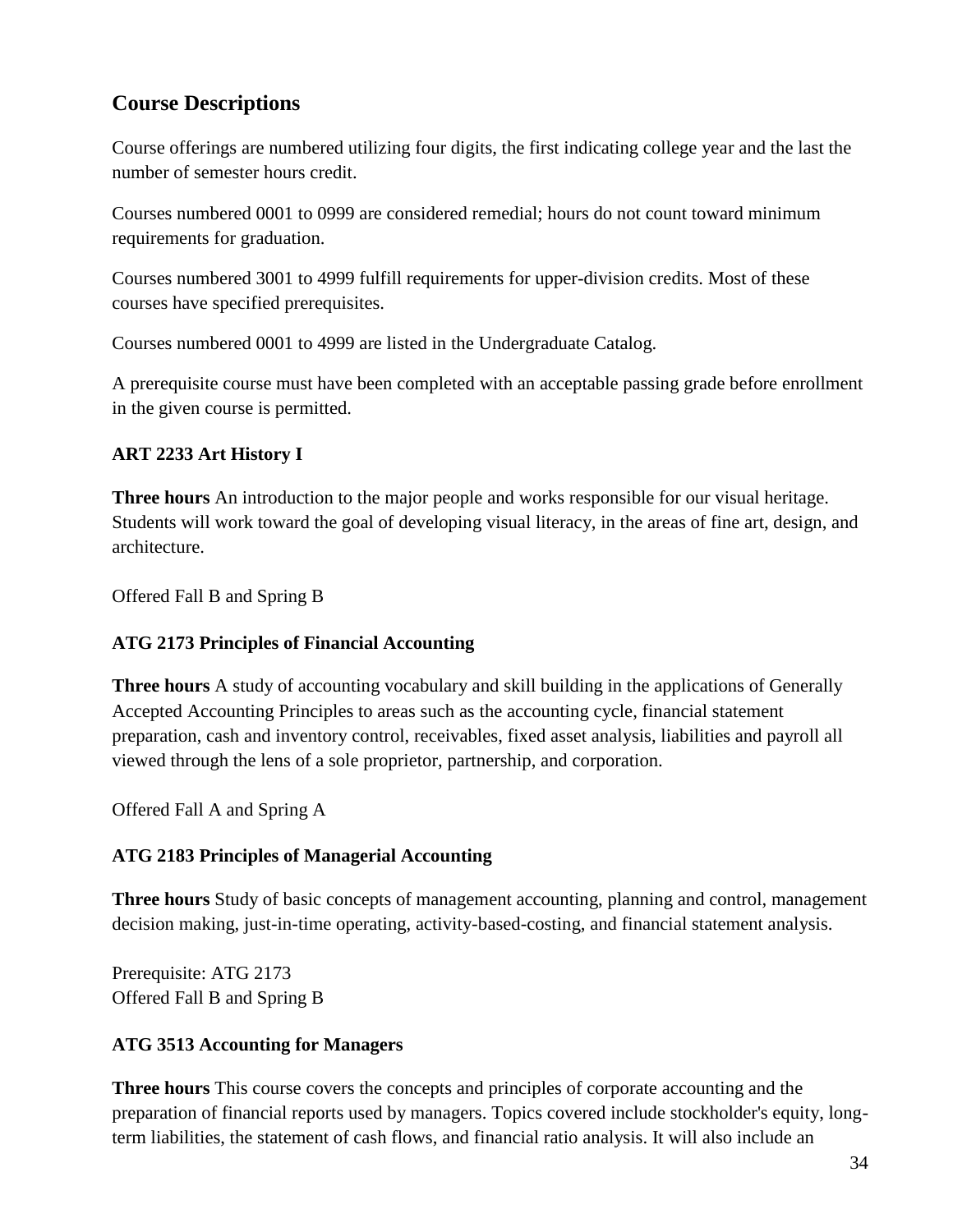introduction to cost accounting, which is the use of internal reporting of accounting data for planning and controlling operations and policy making.

Offered Fall B and Spring B

### **ATG 4983 MA Integration and Applied Learning Capstone**

**Three hours** Synthesizes the knowledge and skills learned throughout this program. This experience may be, but is not limited to, a guided project (i.e., designing a new financial plan, analyzing an existing major financial organizational problem/opportunity and recommending solutions through a presentation and report.

Prerequisites: BUS 4993 and senior standing

### **BBL 1013 Old Testament Survey**

**Three hours** A brief introduction to the history and message of the Old Testament. A general survey of the overall content of each book and certain significant themes stressing relevance to Christian living.

Offered Fall A, Spring A, and Spring B

### **BBL 1023 New Testament Survey**

**Three hours** An introduction to the history and message of the New Testament. The class provides an academic overview of each book, its context and significant themes, with challenges and applications to Christian faith and discipleship.

Offered Fall B, Spring B, and Summer B

### **BBL 2013 Essentials of Evangelical Theology**

**Three hours** Essentials of Evangelical Theology challenges students to examine and explore together Christianity's essential doctrines by introducing them to theology's historical context and helping them practice theology as a life-long response to God's call to live for Christ.

Prerequisites: BBL 1013 and BBL 1023, or equivalents Offered Fall A and Spring A

### **BBL 2022 Essentials of Christian Formation**

**Three hours** Essentials of Christian Formation challenges students to embody their faith while assessing God's call to live for Christ through assignments designed to develop lifelong Christian spiritual practices and habits that help them to love God and others.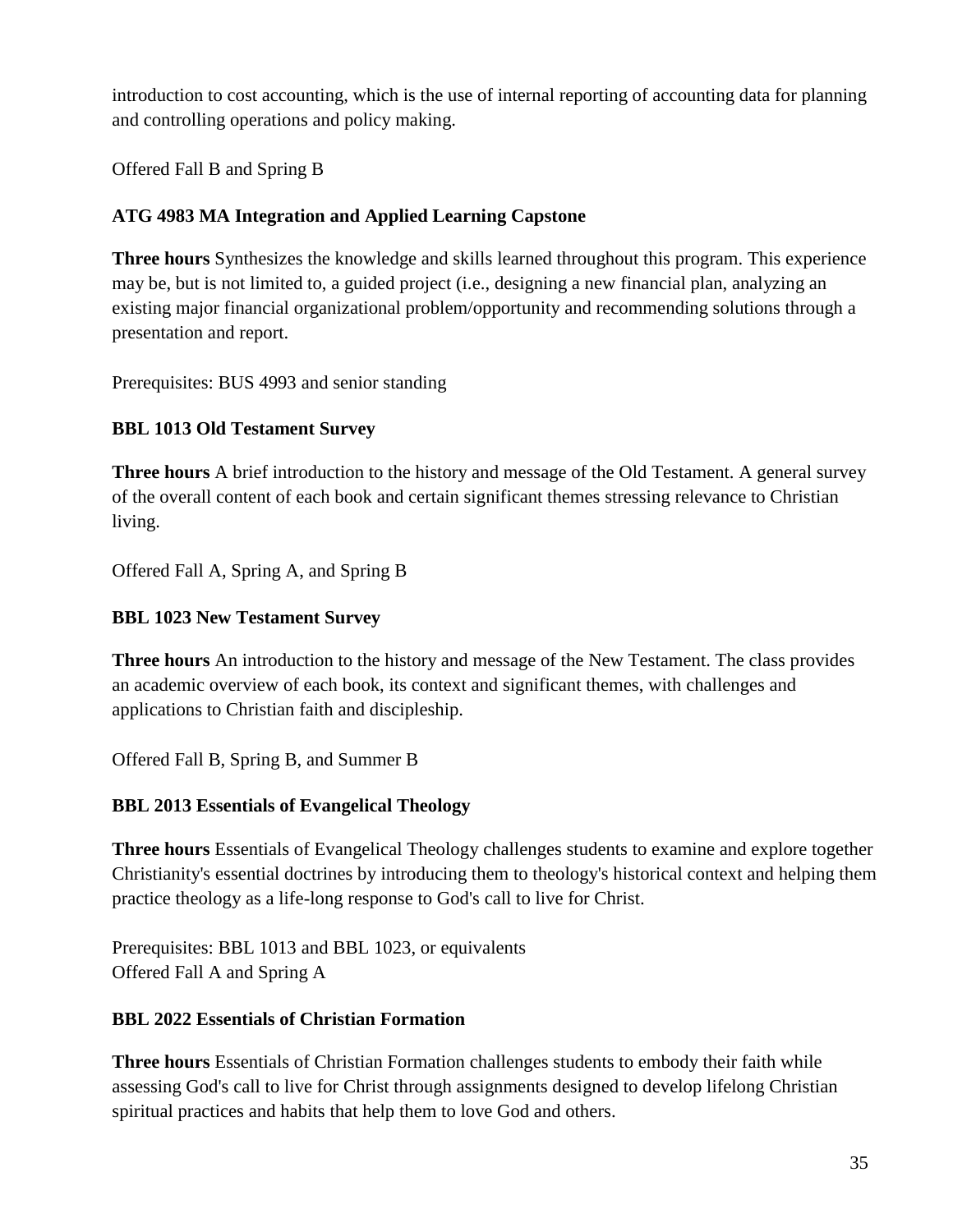Prerequisites: BBL 1013 and BBL 1023 Offered Fall A, Fall B, Spring A, Spring B, Summer A, and Summer B

### **BIO 1003 Biological Science**

**Three hours** An introductory survey of biology designed for liberal arts students. Topics addressed include the nature of science, cellular processes, genetics, biotechnology, evolution, biodiversity, ecology, and the integration of the Christian faith and science. Laboratory experiences emphasize the scientific method and biological processes. Two hours lecture-discussion and one two-hour laboratory per week. Meets the Natural Science requirement of the Core Curriculum.

Corequisite: BIO 1003L Offered Fall A, Fall B, Spring A, Spring B, Summer A, and Summer B

### **BUS 1003 Business Foundations**

**Three hours** This course is an introduction to business and perspective of the Christian world view. The purpose of this course is to provide foundational skills in areas that are critical for further studies in business leading to a successful career launch.

### **BUS 1123 Business Communication**

**Three hours** Development of professional communication skills, both written and oral, in business. Includes mechanics, techniques, and psychological principles of effective business communications with emphasis on contemporary communication technologies.

Prerequisite: EGL 1013 Offered Spring A and Summer A

### **BUS 2193 Business Statistics**

**Three hours** A study of statistical theory as it applies in business settings. Topics include probability, distributions, descriptive statistics, estimation, hypothesis testing, regression and correlation, nonparametric methods, ANOVA, and statistical quality control. Meets the Mathematics requirement of the Core Curriculum.

Prerequisite: MTH 1113 Offered Fall B and Spring B

### **BUS 3013 Research and Statistical Concepts**

**Three hours** Focus is primarily on qualitative methods. Includes the development of a research project utilizing the appropriate research methods and conceptual statistical analyses.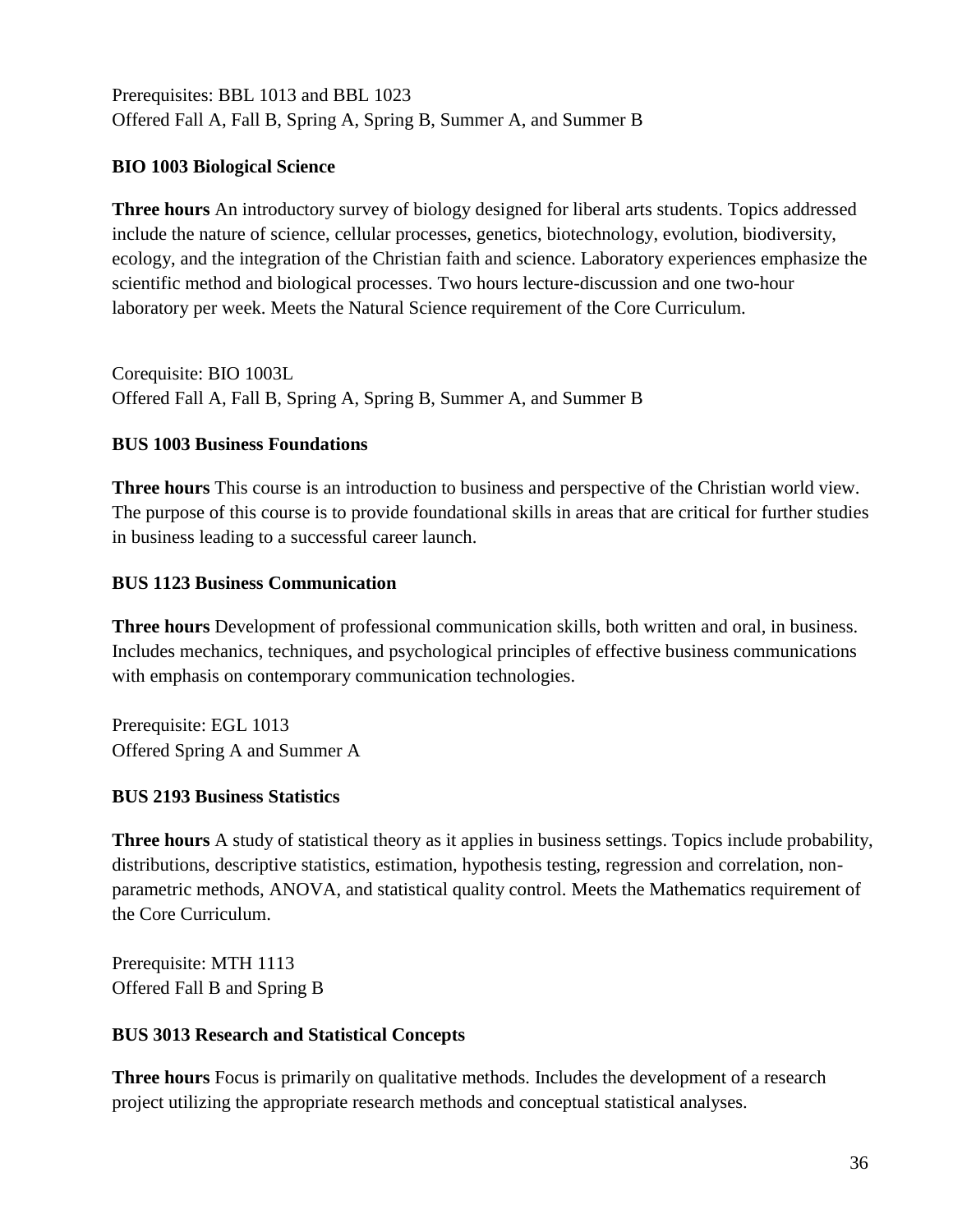Offered Fall B and Spring B

#### **BUS 3113 Spreadsheet Analytics**

**Three hours** Practice in using Microsoft Excel for various business applications. Emphasis will be placed on creating schedules, producing reports using pivot tables and graphs, and generating and updating macros through basic Visual coding.

Prerequisite: BUS 2193 or BUS 3013 Offered Fall A and Spring A

#### **BUS 4253 Business Law and Ethics**

**Three hours** Basic legal principles that govern modern business transactions. Topics include contracts, real and personal property, agencies, employment, business formation, and Uniform Commercial Code. Emphasis on organizational ethics and compliance.

Offered Spring B and Summer B

#### **BUS 4433 Critical Analysis and Reasoning**

**Three hours** Development of purposeful, unbiased analysis of evidence to arrive at logical and reasonable conclusions using various methods introduced and practiced in the course.

Offered Fall A and Spring A

#### **BUS 4973 BA Integration and Applied Learning Capstone**

**Three hours** Synthesizes the knowledge and skills learned throughout this program. This experience may be, but is not limited to, a guided project (i.e., designing a new organization, analyzing an existing major economic or operations problem/opportunity and recommending solutions through a presentation and report.

Prerequisites: BUS 4993 and senior standing Offered Fall B and Spring B

#### **BUS 4993 Strategic Management**

**Three hours** An integrative study of business context and policy focused on the designing, evaluating, and defending of various business strategies based on current and historical cases from a variety of organizations.

Prerequisite: 80 hours of coursework Offered Fall A and Spring A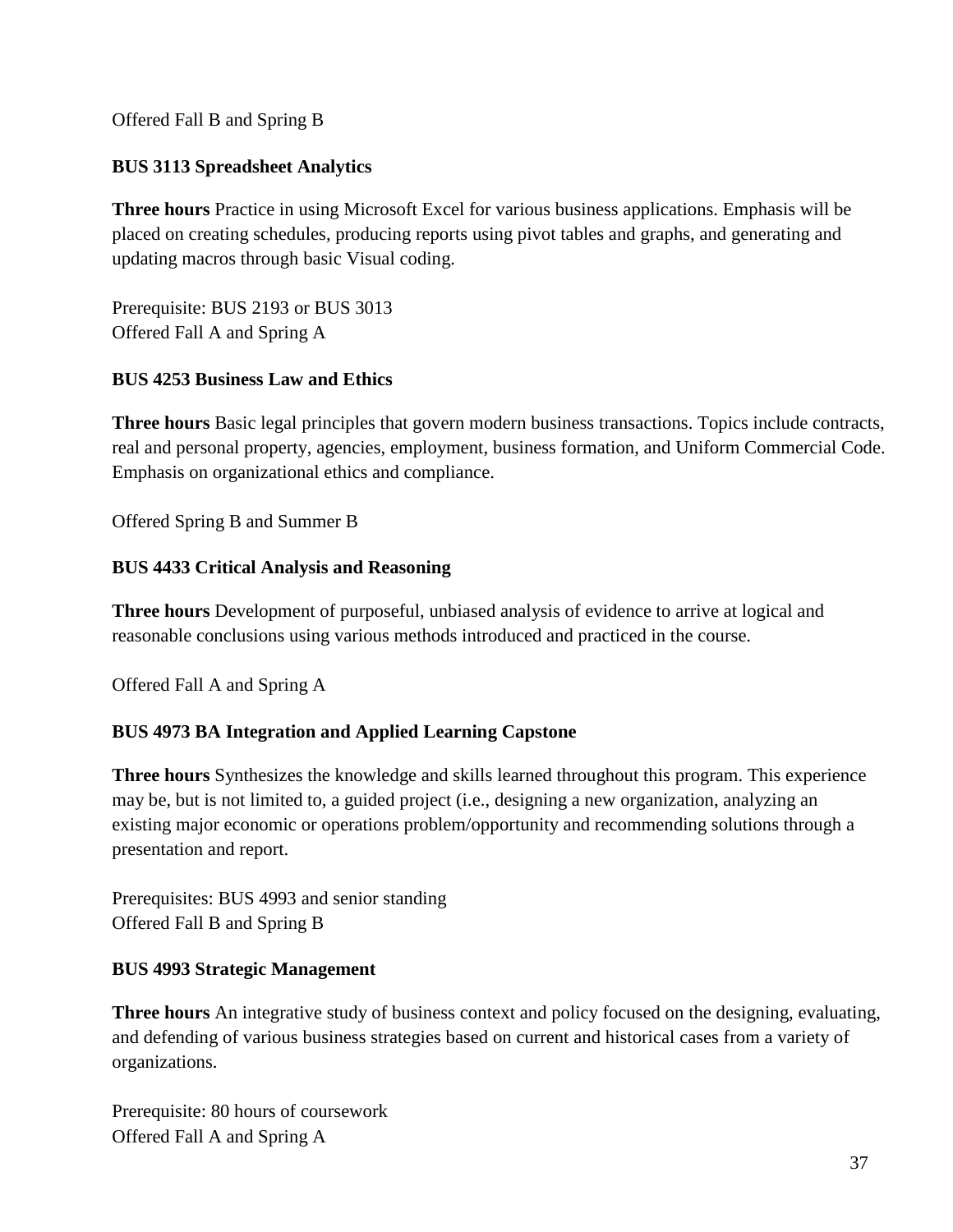#### **COM 2523 Public Speaking**

**Three hours** Students gain theoretical and applied knowledge of public speaking techniques. Speeches may include extemporaneous, impromptu, informative, persuasive, or rhetorical analysis.

Offered Fall A and Summer A

#### **COM 3453 Social Movements**

**Three hours** A survey of social movements and the theoretical strategies used to further those causes, including analysis of abolition, suffrage, civil rights, and other significant events.

Offered Fall A and Spring B

#### **COM 4363 Political Communication**

**Three hours** A study of the role of communication in the American political process. Campaign strategies, political orator, grass roots activism, and other forms of political rhetoric will be explored.

Offered Fall B and Summer B

#### **COM 4373 Online Advocacy**

**Three hours** A survey of the Internet use and the tools it provides to promote an issue, candidate, or organizational brand. This advocacy is demonstrated through a number of different formats and strategies and commonly includes the use of dedicated social networking sites.

Offered Spring A

#### **COR 1103 Orientation to Learning**

**Three hours** Prepares students to locate and use resources available to online learners and introduces the Christian worldview unique to JBU. The distinctive characteristics of adult learners are explored and students identify their individual strengths through the StrengthsQuest Assessment instrument.

Offered Fall A, Fall B, Spring A, Spring B, Summer A, and Summer B

#### **COR 2101 Credit for Prior Learning**

**One hour** This course explores techniques for the development of a credit for prior learning portfolio and preparation for completing a degree. Topics covered include graduation requirements, educational goals, testing for credit, Learning Theory, and methods of documenting experiential learning. Graded 'S' or 'U'.

Offered Fall A and Spring A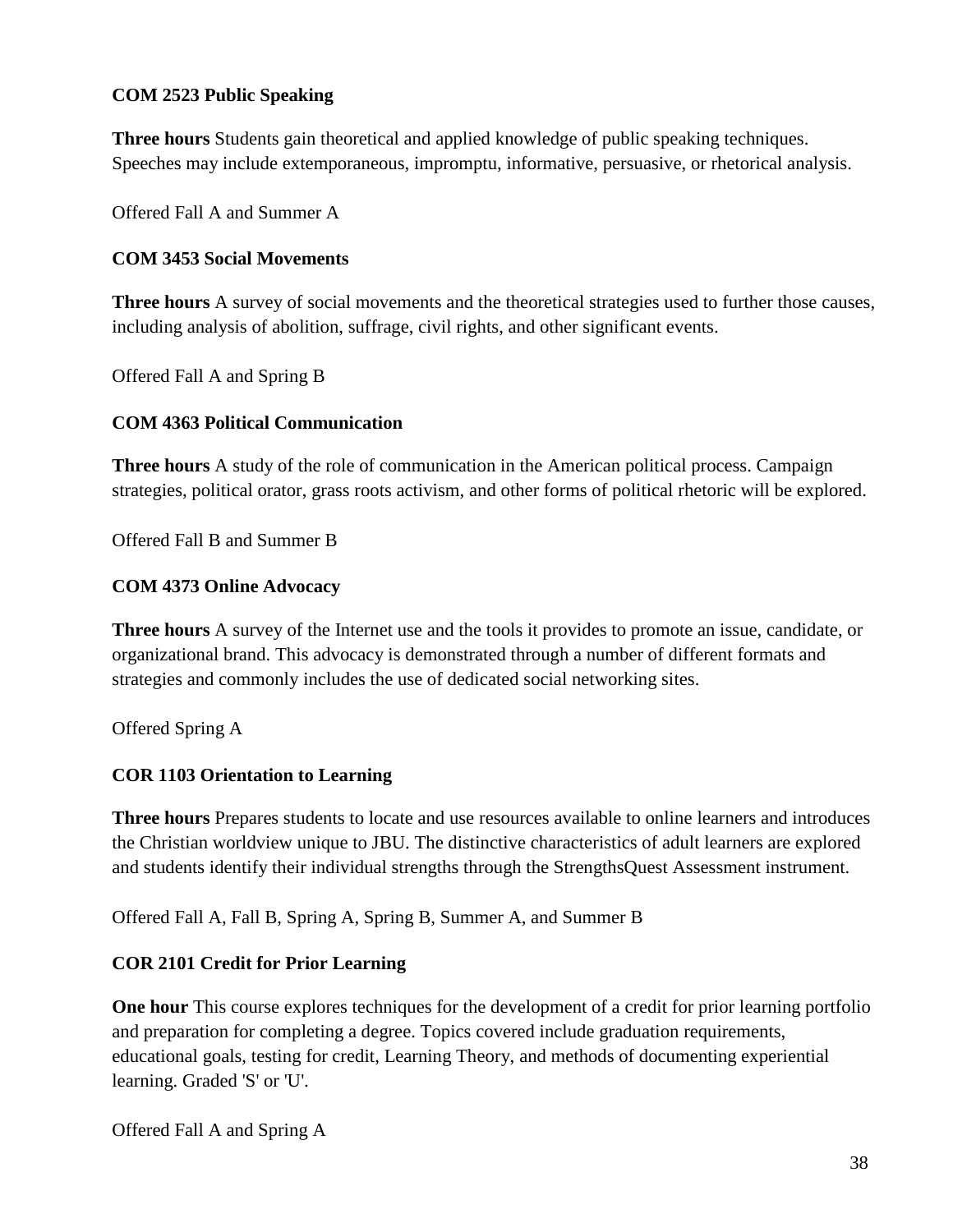#### **ECN 2113 Principles of Microeconomics**

**Three hours** A study of markets and how supply and demand interact to direct the allocation of resources. Topics include market structures, the role of competition, price theory, output determination, and income distribution. Market failure and policy responses to problems such as pollution and poverty are also considered. Meets the Social and Behavioral Sciences requirement of the Core Curriculum.

Offered Fall A and Spring A

#### **ECN 2123 Principles of Macroeconomics**

**Three hours** A study of the determinants of national output and employment levels, the monetary system, and public policy for economic growth and stabilization. Inflation, unemployment, productivity, economic growth, balance of payments, and the public debt are considered from the perspectives of various schools of thought. Meets the Social and Behavioral Sciences requirement of the Core Curriculum.

Prerequisite: ECN 2113 Offered Fall B and Spring B

#### **ECN 4103 International Economics**

**Three hours** A study of the global economy with emphasis on the role of the United States. Topics include trade theory, trade restrictions, monetary systems, exchange rates, and the effect of domestic economic policies on global trade. Trade issues such as trade deficits, job displacement, economic sanctions, emerging nations, environmental issues, immigration, and currency crises are covered. Meets the Social and Behavioral Sciences requirement of the Core Curriculum.

Prerequisite: ECN 2123 Offered Fall A and Spring A

#### **EGL 1013 English I: Composition**

**Three hours** An introduction to and practice in college writing in all its variety: from personal reflections to arguments and research-supported writing. A total of twenty pages of writing is required, including a short research paper.

Offered Fall A, Fall B, Spring A, Spring B, Summer A, and Summer B

#### **EGL 1023 English II: Literary Analysis and Research**

**Three hours** An introduction to the analysis of literary texts through reading and researching a selection of short stories, poems, dramas, and novels. In addition to essays of analysis of such works, a substantial research paper is required.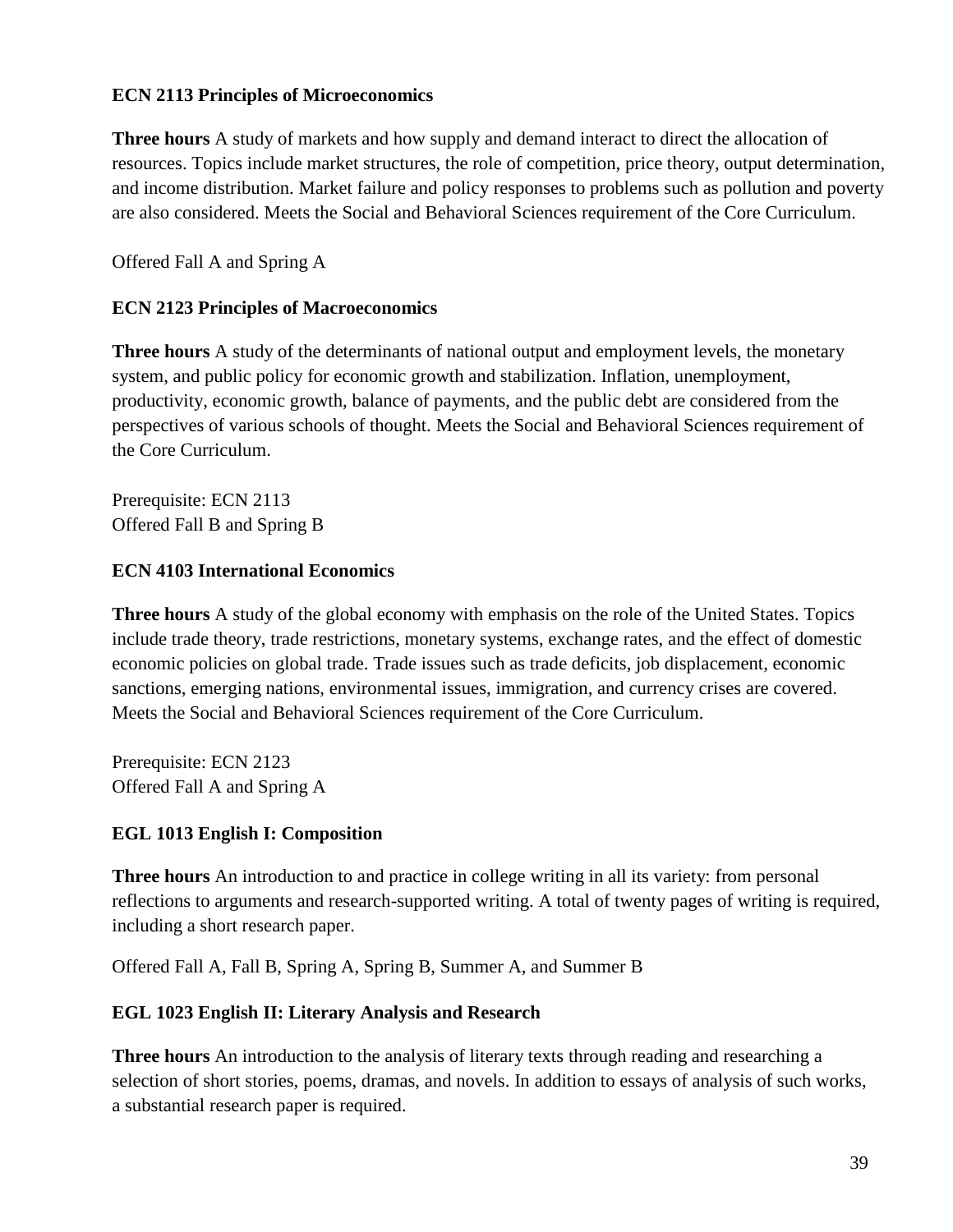Prerequisite: EGL 1013 Offered Spring B

#### **EGL 3003 Masterpieces of Literature**

**Three hours** An exploration of texts from ancient to modern world literature in drama, prose, and poetry. Authors may include Homer, Sophocles, Dante, Shakespeare, Voltaire, Wordsworth, Ibsen, and Kafka. Several reflective and analytical essays are required. Meets the Arts and Humanities requirement of the Core Curriculum.

Prerequisite: EGL 1023 Offered Fall B and Spring B

#### **FIN 3003 Principles of Finance**

**Three hours** This course presents the basic concepts and tools of contemporary finance, as it relates to business; including the role of managerial finance, the financial market environment, financial statements and ratio analysis, cash flow and financial planning, the time value of money, interest rates, bond and stock valuation, and risk and return. Emphasis is placed on practical financial problem solving using financial formulas, a calculator, and Excel.

Offered Fall B and Spring B

#### **GSC 1143 Earth Science**

**Three hours** Introductory survey of topics in geology, astronomy, oceanology, and meteorology. Earth materials and processes of geology are emphasized. Three hours lecture-discussiondemonstration per week. Meets the Natural Science requirement of the Core Curriculum.

Offered fall semester

#### **HST 1013 Western Civilization I**

**Three hours** A survey of the origins and development of Western Civilization in its global context to the early Renaissance.

Offered Fall B

#### **HST 2013 Integrated Humanities I**

**Three hours** This interdisciplinary course explores how the humanities, through many varied types of Great Texts, examine human experiences and raise questions of enduring value and meaning. The first semester focuses on the history and literature of civilizations from the beginning of recorded history to the Renaissance.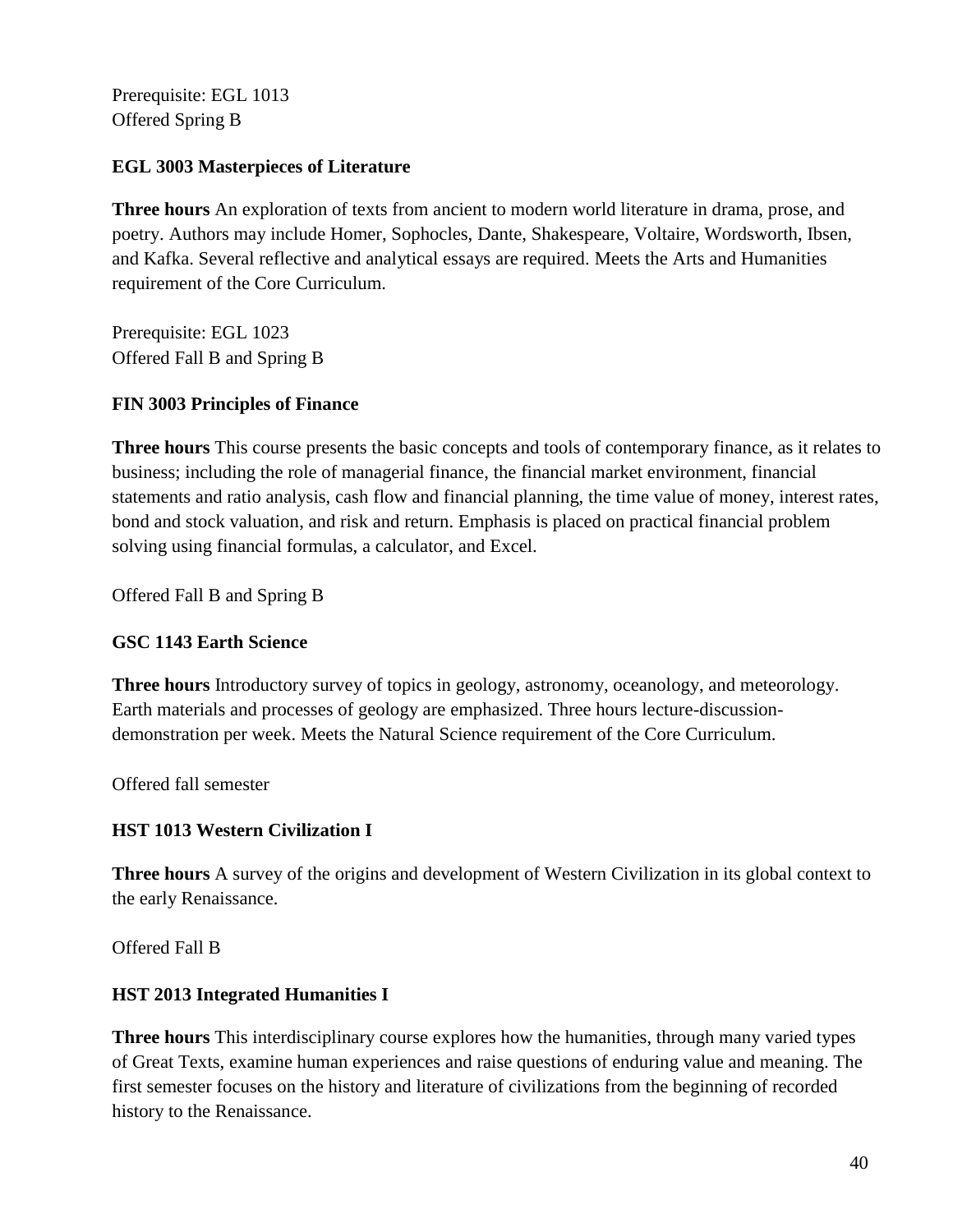Prerequisite: EGL 1013 Offered Fall A, Fall B, Spring A, Spring B, Summer A, and Summer B

#### **HST 2023 Integrated Humanities II**

**Three hours** This interdisciplinary course explores how the humanities, through many varied types of Great Texts, examine human experiences and raise questions of enduring value and meaning. The second semester focuses on the history and literature of civilizations from the Renaissance to the modern period.

Prerequisite: EGL 1013 Offered Fall A, Fall B, Spring A, Spring B, Summer A, and Summer B

#### **HST 2153 Twentieth Century World History**

**Three hours** A study of major political, economic, and military trends of the twentieth century. Meets the Arts and Humanities requirement of the Core Curriculum.

Offered Fall A and Spring A

#### **HST 3423 Leaders in History**

**Three hours** A study of leaders, well-known and lesser known, in their historical contexts. The efforts of leaders in business, politics, social and cultural movements, and warfare are examined. Consideration is given to success and failure, personality strengths and flaws, and leadership characteristics and styles. Meets the Arts and Humanities requirement of the Core Curriculum.

Offered Spring A and Summer B

#### **ICS 2113 Intercultural Communication**

**Three hours** A study of the process of interpersonal communication in one's own culture and the principles of effective communication within another cultural context. Attention is given to values, ethnocentricity, nonverbal communication, and change. Meets the Intercultural Engagement requirement of the Core Curriculum.

Offered Fall A and Summer A

#### **IDS 1151 Strategies for Online Success**

**One hour** This course explores the techniques for appropriate study skills, effective notetaking, and strategies to efficiently complete homework while improving long-term memory and content application. Prepares students to understand the importance of time management, hard work and persistence, and the roles they play in reaching educational and personal goals.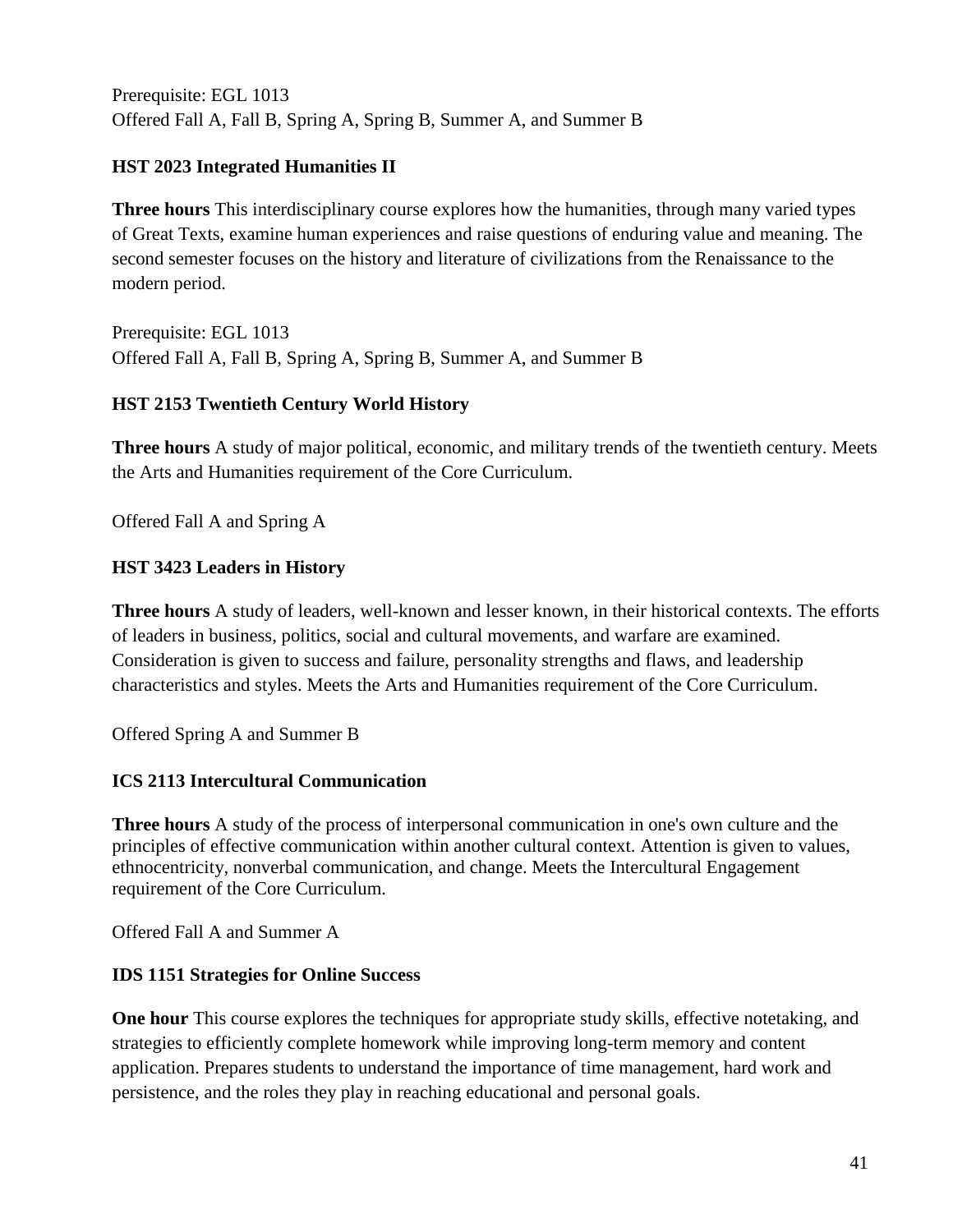Offered Fall B, Spring B, and Summer B

#### **INT 4103 Global Environment of Business**

**Three hours** This course will provide an overview of the relationship between multinational enterprises and the environment in which they compete. Emphasis will be placed on understanding cultural contexts and informal and formal institutions which shape the global environment. Meets the Intercultural Engagement requirement of the Core Curriculum.

Offered Fall B and Spring B

#### **KIN 1002 Wellness for Life**

**Two hours** A practical study of health and wellness principles based upon the wellness model. Personal applications to the lifestyle of the individual that address Christian stewardship of their physical, emotional and relational health and well-being are emphasized. Students engage in personal assessment and prescription/practice prescription/practice of physical activities, spiritual formation and vocational development. Meets the Whole Person Wellness requirement of the Core Curriculum.

Offered Spring B

#### **LDR 2553 Leadership Theory and Practice**

**Three hours** An exploration of the history of leadership theory and practice. Students will gain knowledge of significant leadership paradigms and practices and will engage tools to promote personal leadership growth and development.

#### **LDR 2563 Leadership Competencies**

**Three hours** Development of personal leadership philosophy and focused analysis of leadership skill sets necessary to ensure good individual and organizational performance. Aspiring leaders lay groundwork for success through the exploration of real-world examples, practical applications, and numerous leadership exercises.

Offered Fall A and Spring A

#### **LDR 3563 Organizational Leadership**

**Three hours** A study of leadership applied in organizations. The course emphasizes personal leadership, the influence of personality, and emotional intelligence within the context of varying organizational designs. Students also study the impact of leadership on organizational culture, structures, teams, groups, and conflict.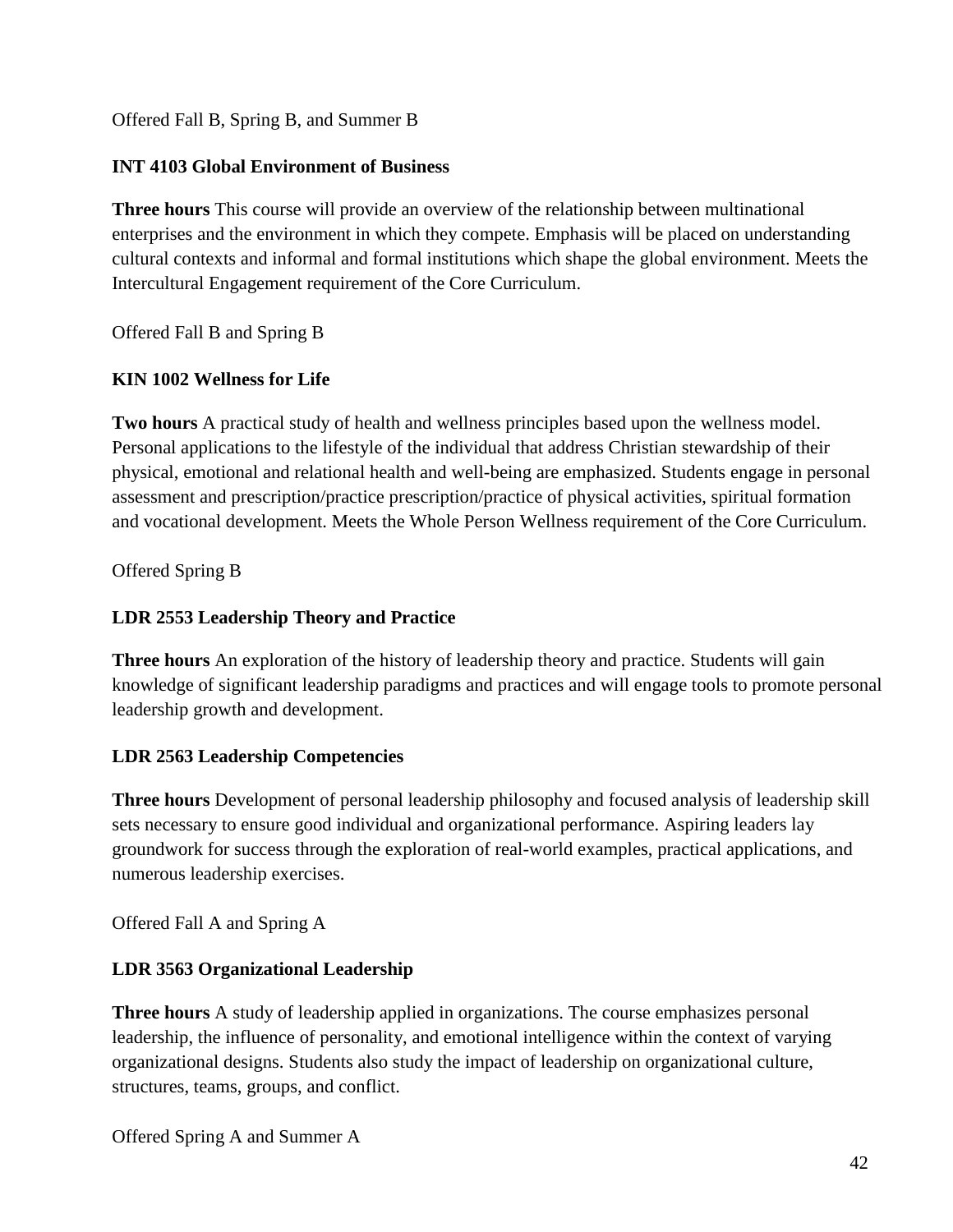#### **MGT 2173 Principles of Management**

**Three hours** A study of basic principles of leadership and management from historical and contemporary perspectives. Topics include a discussion of the theories, concepts, interrelationships, moral dimensions, character, functions, and skills required to lead and manage in today's organizations.

Offered Fall A and Summer B

#### **MGT 3213 Management Science**

**Three hours** This course provides students with advanced learning in data analysis using modeling, supply/demand pricing, regression, project management, inventory, financial principles and supply chain. The course also focuses on using management science tools to communicate business problems and solutions as well as make strategic business decisions.

Prerequisites: BUS 2193 and MGT 2173 Offered Fall B

#### **MGT 3513 Human Resource Management**

**Three hours** Introduction to human resource management principles, processes, and systems, including analysis of such elements as organizational assessment and human resource planning, recruitment and selection, compensation and benefits administration, training and development, employee relations, human resource management information systems, and employment laws.

Offered Fall B and Spring B

#### **MGT 3723 Project Management**

**Three hours** This course addresses the basic principles of project management, including concepts from the initiating, planning, executing, monitoring and controlling, and closing process groups. Introduces fundamentals of integration, scope, time, cost, quality, human resources, communications, risk, procurement, and stakeholder management. Provides training and experience with project management tools and techniques, including work breakdown structures, network diagrams, risk management, earned value management, and other tools. An additional fee may be associated with this course.

Prerequisite: MGT 2173

#### **MGT 3993 Production and Operations Management**

**Three hours** This course examines the concepts, processes, and methods of managing and controlling operations in manufacturing or service settings. The course also covers the translation of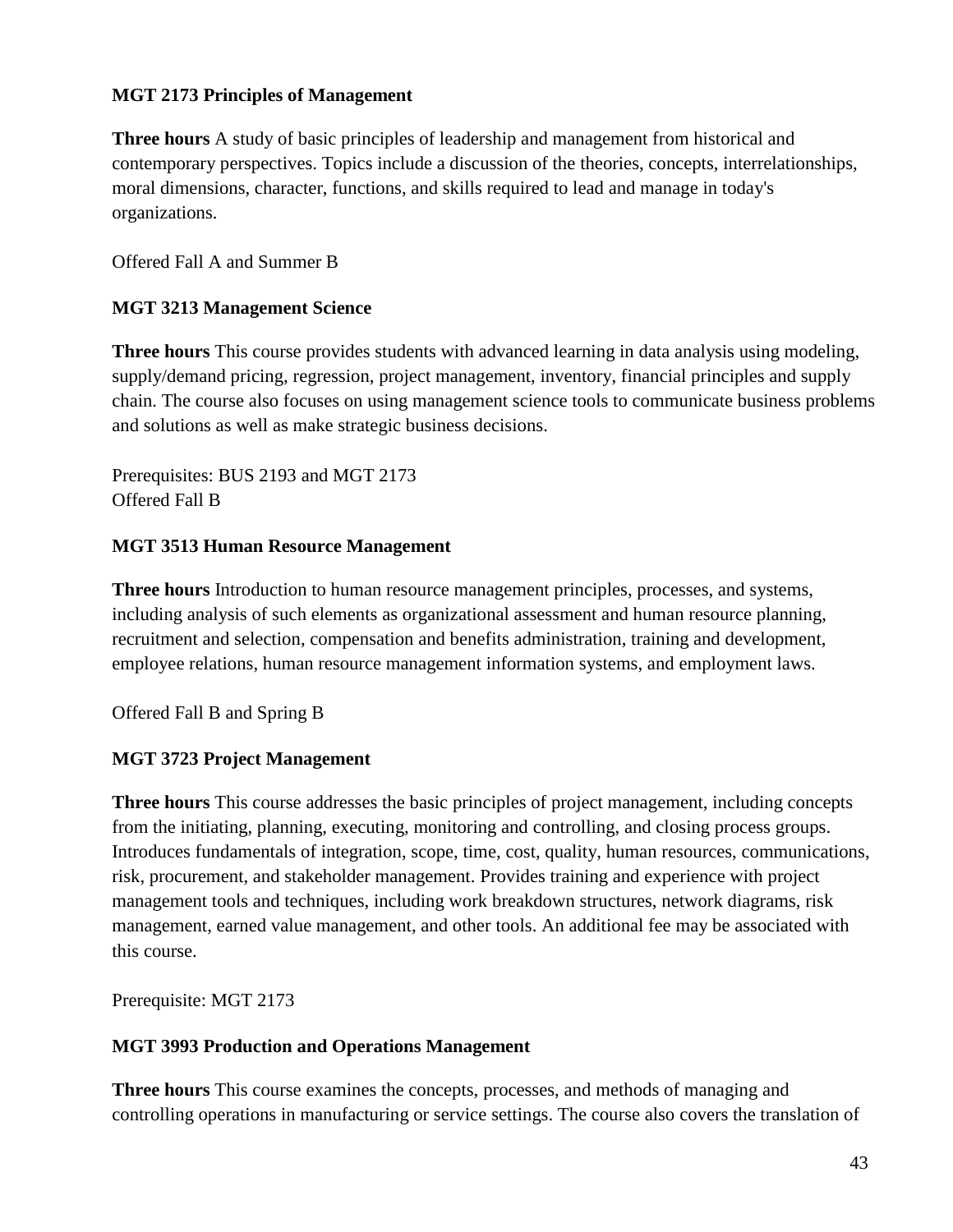product and service requirements into facilities, procedures, and operating organizations.

Prerequisite: BUS 2193 Offered Fall A and Spring A

### **MKT 2143 Principles of Marketing**

**Three hours** A study of the marketing process for identifying a need and selecting target markets; developing a product to satisfy the need; and the distribution, promotion, and pricing of the product.

Offered Fall B and Summer A

#### **MTH 1003 Introduction to Statistics**

**Three hours** This course is intended to give students an understanding of basic statistical concepts and to help them to become critical readers of quantitative information. It focuses on methods of collecting, organizing, analyzing, and interpreting data. Meets the Mathematics requirement of the Core Curriculum.

Offered Spring B and Summer B

#### **MTH 1113 College Algebra**

**Three hours** This course is intended to give students the mathematical tools and problem-solving thinking skills to operate successfully in both life and possible future courses. Topics include solving equations and systems of equations, functions and graphing, inequalities, logarithms, exponentials, sequences, and series. An emphasis is placed on applied problems in physical, life, and social sciences. Meets the Mathematics requirement of the Core Curriculum.

Offered Fall A

#### **MUS 2083 Masterpieces of Music**

**Three hours** An introduction to music, through the study of selected masterworks of concert and stage genres representative of a variety of historical periods. Emphases on style and form, understanding and appreciation, and application to other examples of the perception skills developed through the study of the selected works. Meets the Arts and Humanities requirement of the Core Curriculum.

Offered Fall A and Spring A

#### **OL 4123 Leading and Managing Organizational Change**

**Three hours** This course explores leadership traits, styles, roles and responsibilities of successful leaders over time. This course seeks to determine the students' individual leadership style and to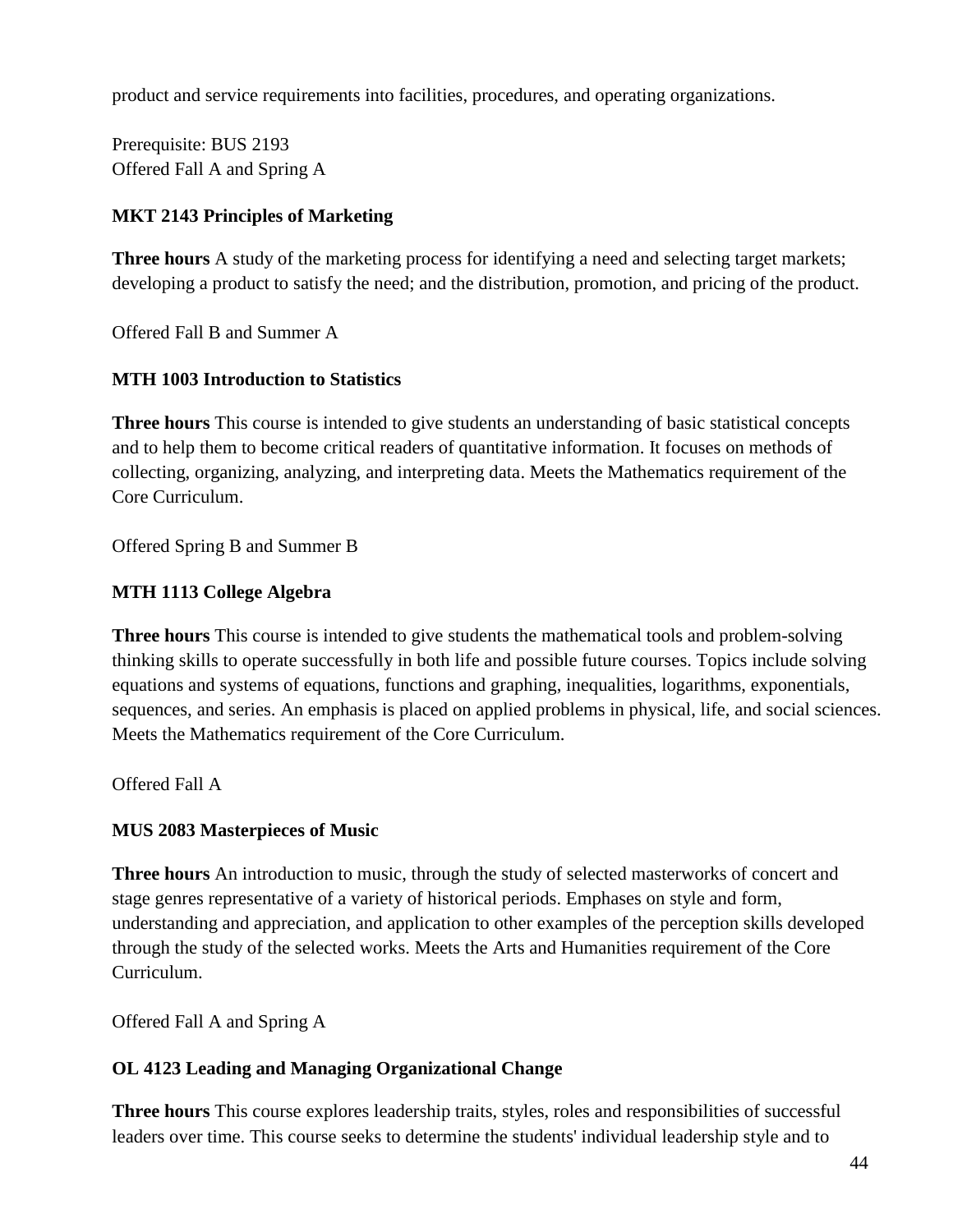promote the development of the servant leadership approach modeled by Christ. The course also deals with the practical issues of leading organizations through change and managing the day-to-day aspects of organizational change.

Offered Fall B and Spring B

### **OL 4323 Leading Teams and Coalition Building**

**Three hours** This course will provide students the opportunity to further develop their leadership skills as they apply to a variety of business settings. Emphasis will be placed on synthesis, analysis, and application of leadership theories in a variety of simulations and cases as encountered by leaders in today's organizations.

Offered Fall A and Spring A

#### **POL 1013 American Government and Politics**

**Three hours** A study of the origins, purposes, and evolution of the American system of government and politics. Topics include the U.S. Constitution, federalism, voting behavior, political parties and elections, and the separation of powers. Students are asked to wrestle with what it means for Christians to engage government and politics. Meets the Social and Behavioral Sciences requirement of the Core Curriculum.

Offered Fall B

#### **POL 3003 Political Philosophy**

**Three hours** A study of ancient and modern political philosophies, utilizing primary texts. The course addresses the place of political philosophy in the broader field of philosophy, emphasizing a worldview approach as a means of understanding human existence. Topics include nature, reason, freedom, justice, political rights, property, law, religion, will, passions, power, customs, and community. Meets the Arts and Humanities requirement of the Core Curriculum.

Prerequisite: EGL 1023 Offered Spring B

#### **POL 3213 Religion and Politics**

**Three hours** An exploration of the intersection of religion and politics in the United States. Topics include distinctions between religious traditions as they pertain to political behavior, the role of religious interest groups in American politics, church-state disputes and controversies, and increasing secularization in the United States.

Offered Fall A and Summer A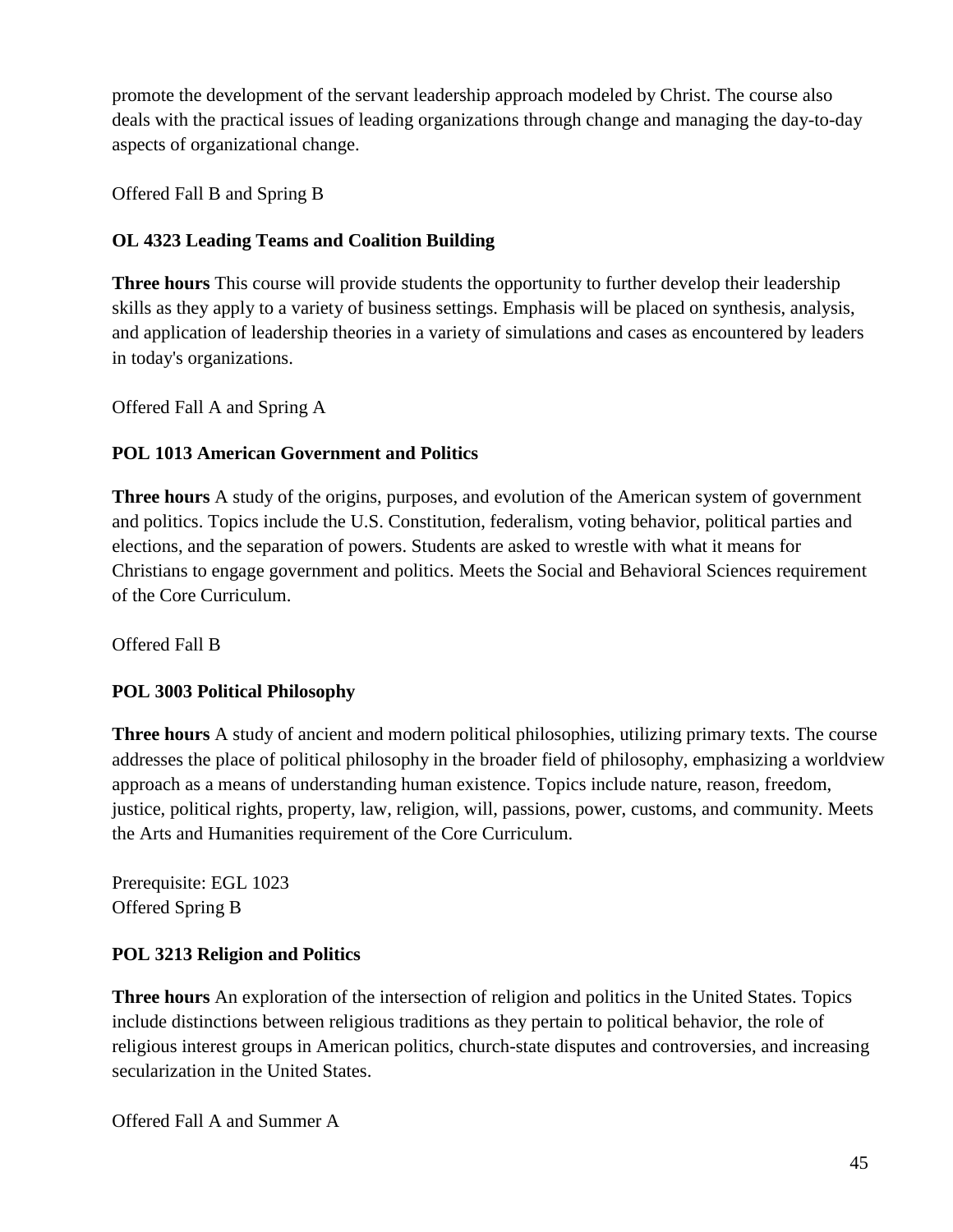#### **PSY 1013 Introductory Psychology**

**Three hours** The scientific study of human behavior and mental processes including the brain and behavior, consciousness, learning and memory, development, sociocultural processes, emotions, stress and health responses, psychopathology, and treatment methods in psychological science. Students are introduced to the theory, research, and practice as the foundations of modern psychology. Meets the Social and Behavioral Sciences requirement of the Core Curriculum.

Offered Fall A

#### **PSY 2233 Theories of Counseling**

**Three hours** A study of major counseling theories. Includes dynamic, existential, humanistic, gestalt, cognitive-behavioral, reality, and family systems theories of counseling and the most useful strategies from each.

Prerequisite: PSY 1013 Offered Spring A, Spring B, and Summer A

#### **PSY 2243 Introduction to Therapeutic Interviewing**

**Three hours** Basic elements of interviewing, setting conditions for psychological growth, and the development of effective action plans for healthy psychological change.

Prerequisite: PSY 1013

#### **PSY 2383 Statistics for the Behavioral Sciences**

**Three hours** A study of the essential statistics techniques needed to analyze experimental data and understand current research publications with applications in social and behavioral sciences. Topics include graphing, descriptive statistics, inferential statistics, and hypothesis testing (using correlation, regression, t-tests, ANOVA, and chi square). Extensive use of statistical software for both calculation and enhancing conceptual understanding and critical thinking. Meets the Mathematics requirement or the Social and Behavioral Sciences requirement of the Core Curriculum (cannot meet both requirements).

Prerequisite: PSY 1013 Offered Fall A, Spring A, and Spring B

#### **PSY 2393 Research Methods**

**Three hours** An introduction to research methods in psychology that stresses critical thinking about methodological issues. Research skills are developed in hypothesis construction, research design, interpretation of statistical results, scientific writing, library and internet research, and presentation of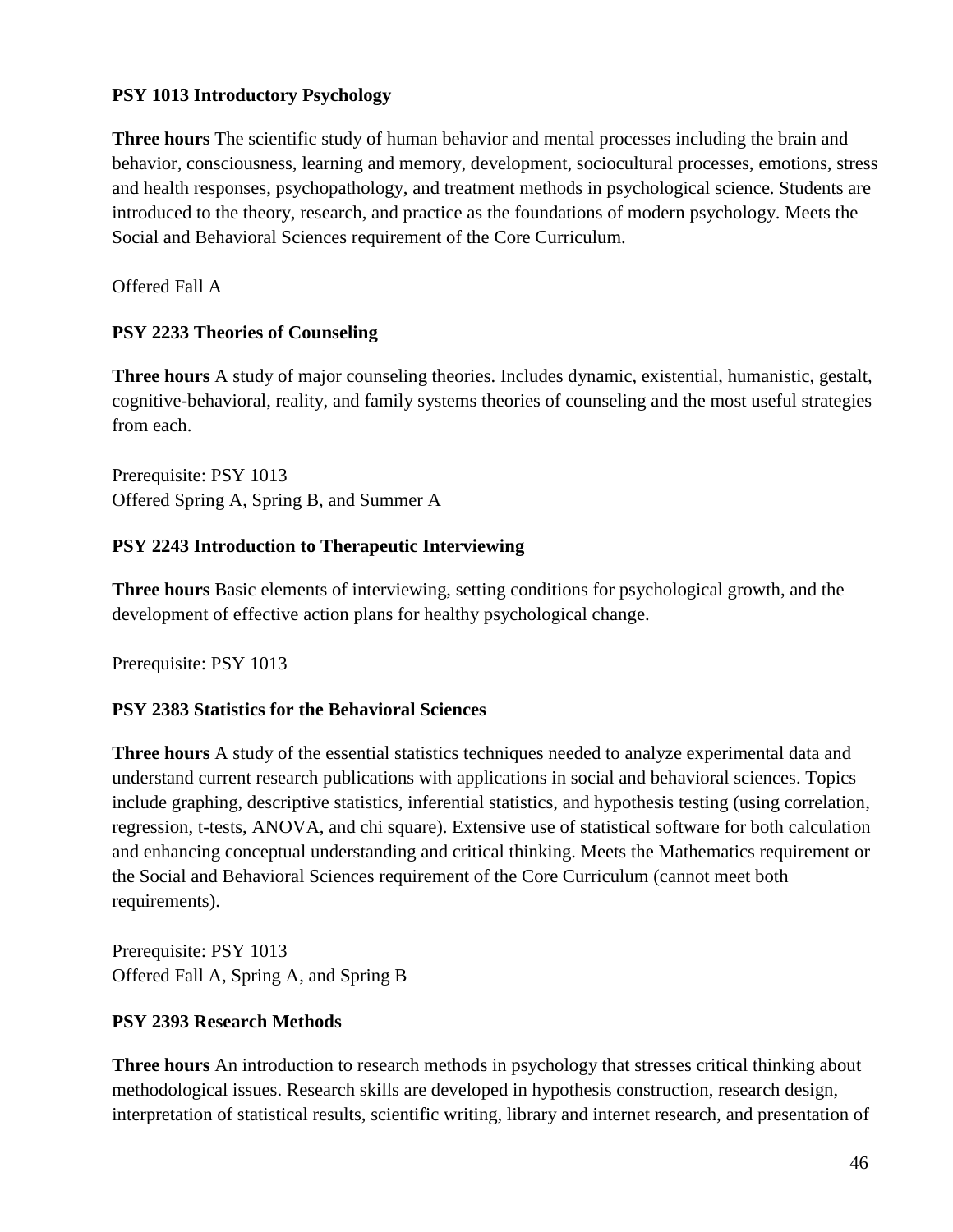results to a professional audience.

Prerequisite: PSY 1013 or MTH 1003 Prerequisite or corequisite: PSY 2383 Offered Fall B and Spring B

#### **PSY 2413 Developmental Psychology**

**Three hours** A study of the physical, cognitive, emotional, and social development of the human from conception through adulthood. Meets the Social and Behavioral Sciences requirement of the Core Curriculum.

Offered Fall B, Spring B, and Summer B

#### **PSY 3203 Psychological Testing**

**Three hours** An examination of the theory, interpretation, and appropriate use of individual and group tests of personality, mental ability, aptitude, achievement, and interest. Meets the Social and Behavioral Sciences requirement of the Core Curriculum.

Prerequisite: PSY 2383 Offered Fall A and Spring A

#### **PSY 3413 Selected Topics**

**Three hours** Topics chosen from a variety of subjects such as the Psychology of Genius and Creativity, the Psychology and History of the Holocaust, and Psychology of Humor, among other specialty areas. May be repeated for credit when content differs. Meets the Social and Behavioral Sciences requirement of the Core Curriculum.

Prerequisite or corequisite: PSY 1013

#### **PSY 3423 Social Psychology**

**Three hours** An investigation of how the behavior, feelings and thoughts of an individual are influenced or determined by the behavior and characteristics of others. Topics for discussion include attraction, attitudes, aggression, persuasion, and group behavior.

Prerequisite: PSY 1013 Offered Fall B and Summer B

#### **PSY 3493 Research Seminar**

**Three hours** An opportunity for students to develop research skills in a content area with the goal of completing and presenting an empirical research project. Members of the class also produce the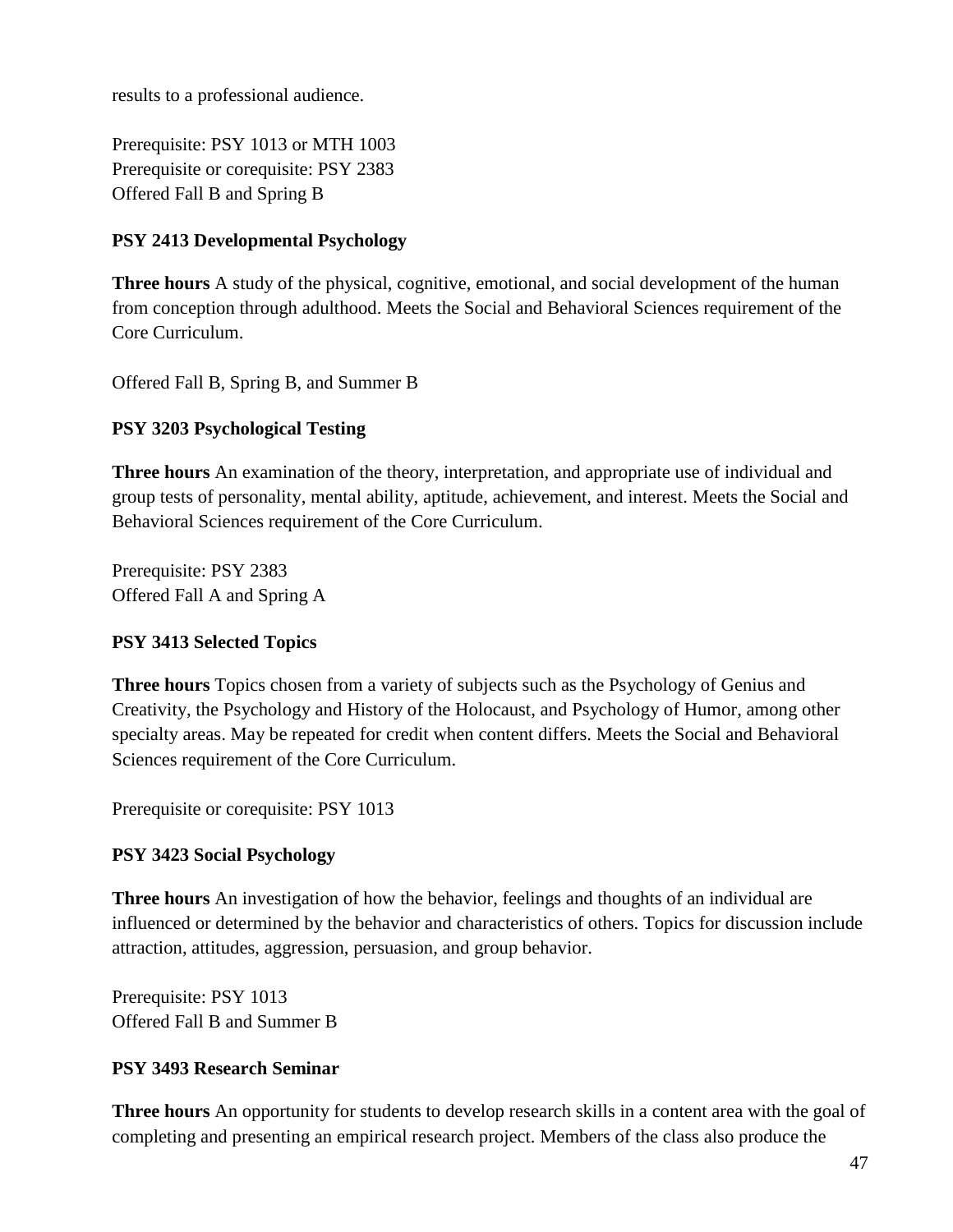departmental online undergraduate research journal. Meets the Social and Behavioral Sciences requirement of the Core Curriculum.

Prerequisite: PSY 2393 Offered Fall A and Spring A

#### **PSY 4213 Abnormal Psychology**

**Three hours** The nature, causes, and treatment of maladaptive behavior including personality disorders, psychoses, reactions to stress, anxiety disorders, and other dysfunctions. Includes a review of diagnostic techniques, biological and psychological therapies, preventive programs and other strategies of intervention. Meets the Social and Behavioral Sciences requirement of the Core Curriculum.

Prerequisite: PSY 1013 Offered Fall A and Spring A

#### **PSY 4333 Cognitive Psychology**

**Three hours** A study of the major principles, research methods, and empirical findings of cognitive psychology, including attention, memory, imagery, categorization, language, and problem solving. Meets the Social and Behavioral Sciences requirement of the Core Curriculum.

Prerequisite: PSY 2393 Offered Fall B and Spring B

#### **PSY 4343 Theories of Learning**

**Three hours** A study of the major theories, research methods, and empirical findings of animal and human learning. Classical and operant conditioning paradigms are emphasized. Meets the Social and Behavioral Sciences requirement of the Core Curriculum.

Prerequisite: PSY 2393 Offered Fall A, Spring A, and Spring B

#### **PSY 4353 Behavioral Neuroscience**

**Three hours** A study of the biological bases of behavior. Topics for consideration include neuroanatomy, neuropsychology, learning and memory, emotion, drug effects, and the biological correlates of mental disorders. Meets the Social and Behavioral Sciences requirement of the Core Curriculum.

Prerequisite: PSY 1013

#### **PSY 4493 Seminar in Psychology**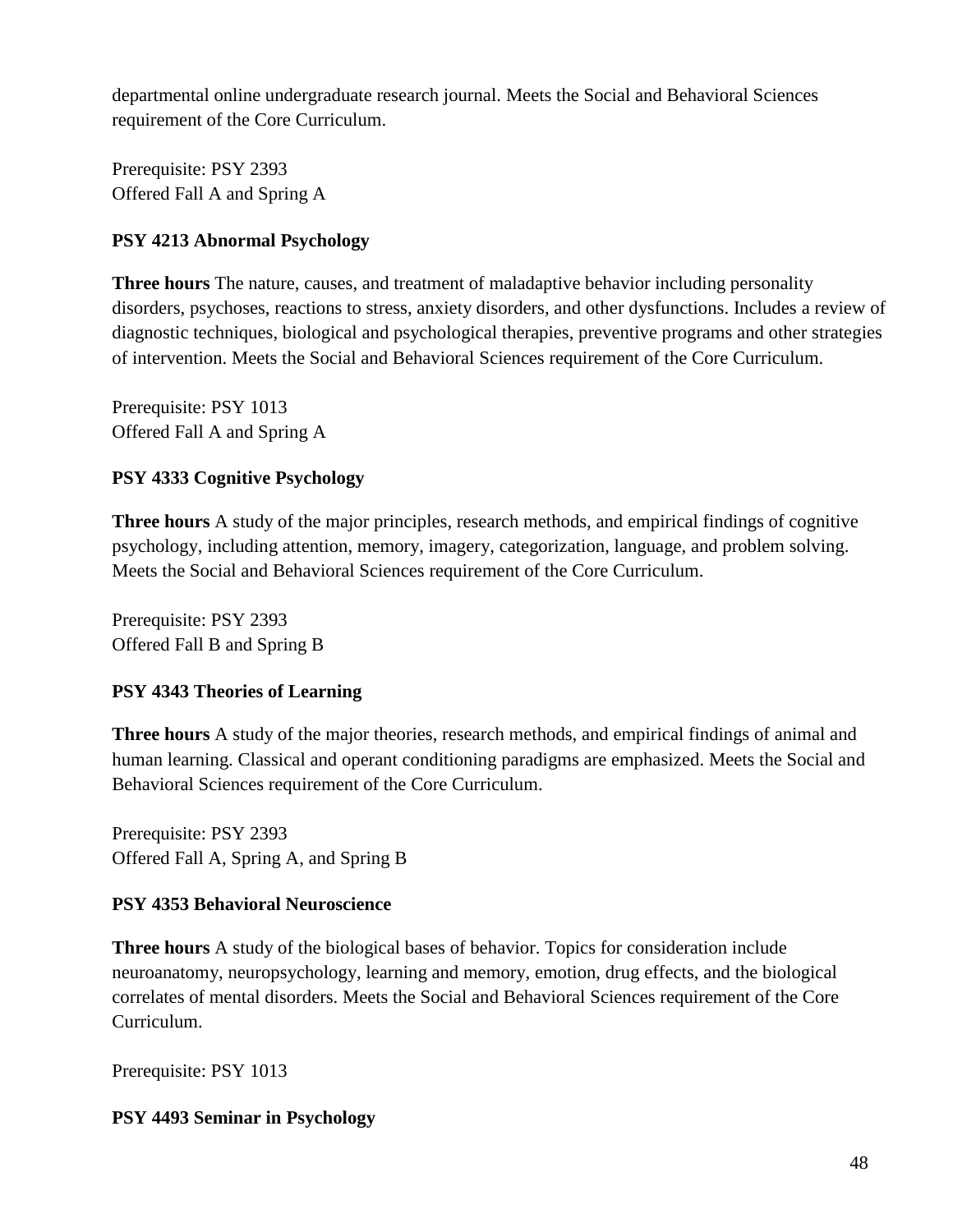**Three hours** An integrated capstone course emphasizing the application of Christian thought to the study and practice of contemporary psychology. Special emphasis is given to the selection of topics in psychological science which present unique challenges in the task of integration for students. Meets the Social and Behavioral Sciences requirement of the Core Curriculum.

Prerequisites: PSY 2393, six hours of BBL, and junior standing Offered Fall B and Spring B

## **RPH 2103 Introduction to Philosophy**

**Three hours** A survey of the main areas of philosophy, including metaphysics, epistemology, ethics, and philosophy of religion. Students should develop their critical reading skills, their ability to analyze difficult but rewarding philosophical texts, and their ability to advance a single, clear argument on philosophical issues. Additionally, students should become more comfortable speaking about philosophical problems and concerns and they should know more about the relationship between the Christian faith and contemporary philosophy. Meets the Arts and Humanities requirement of the Core Curriculum.

Offered Fall A and Spring A

## **RPH 2423 Ethics**

**Three hours** A comprehensive and critical study of morality. Topics include metaethics, normative ethics, and applied ethics. Meets the Arts and Humanities requirement of the Core Curriculum.

Offered Fall B and Spring B

## **SST 1113 Introduction to Sociology**

**Three hours** Understanding sociological research and how to apply it to aid in developing a global perspective of today's world. Topics of emphasis include the individual and society, structures of power, and social institutions common to all cultures and societies. The sociology of the body-health and illness, sexuality, and aging-is also discussed. Meets the Social and Behavioral Sciences requirement of the Core Curriculum.

Offered Fall B and Spring B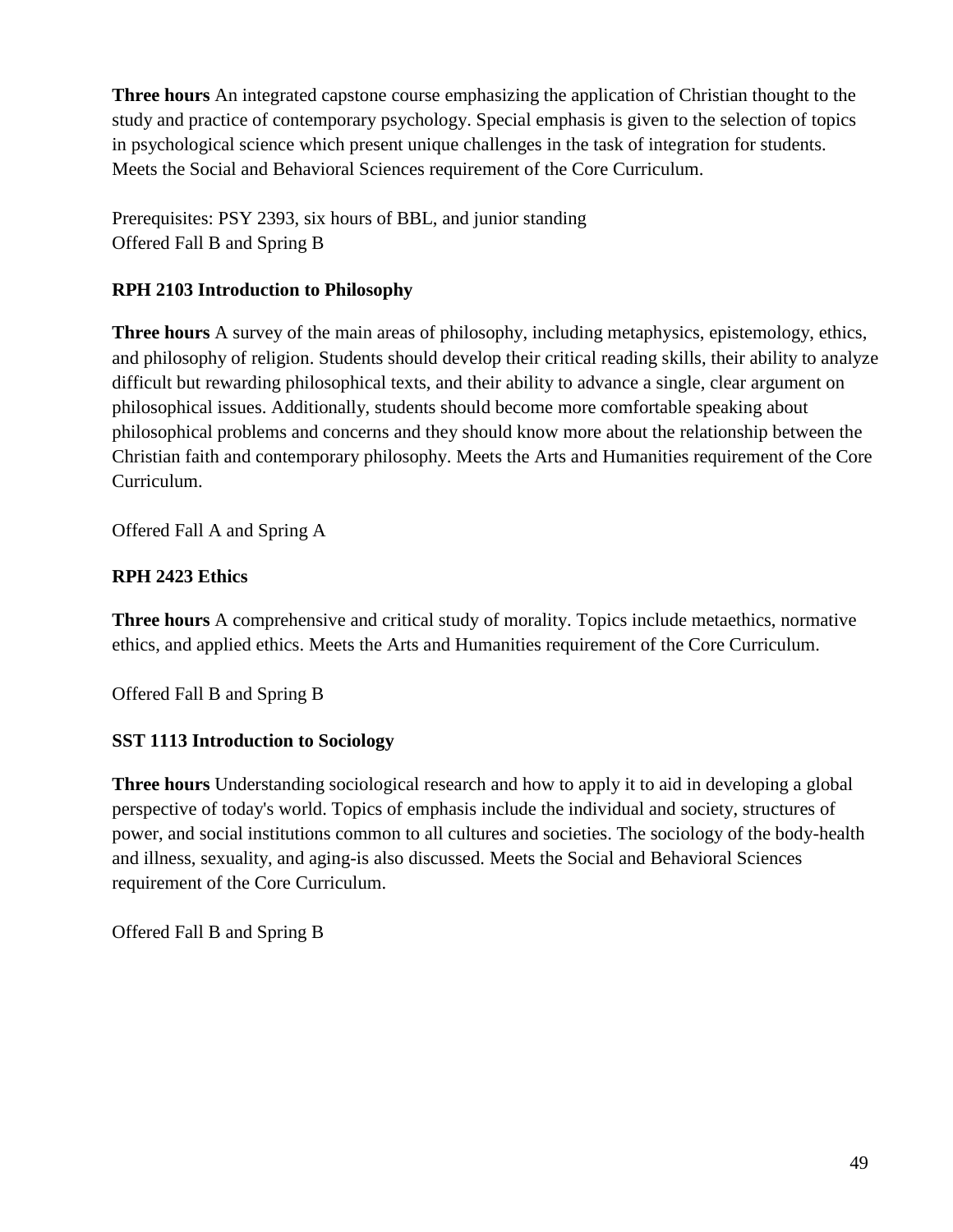# **Academic Policies**

Policies which apply to the JBU Online Undergraduate Program (OU) are set forth in this section. Additional requirements applicable to specific OU programs are stated in the curricular outlines that appear in the academic programs requirements section of the catalog. OU observes the general academic policies of the university, except as indicated below.

The ultimate responsibility for understanding university policies and meeting all degree requirements rests with the student.

#### **Students Subject to the Catalog Provisions**

All students are subject to the provisions of the catalog which was in effect at the time of their first enrollment at John Brown University, with the exception of charges for tuition, etc., which apply only for a specified period of time. If a student leaves JBU and later returns, that student is subject to the catalog in effect at the time of re-enrollment.

#### **Changes in Requirements and Regulations**

The university reserves the right to make modifications in policies, procedures, and regulations: e.g., grading system, transfer of credit, guidelines for degree requirements, housing regulations and charges, tuition and fees, and admission standards, and to make such modifications applicable to any or all currently-enrolled students. When modifications occur, sensitivity to reasonable dates of implementation and appropriate categories of currently-enrolled students affected will be exercised. Students will be notified of such changes through their advisor, written notices, and campus publications.

#### **Course Credits**

The basic unit of course credit is the semester hour.

#### **Enrollment Status**

JBU Online Undergraduate students are considered full-time if enrolled in a total of twelve hours per 16-week semester (online semesters are comprised of two eight-week terms, except summer).

#### **Transfer of Credit**

Credit which has been earned at another institution will be reviewed by both the registrar and the department chair, and the applicability to courses in the chosen degree program will be determined. Each course accepted for transfer must have a minimum grade of 'C'. All work completed at previous institutions will be posted as 'CR' on the student's JBU transcript. Thus, only JBU course work will apply toward the student's grade point average. John Brown University accepts credit from institutions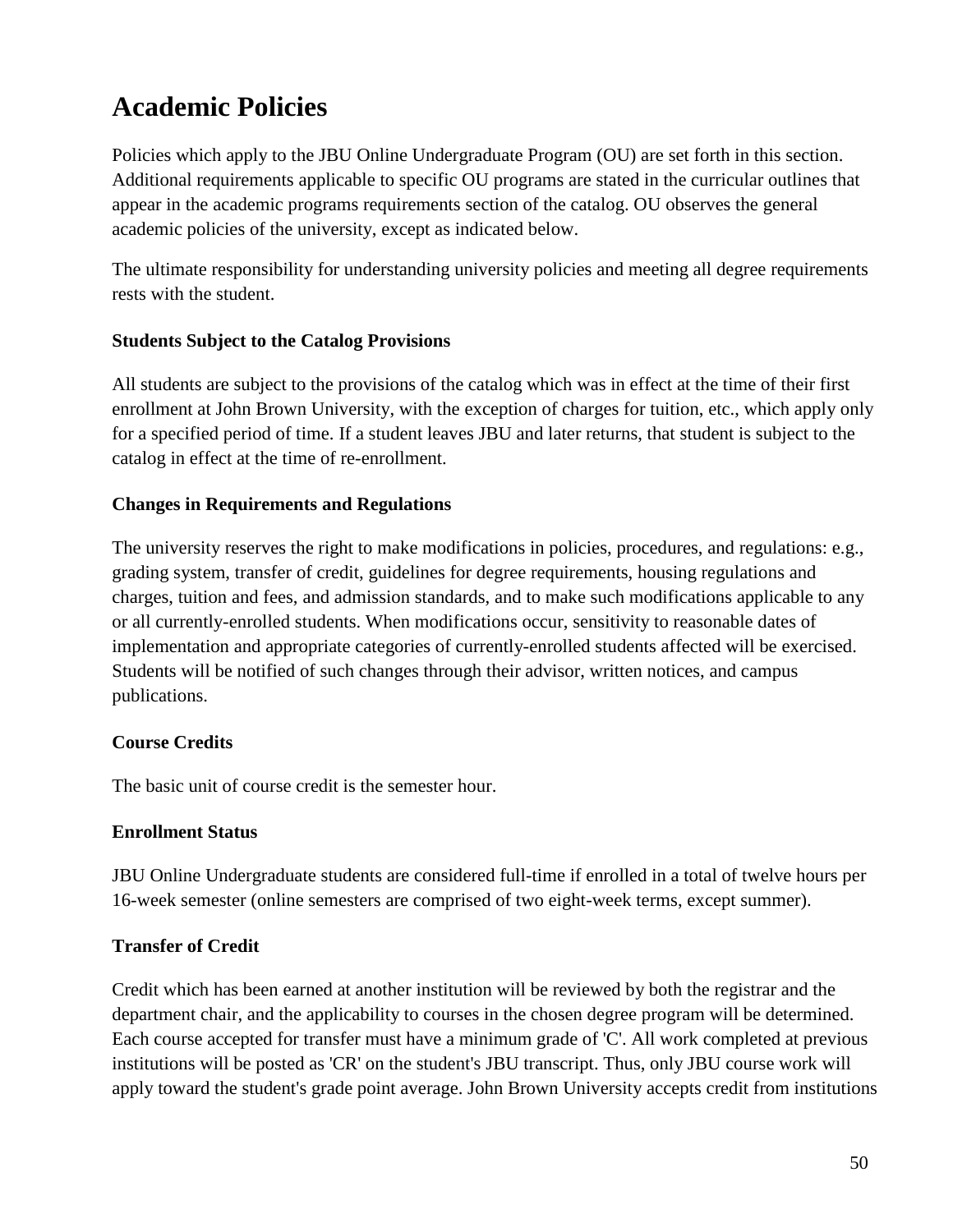accredited by accreditation bodies recognized by the Council for Higher Education Accreditation (CHEA) and the U.S. Department of Education.

Currently enrolled students planning to take course work at other institutions must receive prior written approval of their advisor and the registrar. Official course descriptions of proposed work may be required.

## **Transfer of Credit into the Major**

Some students may previously have completed courses which are deemed equivalent to certain JBU courses. Applicability of credit is determined by the Registrar's Office, who may establish a maximum number of outside credits to be transferred, depending upon the type of curriculum and the awarding institution.

#### **Articulation Agreements**

JBU has established articulation agreements with several area community colleges. Please refer to this web site, www.jbu.edu/admissions/transfers/articulation-agreements/, for further information.

## **Credit Options**

The credit applying toward a degree may include as many as 60 semester hours earned by means of alternative activities, such as credit by exam (30 hours maximum) and credit for prior learning (30 hours maximum) or credit for military training. In addition to taking elective courses, there are several non-traditional credit options available for students to earn credit toward a JBU Online Undergraduate degree, including:

## Credit by Examination

Students may earn credit through selected nationally recognized standardized tests. Such tests include the College Level Examination Program (CLEP), the Dantes Subject Standardized Tests, ALTALang (for languages not covered by CLEP), and certain other tests approved by the American Council on Education (ACE). A maximum of 30 credit hours may be earned by examination.

#### Credit for Prior Learning (CPL)

The university recognizes that collegiate-level learning may occur outside the college/university classroom and has established specific procedures and policies for evaluating and granting credits for such learning. CPL may be earned only for documented and currently held learning, and is not granted simply for experience. This learning may have resulted from personal study, travel, work experience, workshops and seminars, military training, or other professional or vocational experiences. The guidelines recommended by the Council for Adult and Experiential Learning will generally be followed, except where they might conflict with existing policies of the university.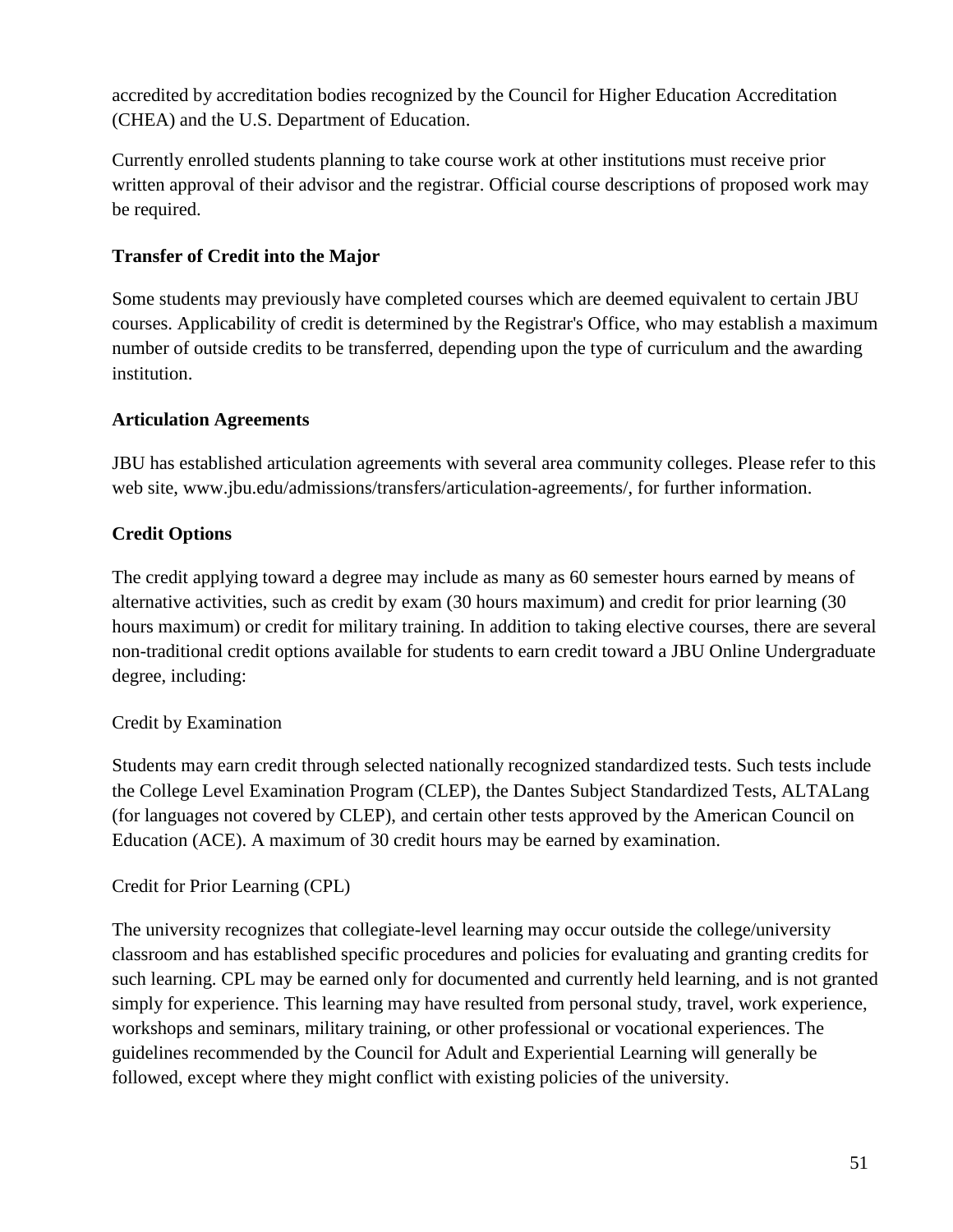Some classroom-based corporate or military learning experiences have been evaluated for college credit equivalency by the American Council on Education (ACE), the National College Credit Recommendation Service (NCCRS), or other nationally recognized organizations. In these cases, official transcripts or other direct documentation must be provided.

Students in the JBU Online Undergraduate Program are encouraged to develop a portfolio of prior learning. JBU assesses that learning according to standards set by the Council for Adult and Experiential Learning. Some of these standards are:

- Credit should be awarded only for learning and not for experience.
- College credit should be awarded only for college-level learning.
- Credit should be awarded only for learning that has a balance, appropriate to the subject, between theory and practical application.
- The determination of competence levels and of credit awards must be made by appropriate subject matter and academic experts.
- Credit should be appropriate to the academic context in which it is accepted.
- Credit for Prior Learning provides JBU with a means of assessing learning associated with previous life-learning situations.

Visit with your admissions counselor for more information about non-traditional credit options.

#### **Maximum Experiential Credits**

The maximum total credit allowed for vocal and instrumental ensembles toward the requirements of a bachelor's degree is four hours.

#### **Traditional Courses Taken at JBU**

Students who enroll in any JBU classes that are not part of the JBU Online Undergraduate Program will be subject to the policies of the traditional university program (parking privileges, drop/add schedules, registration deadlines, fees, etc.) as appropriate. These policies are found in the JBU Traditional Undergraduate catalog.

#### **Availability of Courses**

Accompanying the description of each course is an indication of the semester in which the course is to be offered. This data is subject to occasional modification. Accordingly, the university reserves the right to withdraw, with reasonable notice, any course offering for a particular semester.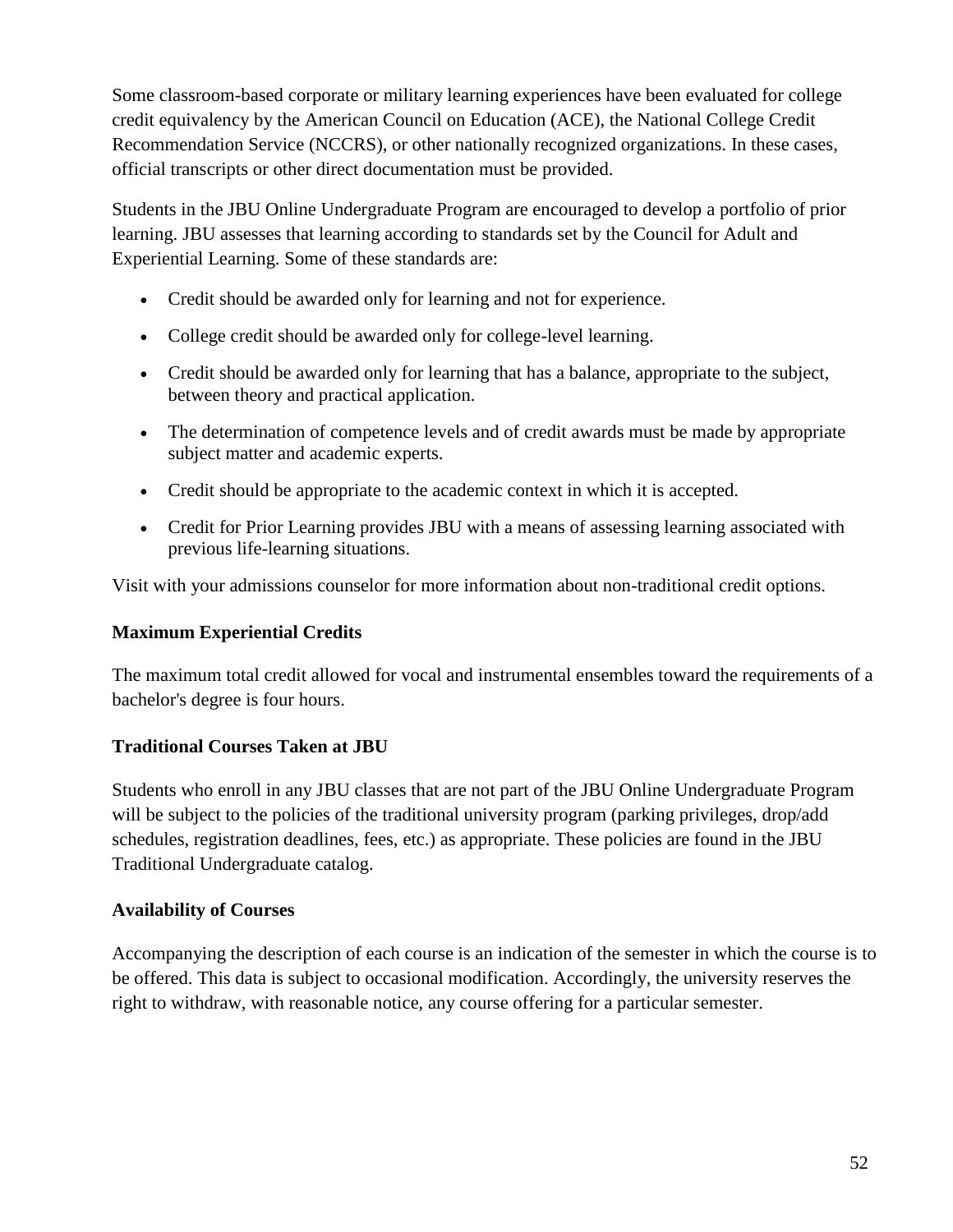#### **Prerequisites**

Students are not permitted to enroll in courses for which they have not completed all prerequisites. A prerequisite course must have been completed with an acceptable passing grade before enrollment in the given course is permitted.

#### **Graduate Pathways**

John Brown University undergraduate students may begin work on a graduate degree after reaching junior status (60 completed hours) by declaring a Graduate Pathway. Once students declare a Graduate Pathway, their academic plan will reflect the courses required, and they will be assigned a graduate advisor in addition to their undergraduate advisor.

John Brown University undergraduate students may receive permission to substitute JBU graduate courses for required or elective courses in an undergraduate degree program and then subsequently count those same courses as fulfilling graduate requirements in a related graduate program that the institution offers. A maximum of 12 graduate hours may apply toward both an undergraduate degree and a graduate degree. Some graduate courses are offered only online or at our off-campus locations in Rogers and Little Rock. Online graduate courses are either 8 or 16 weeks in length.

Undergraduate students requesting to take graduate courses must have junior or senior standing and possess a cumulative undergraduate grade point average (CGPA) of 3.0 or higher. Provisional acceptance may be awarded to students with an overall GPA of 2.75. Provisional acceptance will permit a student to take one graduate class per semester; if they receive a grade of B (3.0) or higher, they would be allowed to continue to take one graduate course per semester, until their overall GPA was 3.0 or higher. Applicability of specific graduate courses toward undergraduate degree requirements is determined by the respective undergraduate department chair. Grade points earned in graduate courses are included in the student's undergraduate GPA, but courses with grades below the graduate minimum (C for most programs, B- for graduate counseling programs) will not apply toward a graduate degree.

Online undergraduate students pay the graduate tuition rate for their graduate courses.

Declaring a Graduate Pathway does NOT guarantee acceptance into a JBU graduate program. Students still must apply and be accepted for the graduate program. Graduate courses taken by undergraduates may or may not be accepted as graduate courses at other institutions. This will be determined by that institution's policies.

#### **Graduate Credit Toward Undergraduate Degree**

John Brown University undergraduate students may receive permission to substitute JBU graduate courses for required or elective courses in an undergraduate degree program and then subsequently count those same courses as fulfilling graduate requirements in a related graduate program that the institution offers, in lieu of declaring a Graduate Pathway. The same requirements apply: must have junior or senior standing, possess a cumulative undergraduate grade point average (CGPA) of 3.0 or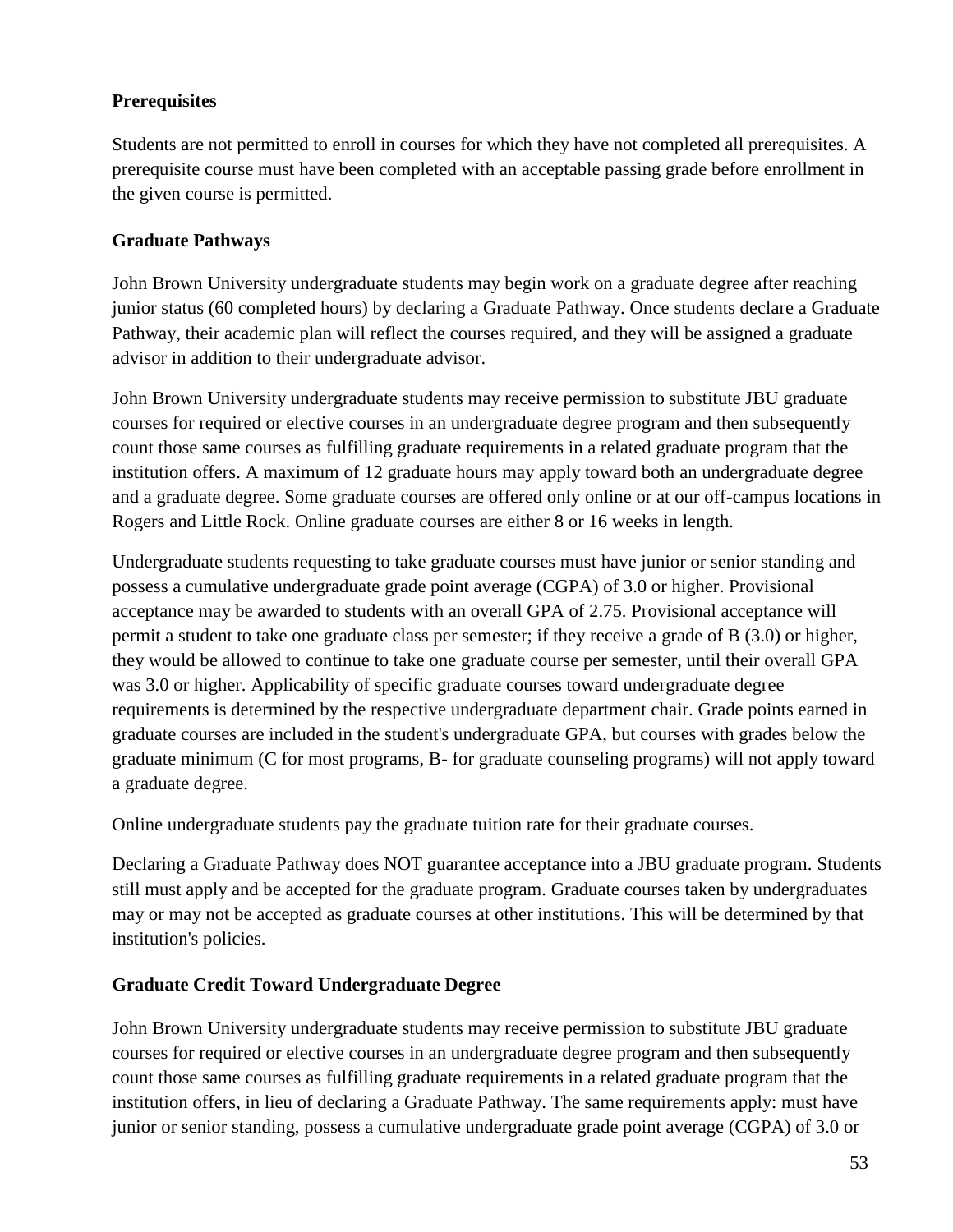higher, and receive permission from the respective graduate department chair. Graduate courses must have been taken at JBU. Applicability of specific graduate courses toward undergraduate degree requirements is determined by the respective undergraduate department chair. A maximum of 12 graduate hours may apply toward both an undergraduate degree and a graduate degree.

#### **Maximum Course Load**

To be considered a fulltime student, JBU Online Undergraduate students must complete 12 hours during a semester. However, students are allowed to complete up to 18 hours during one semester (nine hours in the first eight-week term and nine hours in the second eight-week term). Students who have been placed on academic probation will be limited to 12 hours during one semester.

#### **Attendance Requirements**

Because of the intensive nature of the curriculum and the participatory structure of course work in these programs, it is imperative that students engage and participate in each week's activities.

Missing three weeks (3 absences), excused or unexcused, will result in a grade of 'F' and restriction of access to the course in Blackboard.

For all classes, students are expected to login to the Blackboard module regularly (at least 3 days a week) to check the announcements and work schedule, and complete **all** assignments for the week. (*The due date for assignments may not be extended for purposes of achieving attendance.*)

An absence for online class is defined in two ways (either of which will incur an absence):

- 1. not submitting **any** assigned work for the week;
- 2. not demonstrating evidence of reading assigned chapters or viewing assigned videos, tutorials, or other media posted by the professor.

Evidence includes:

- posting to discussion forums,
- responding to other students' posts, and
- logging in to participate and engage in course materials.

**An Excused Absence** is defined as an absence that is unforeseen, due to emergency or life-threatening situation (required documentation). In cases of excused absences, class work **can** be submitted for credit, but it still counts as an absence.

- 1. Death or serious illness in the immediate family.
- 2. Local emergencies requiring immediate attention (examples: tornado damage, flooding, etc.).

Students are responsible for providing written evidence by email to their advisor and instructor with any supporting documentation attached to substantiate "excused absences."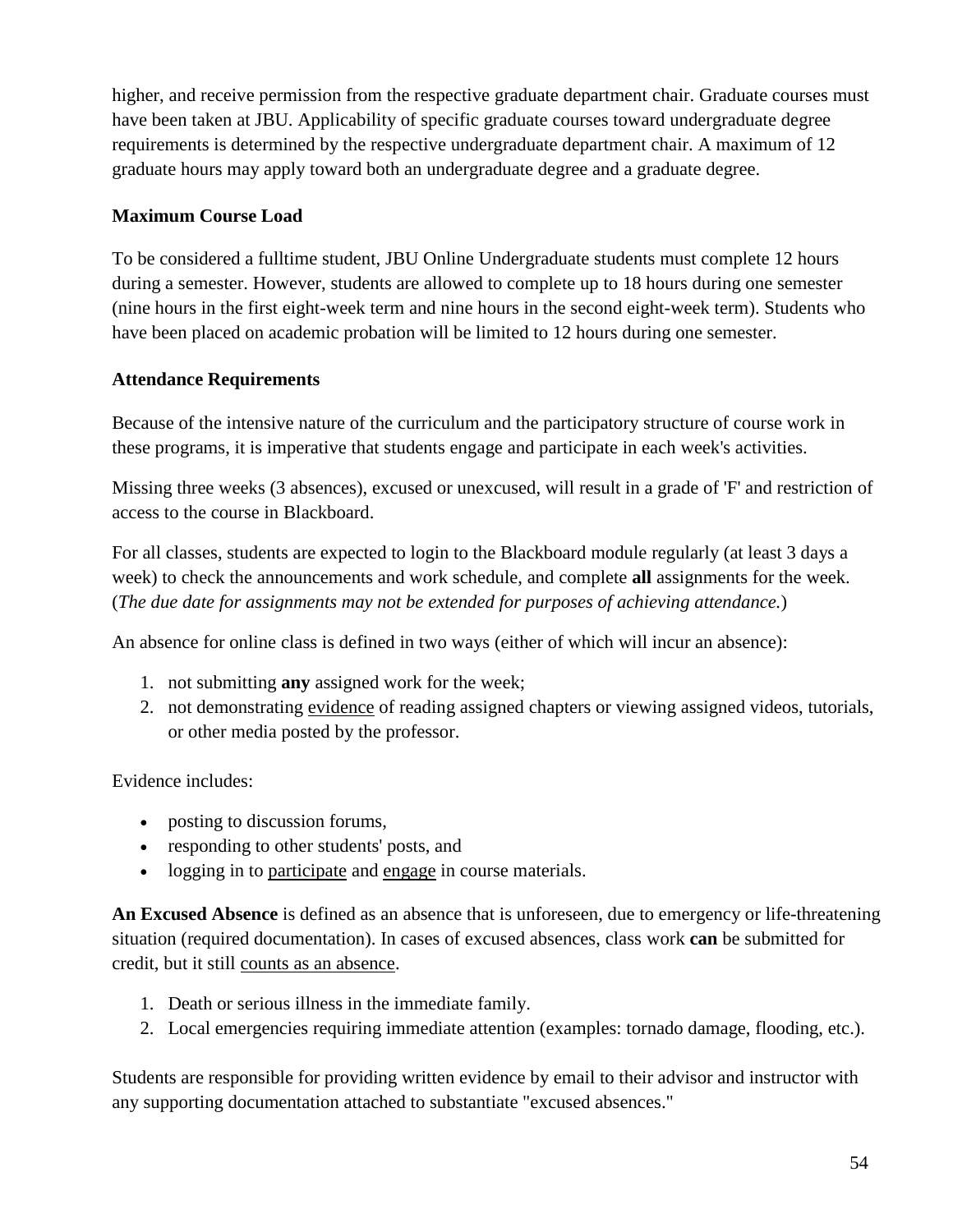**An Unexcused Absence** is defined as an absence that are cannot be documented or for personal reasons. In cases of unexcused absences, class work **cannot** be submitted for full credit.

1. Non-emergency medical/work/personal reasons, which cannot be documented.

Instructors are neither obligated, nor expected to permit a student to make up work missed because of unexcused absences. If a student is allowed to make up such work, full credit may **not** be allowed.

It is the responsibility of the student to notify the professor in advance of any activity that will interfere with class attendance. Such notification must be made *using JBU email.*

#### **Non-Attendance Resulting in Withdrawal**

Except in cases of extenuating circumstances, students who do not attend any class for ten consecutive days may be withdrawn from John Brown University for non-attendance. It is the responsibility of the student to contact instructors, advisor, the registrar, Student Accounts Services, and Financial Aid if extenuating circumstances exist.

#### **Late Assignments**

Students are required to submit all assignments when due (due dates are posted in the course documents). Homework is designed to prepare students for class collaboration and learning. On a case-by-case basis, instructors may accept late work for partial credit at their own discretion. If late work is accepted it is subject to a 10% reduction per day late. Unless there is an extreme emergency or medical event (documentation is required), assignments will **not** be accepted for credit, if it is **not** submitted within seven days of the original due date.

#### **Textbooks and Other Course Materials**

Students have options for obtaining most books and materials for their courses. As part of the preregistration process, students are given the option to receive materials from the bookstore at JBU, which is operated by Tree of Life Bookstore, by purchasing new, used, or renting. Students may also choose to purchase materials from other sources, but are responsible to make sure they have the correct edition of texts. Students with adequate financial aid may be able to obtain their materials from the bookstore using that aid.

#### **Professional Demeanor**

Students are expected to display online behavior that is appropriate to a professional program at a Christian university. Online postings and emails require polite behavior; evidenced in font, word use, and grammar that is indicative of college level, professional communication. A professor may remove any postings that are uncivil, defiant, or otherwise disruptive to the learning environment.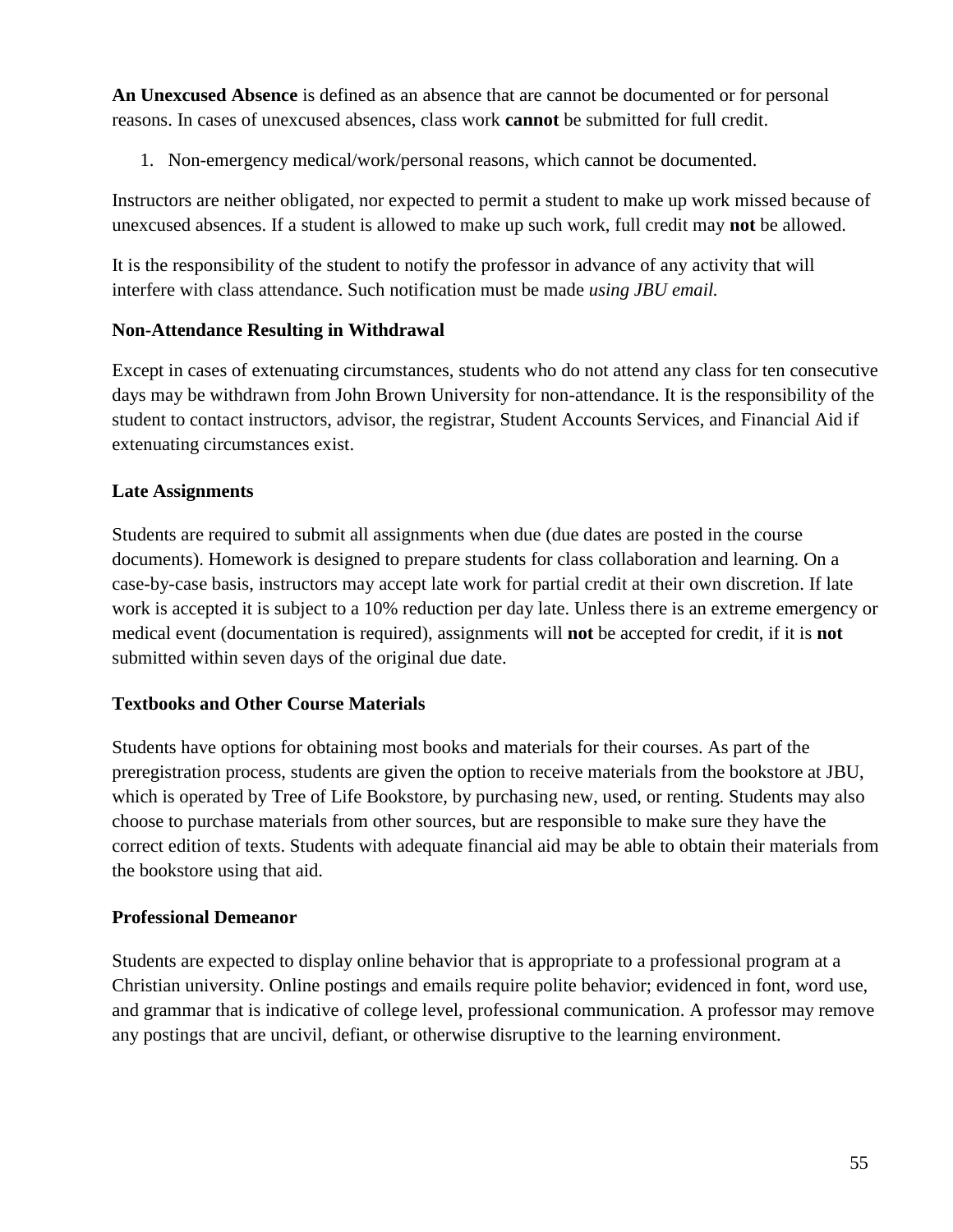#### **Academic Integrity**

As a Christian institution of higher education, John Brown University seeks to maintain the highest standards of academic integrity. Violations of these standards will result in substantial penalties. Violations and their definitions are as follows:

- Plagiarism: Submitting as part or all of one's own work material that is copied or paraphrased from another source, including online sources, without the proper acknowledgment of that source. Examples include: failing to cite a reference, failing to use quotation marks where appropriate, misrepresenting another's work as your own, etc.
- Cheating: Using unauthorized material or study aids for assistance on examinations or other academic work. Examples include: looking at a peer's exam, altering a graded exam, using notes without permission, etc.
- Fabrication: Submitting altered or contrived information in any academic assignment. Examples include: falsifying data, text material, or sources.
- Facilitating academic dishonesty: Helping another student violate this policy. Examples include: allowing one's work to be copied, working together on an assignment where collaboration is not allowed, doing work for another student.

However, the primary responsibility for knowledge of and compliance with this policy rests with the student.

#### **Faculty Action Regarding Violations of Academic Integrity**

All violations of the academic integrity policy will be reported to the associate vice president for academic administration, who will maintain a file on student offenses.

First offense: In the first case of dishonesty, the faculty member will normally give the student a zero for the assignment or test on which the student has been dishonest. Faculty members are free to impose more severe penalties if such penalties are announced in the course syllabus.

Second offense: A second violation of the integrity policy in the same course or in any other course will result in an "F" in the course.

Third offense: Any further violations of the integrity policy may result in suspension or dismissal from the university.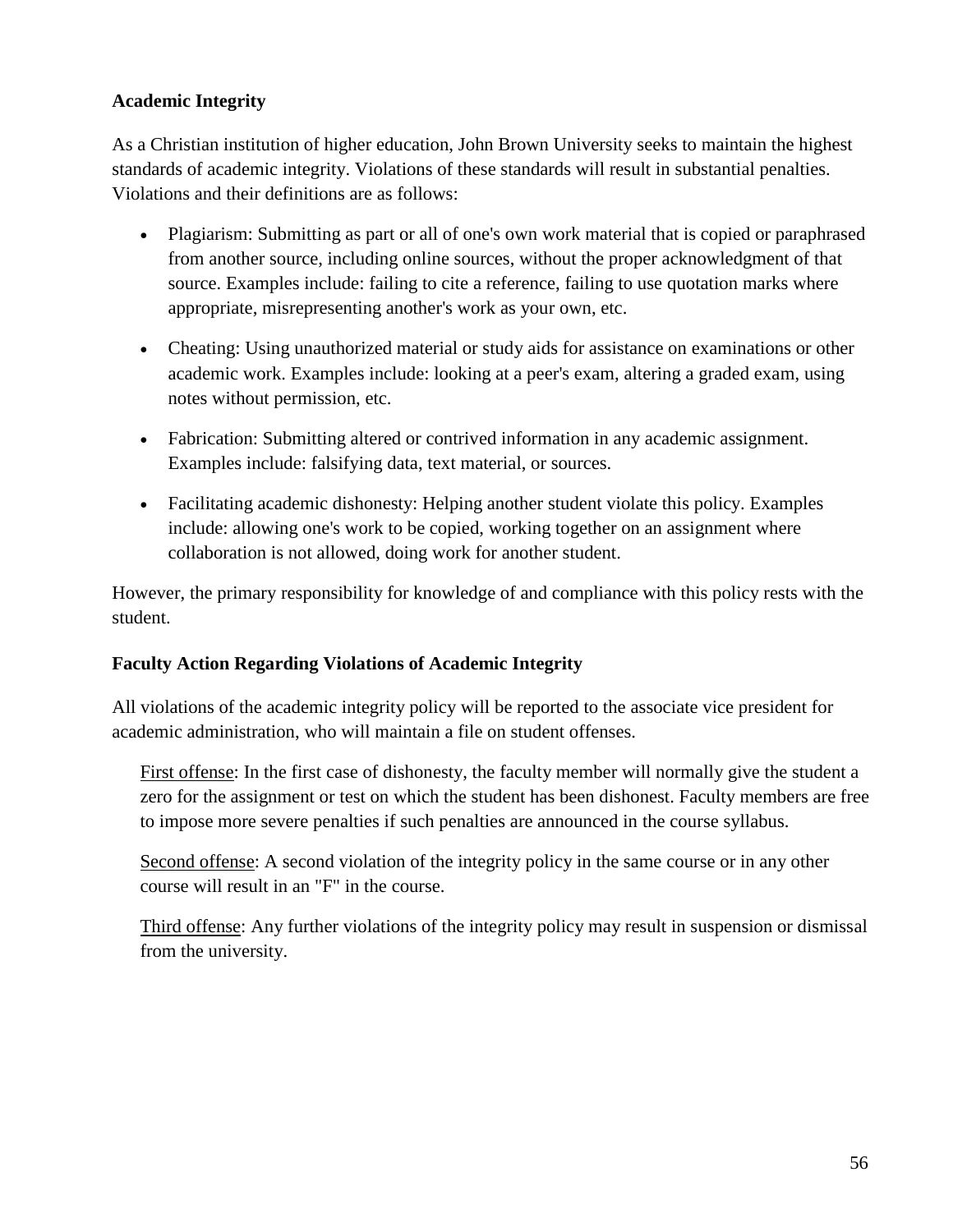#### **Grading System**

Indication of each student's progress is reported regularly by instructors. Grades are issued following each term. The grading scale used as a basis for letter grades is established for all courses.

#### **Grade points per semester hour (in effect as of Fall 1999) are determined as follows:**

| $\mathsf{A}$  | Superior Accomplishment            | 4.0 |
|---------------|------------------------------------|-----|
| $A -$         |                                    | 3.7 |
| $B+$          |                                    | 3.3 |
| B             | Commendable Accomplishment         | 3.0 |
| $B-$          |                                    | 2.7 |
| $C+$          |                                    | 2.3 |
| $\mathcal{C}$ | <b>Satisfactory Accomplishment</b> | 2.0 |
| $C-$          |                                    | 1.7 |
| $D+$          |                                    | 1.3 |
| D             | Minimal Accomplishment             | 1.0 |
| F             | Failure                            | 0.0 |

The following are not included in grade point average:

| I - Incomplete Work   | S - Satisfactory       |
|-----------------------|------------------------|
| NC - No Credit Earned | U - Unsatisfactory     |
| WP - Withdrew Passing | WF - Withdrew, Failing |
| W - Withdrew          |                        |

#### **Incomplete Grades**

In extenuating circumstances, students may request to receive an incomplete ('I') grade for a particular course before the last day of class. Students should submit written request by email to their instructor, including any and all supporting documentation.

All grades of incomplete must be approved by the instructor. An 'I' grade must be made up within a time frame established by the instructor but no more than 30 days after the last day of the term.

Upon completion of the course work, the instructor will notify the Registrar's Office to replace the 'I' grade with the earned grade. If the student does not complete the work by this deadline, the instructor will assign a grade based on work received, or the grade will convert to 'F' automatically.

If warranted, the instructor may request an extension date for the incomplete grade from the associate vice president for academic administration.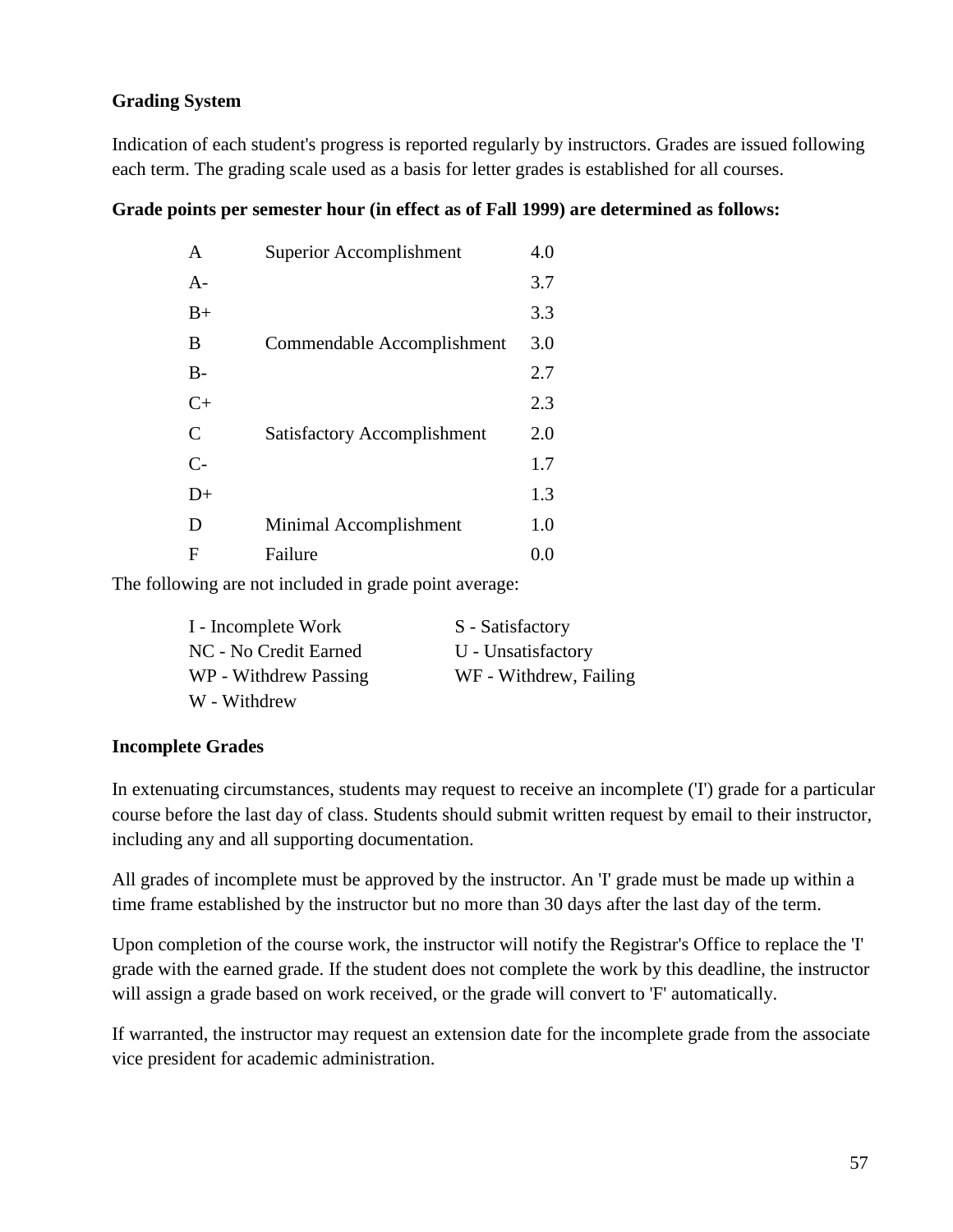#### **Adding and Dropping Courses**

Students register for courses during the official published registration time periods. Students may not register for courses after the close of the late registration time period. Course registrations and additions completed during the late registration period must have approval from the associate vice president for academic administration and are subject to a late fee.

If a student wishes to drop a course during a term, the student must notify their advisor **before** the class start date. The student accounts representative will credit the student's account for that course's tuition. The course will not appear on the transcript.

If the student withdraws **after** the beginning of the first week of classes but **prior** to the end of the third week of classes, the student will receive a 'W' for the course. After this time, the student will not be eligible for a grade of 'W'; the student will receive the grade earned.

Withdrawal from the university or dropping a course may have implications for student financial aid or veterans' benefits.

Tuition will be refunded to the student and a grade of 'W' or 'F' will be posted based on the following schedule:

#### **Drop Notification/Refunds**

#### **Drop Notification/Refunds for JBU Online Undergraduate Courses**

| Amount of Refund | <b>Grade Earned</b> |
|------------------|---------------------|
| 100% refund      | No Grade            |
| 80% refund       | W                   |
| 40% refund       | W                   |
| No refund        | <b>Earned Grade</b> |
|                  |                     |

Other non-tuition fees are not refundable. See refund policies for Traditional Undergraduate and Graduate programs if enrolling in courses from those programs.

#### **Re-Enrolling in Courses**

If a student drops, withdraws, or fails a course, the student will need to contact their advisor to determine when the course is offered again and how to re-enroll in the course. The cost for a repeated course(s) (those for which the student received a 'W' or 'F') is full tuition.

#### **Fresh Start Policy**

A student who re-enrolls in the university after an absence of seven or more years and completes one full-time semester or term with a 2.0 GPA or higher may request a "Fresh Start" by petitioning the associate vice president for academic administration. If the petition is approved, none of the credits earned prior to the absence will be included in the GPA calculation and only those with a 'C' or higher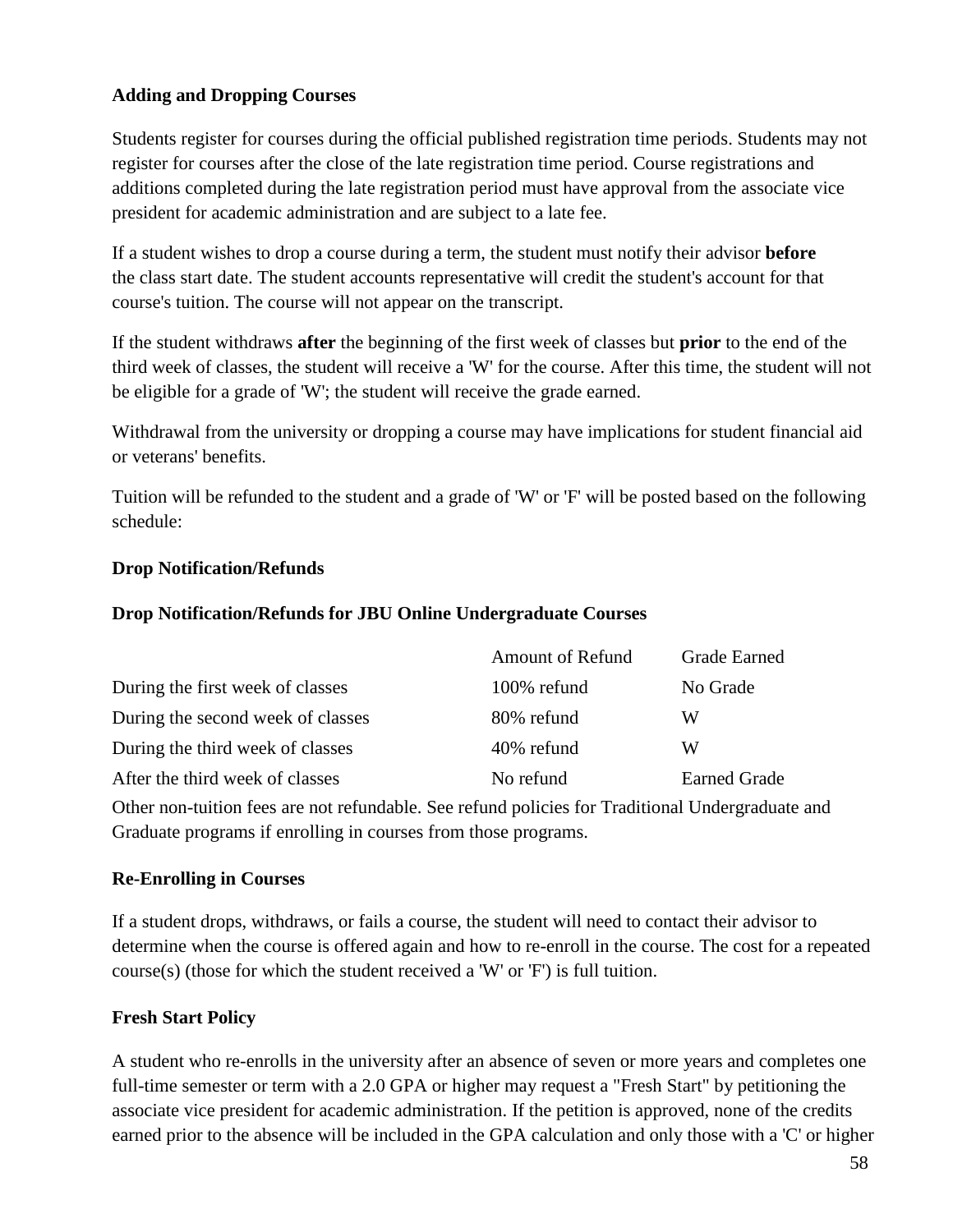may be used to fulfill graduation requirements. In effect, the "Fresh Start" treats early JBU work as transfer work. After the "Fresh Start" is applied to a student's transcript, those courses with a 'C' or higher will be designated by 'CR' and those with a 'C-' or lower will be designated by 'NC'.

#### **Auditing Courses**

JBU Online Undergraduate students may register for courses on a non-credit or audit basis provided the proper procedure is followed, either at initial registration for the term or by official change of registration prior to the stated deadlines. The names of such students will be entered on the class roll, and the class appears in the student's academic record, but without credit and with final grade of 'AU' for satisfactory completion or 'U' for unsatisfactory completion. It is the responsibility of the student to obtain a statement of grading criteria for satisfactory participation from the instructor. Tuition is charged at one half of the rate of for-credit registration and subject to the same regulations.

#### **Grade Point Average**

To receive a degree the grade point average of **all degree work must be at least 2.0,** and **in the major at least 2.25**.

#### **Residence Requirements**

Fulfillment of the residence requirements for a JBU Online Undergraduate bachelor's degree from John Brown University consists of completion by means of courses taken in residence of **at least 36 hours** of credit presented in fulfillment of degree requirements. Of those, **at least 32 hours** must be in the major field of study.

#### **Scholastic Probation & Required Achievement for Continued Enrollment**

- 1. A student (enrolled in 6 or more hours during a term) with a cumulative grade point average (CGPA) less than 2.0 will be placed on probation the following term and will be required to take IDS 1151.
- 2. The maximum enrollment per term for any student on scholastic probation is 12 term hours (maximum of 6 hours in Term A and B). Students should understand that such limited enrollment may lengthen the time required to meet graduation requirements.
- 3. A student (enrolled in 6 or more hours during a term) whose CGPA is still below 2.0 after being on probation for two successive terms, or a student with less than a 1.0 term GPA, will be suspended unless a petition for re-enrollment is approved by the associate registrar.
- 4. A student may enroll after one term of academic suspension if a petition is approved by the associate registrar.
- 5. A student who is permitted to re-enroll after academic suspension may continue to re-enroll if satisfactory progress is being made toward a 2.0 CGPA as determined by the Registrar's Office.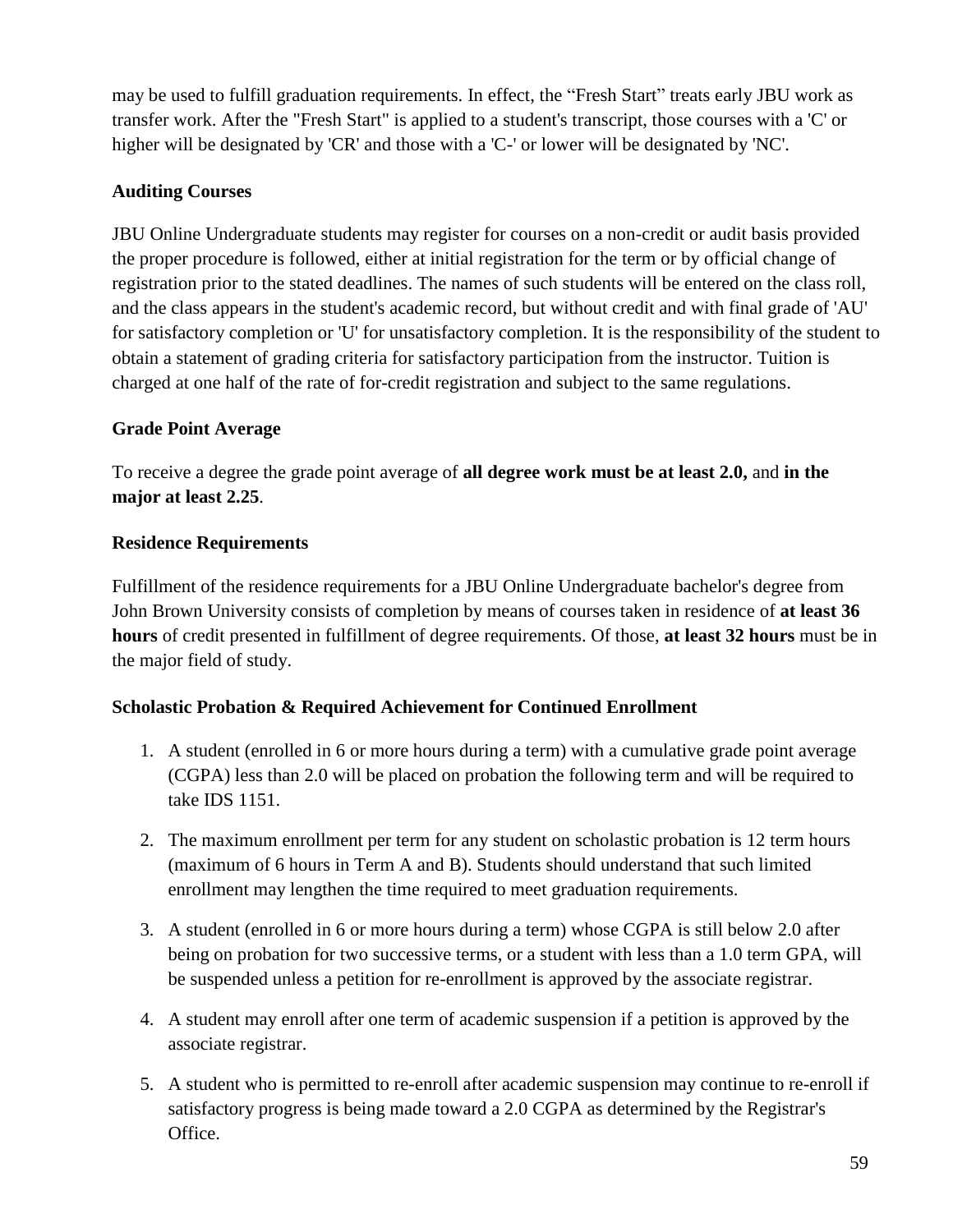6. A student on scholastic probation may remain eligible for some types of financial aid, if standards for satisfactory academic progress are met.

#### **Graduation**

An application for graduation form, available on-line during the preregistration process, should be completed when registering for the final semester or term in residence before completion of degree requirements. This application provides information regarding the graduation fee, exit assessment requirements, and a final check of the student's name as it is to appear on the diploma and in the commencement program. A graduation application fee will be charged to the student's account at the time the application for graduation has been submitted.

#### **Participation in Commencement Exercises**

Degree candidates may participate in commencement exercises only upon completion of all degree requirements no later than the last day of the semester. Any course work in progress at other institutions must be completed during terms ending no later than one week following JBU commencement.

Students not enrolled at JBU during the semester in which they plan to graduate must contact the Registrar's Office in writing during the first two weeks of the term, declaring their intention to participate in commencement. Failure to do so may result in the student not being listed in the printed commencement program.

Eligibility to participate in commencement is limited to the commencement at the end of the student's final semester in attendance or the commencement at the end of the following semester. Furthermore, participation eligibility is dependent upon compliance with all of the deadlines posted on the commencement web site.

#### **Graduation Requirements after Extended Absence**

In general, a student is required to graduate under the requirements of a catalog which is current at the time of graduation. Current catalogs are those dated for the year in which a student's degree is conferred and for the preceding years.

A student who, after an extended absence, desires to complete graduation requirements under a catalog which was in effect while the student was in residence at JBU is subject to the following:

- 1. The student must meet the requirements in the major field as listed in a current catalog completing in the five years prior to graduation a minimum of six semester hours in the major field (as approved by the major department).
- 2. If general education requirements were completed under the older catalog, the general education requirements of a current catalog are considered met. In areas (biblical studies, social studies, natural science, etc.) where not all general education requirements were completed, current catalog requirements must be met.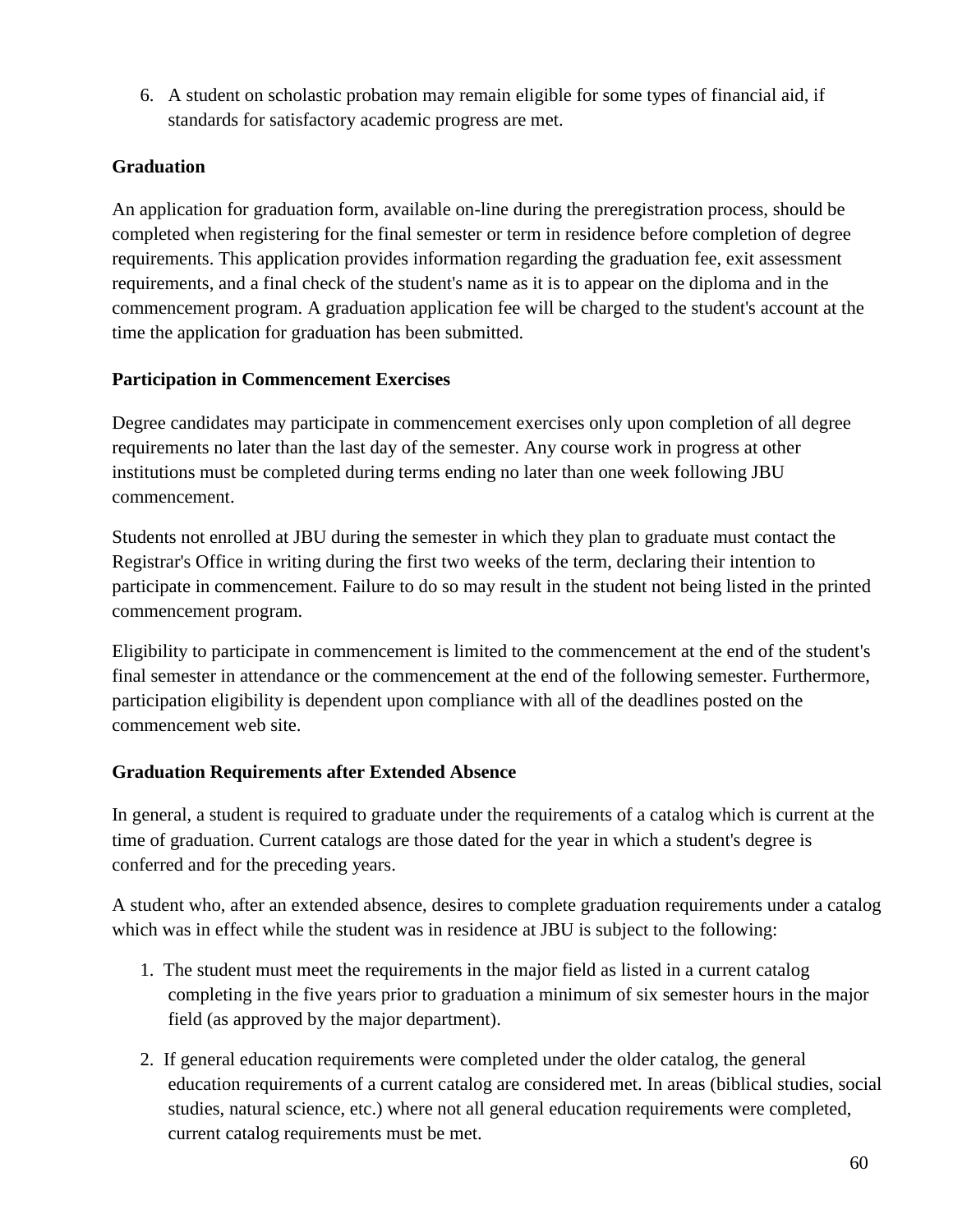- 3. A student completing one of the teacher education curricula must meet Arkansas certification requirements in effect at the time of graduation.
- 4. All provisions of the residence requirement must be met.

#### **Scholastic Awards**

Full-time students attaining certain standards of scholastic achievement are placed on the President's or Dean's List of Distinguished Students at the end of each term. To qualify for the Dean's List, the student must have at least 3.4 term GPA on a minimum of 12 semester hours, and at least 3.8 term GPA for the president's list.

#### **Degree Honors**

Upon completion of the bachelor's degree, each graduate who has attained a cumulative grade point average of 3.6 or above is recognized with an appropriate degree honor. Eligibility is contingent upon completion of at least 60 semester hours of graded course work at John Brown University. Graduation honors are indicated on the diploma and by the wearing of an appropriate medal on the gown during the commencement exercises.

Cum Laude-Grade point average at least 3.6 Magna Cum Laude-Grade point average at least 3.8 Summa Cum Laude-Grade point average at least 3.9

Students who have less than 59 semester hours of graded course work at John Brown University and have a grade point average of 3.8 or higher will graduate "with distinction." With distinction honors are indicated on the diploma and by wearing of an appropriate tassel on the cap during the commencement exercises.

#### **Transcript Request**

An official transcript of a student's academic record may be obtained by submitting a request through the National Student Clearinghouse (NSC) at

[https://tsorder.studentclearinghouse.org/school/ficecode/00110000.](https://tsorder.studentclearinghouse.org/school/ficecode/00110000) The request will be processed provided the student has made satisfactory arrangements with the Business and Financial Aid Offices with respect to financial obligations. Payment is made at the time you submit your transcript request through the NSC website above.

#### **Withdrawal from the Program**

Students wishing to withdraw from the JBU Online Undergraduate Program must contact their academic advisor to complete the withdrawal process.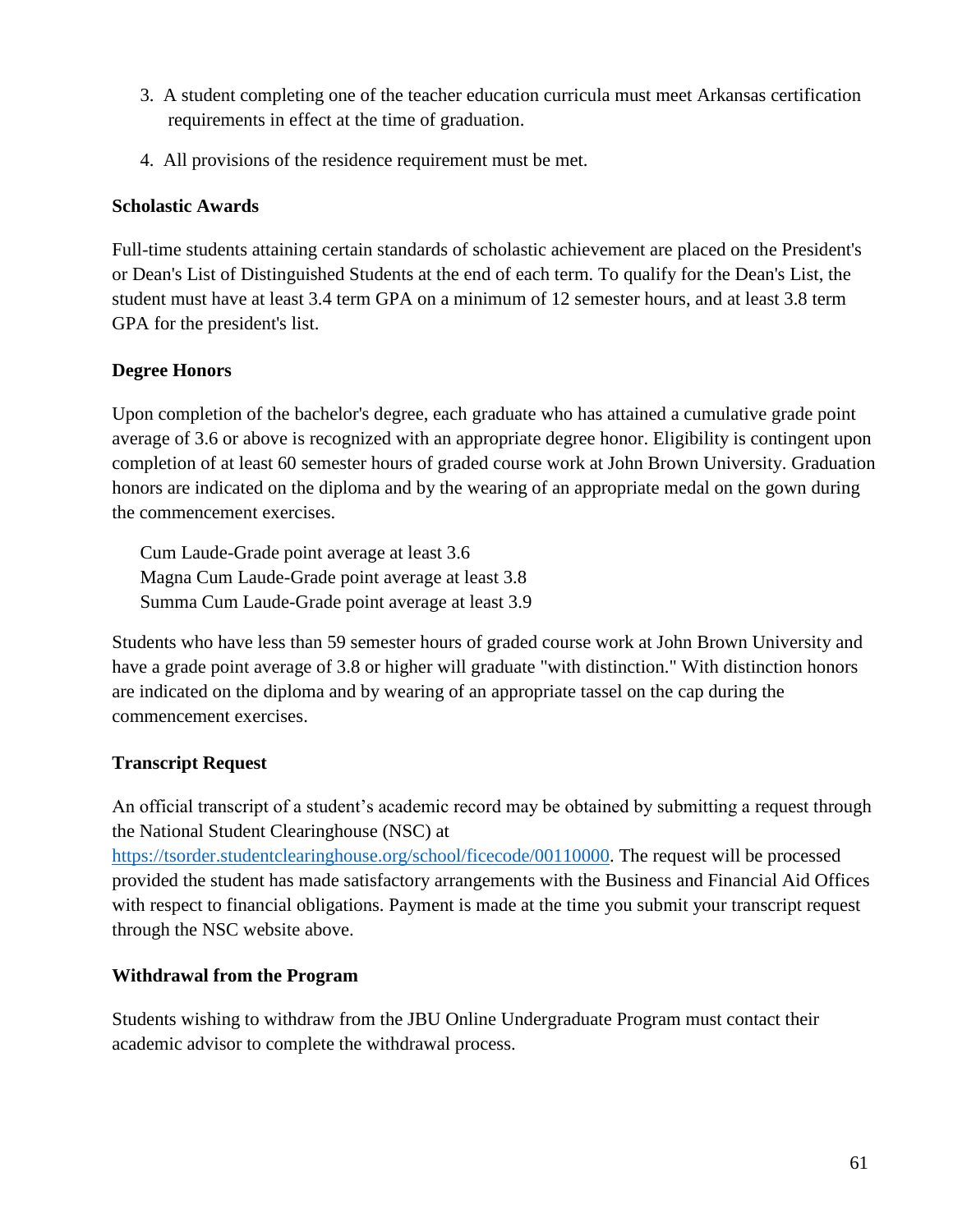#### **Academic Grievance Process**

To file a complaint about a faculty person (the way he/she conducts class, lack of objectivity in grading, etc.) students should follow the process outlined below:

- 1. Discuss the specific complaint and the desired resolution with the faculty person.
- 2. If talking to the faculty person fails to bring resolution, you may meet/discuss with the department chair and present a concise, well-thought-out, written statement of the problem and the desired resolution.
- 3. The department chair will offer to meet with you and the accused faculty person by phone or online. If you are unwilling to attend such a meeting, your complaint will be considered dropped. If you consent to the meeting, then the department chair will be responsible for documenting the proceedings and the outcome in writing.
- 4. The accused faculty person or you may request a second meeting within seven days to which both the faculty person and you, within the limits set by the department chair, may invite colleagues and students. The department chair, at their discretion, may request the presence of the college dean and the associate vice president for academic administration.
- 5. If the problem is not resolved to the satisfaction of either party, a written appeal may be made to the associate vice president who is empowered to make the final decision. The associate vice president will respond with a final decision in writing to those involved.

#### **Appeal Procedure**

A student who can provide specific reasons that he/she has been unjustly accused may appeal to the associate vice president for academic administration by sending an email including a well-written appeal letter with specific facts and any documentation available. All appeal decisions from the associate vice president for academic administration are final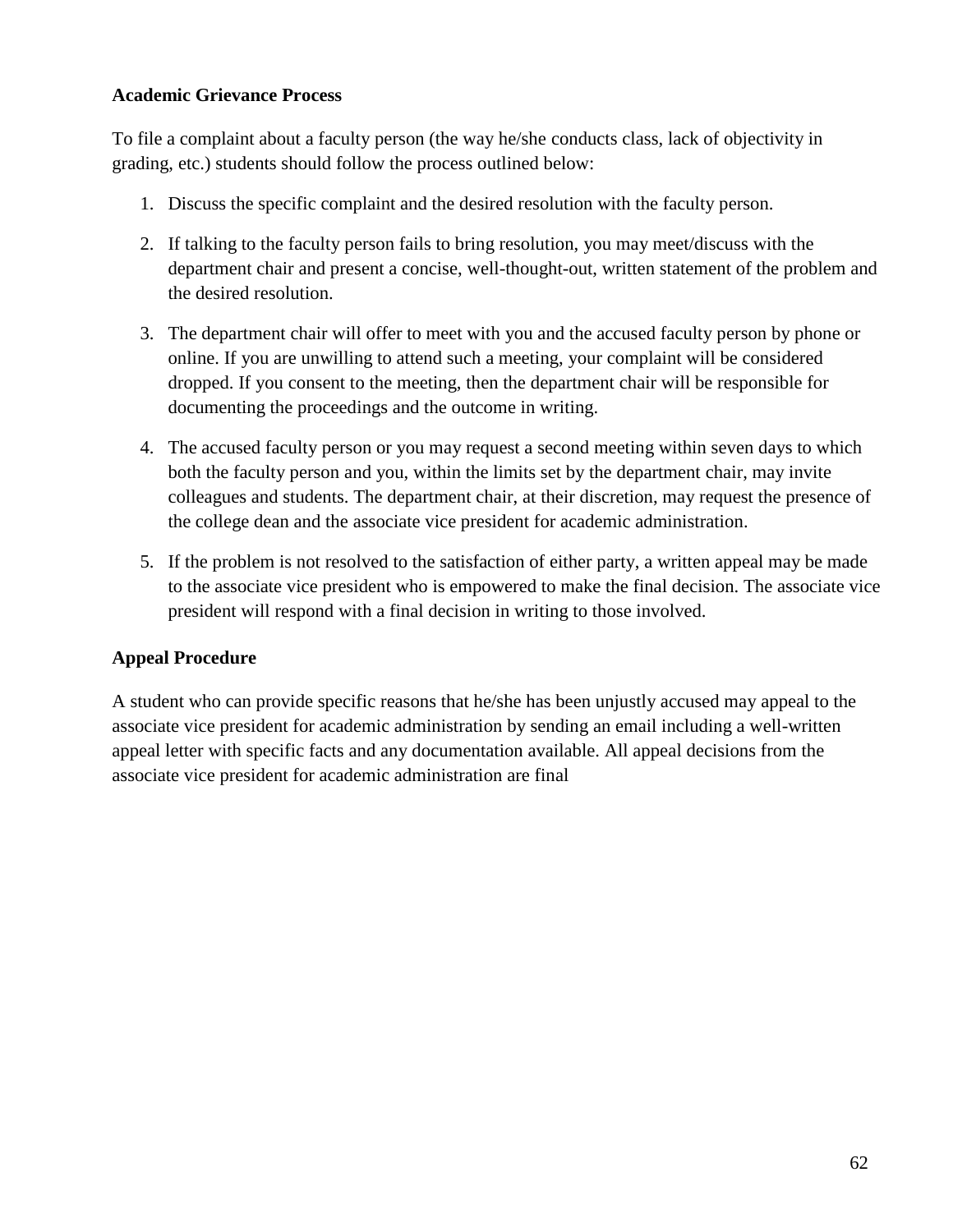# **Student Rights**

# **FERPA, Nondiscriminatory Policy, and Other Student Rights**

You have rights as students that are protected by law. This section summarizes some of those rights which are guaranteed to you and all students.

# **Notice of Nondiscriminatory Policy**

John Brown University admits persons to its programs and activities without regard to race, color, national or ethnic origin, or gender. The university does not discriminate on the basis of race, color, national or ethnic origin, physical or mental disability, or gender in the administration of education policies, admissions policies, scholarship and loan programs, athletics, and other school-sponsored programs.

# **Rights of Access to Your Educational Records (FERPA)**

The Buckley Amendment to the Family Educational Rights and Privacy Act of 1974 extends to all former and presently enrolled students at JBU the right of access to certain educational records maintained by this institution. Student rights include:

- 1. Inspection and review.
- 2. Explanation or interpretation of contents.
- 3. Duplication of the record at a standard fee of 10 cents per page.
- 4. A formal hearing, if necessary, to challenge the contents of any such record.

"Educational records" include those records, files, documents, and other materials which contain information directly related to a student and are maintained by this institution or by a person acting for this institution. Not included in this term are:

- 1. Records in the sole possession of the maker thereof, which are not accessible or revealed to any other person.
- 2. Records maintained by a professional or paraprofessional in medical or psychological treatment of the student and which are not available to anyone other than the persons providing such treatment.
- 3. Records of employees of this institution who are not presently in attendance and which pertain solely to their employment.
- 4. Confidential letters and statements of recommendation placed in the student's file prior to January 1, 1975.
- 5. If the student first signs a waiver the student will not have the access to confidential recommendations subsequently compiled respecting: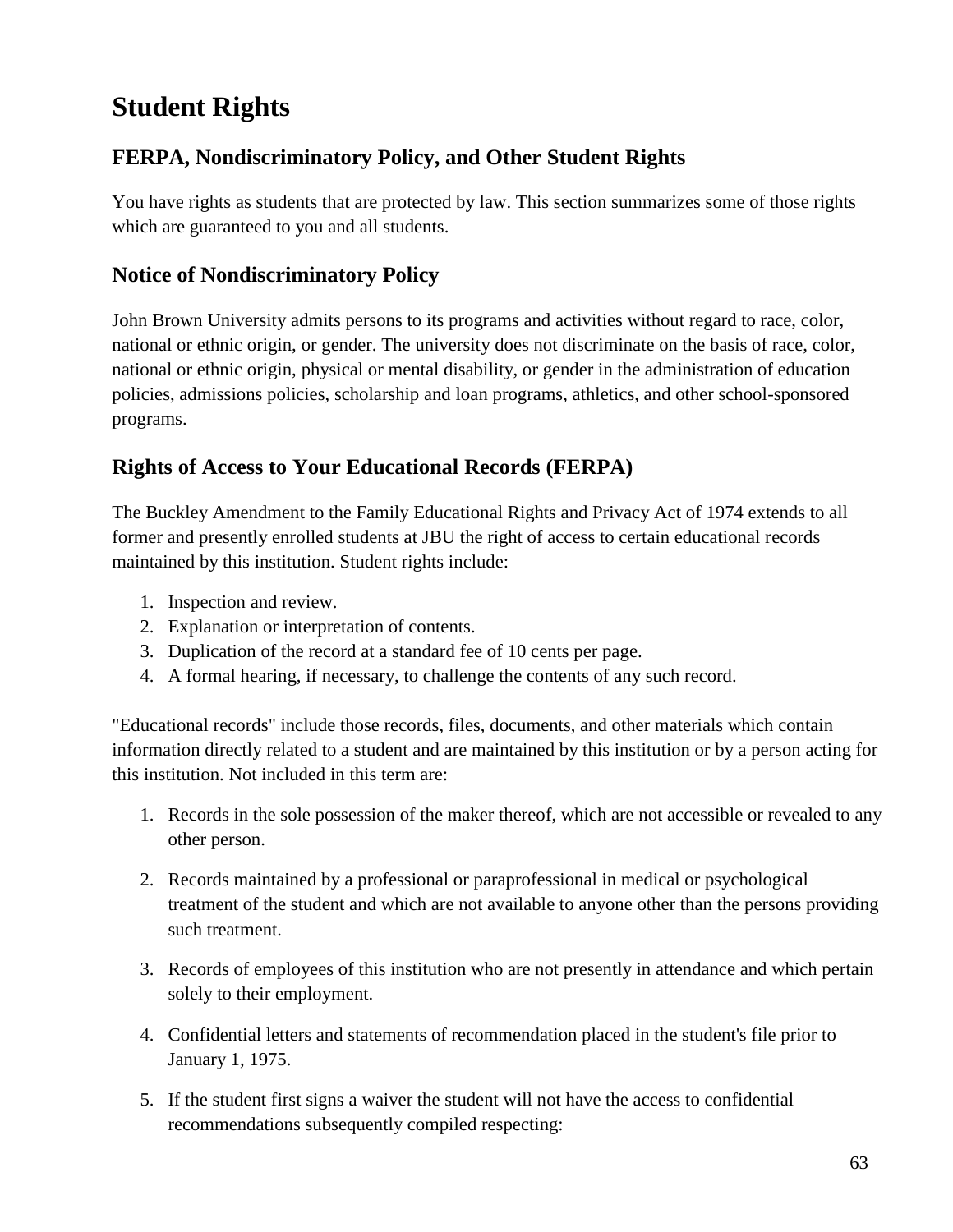- a. admission to JBU
- b. application for employment
- c. receipt of honorary recognition
- 6. Financial records of parents of students.

Requests for access to educational records should be submitted in writing directly to the school official responsible for custody of the records. A standard form, "Student Request to Review Record," is available at the Registrar's Office. Consistent with time and record security limitations, access must be granted or permission denied and a reason stated within 45 days of the request to review the record. Access will be denied only for reasons specifically authorized by the act and applicable regulations.

An informal record review and resolution of conflict is urged. If this process does not prove satisfactory, the student may petition the Student Rights Committee for a formal hearing. Petitions for a hearing should be submitted through the registrar.

The Student Rights Committee has been appointed specifically to deal with student petitions under applicable federal laws and regulations, such as the Buckley Amendment. The student has the right to challenge the content of the record **only** on the ground that it is **inaccurate, misleading, or otherwise in violation of the privacy or other rights of the student.** No challenges will be heard regarding the merit upon which individual **grades** have been based. The record may be amended, based upon the committee's findings, or the student may insert in the record a statement commenting upon or rebutting the document.

All determinations of the Student Rights Committee are subject to a final review by the President, if requested by the student in writing, **within two weeks** of the committee's decision.

# **JBU's Response to the Requirements of the Family Educational Rights and Privacy Act**

A copy of the institutional policy adopted in response to the requirements of the Family Education Rights and Privacy Act (FERPA) may be obtained from the Registrar's Office. Any student having pursued the administrative remedy may submit a further appeal in writing to: the Family Educational Rights and Privacy Act Office (FERPA), Department of Health, Education, and Welfare, 330 Independence Avenue, SW, Washington, DC 20201.

#### **Release of Personal Data**

At its discretion, John Brown University may provide directory information in accordance with the provisions of the Family Education Rights and Privacy Act (FERPA). Directory information is defined as the information which would not generally be considered harmful or an invasion of privacy if disclosed. Directory information at John Brown University includes the following:

- a. Name
- b. Address
- c. Telephone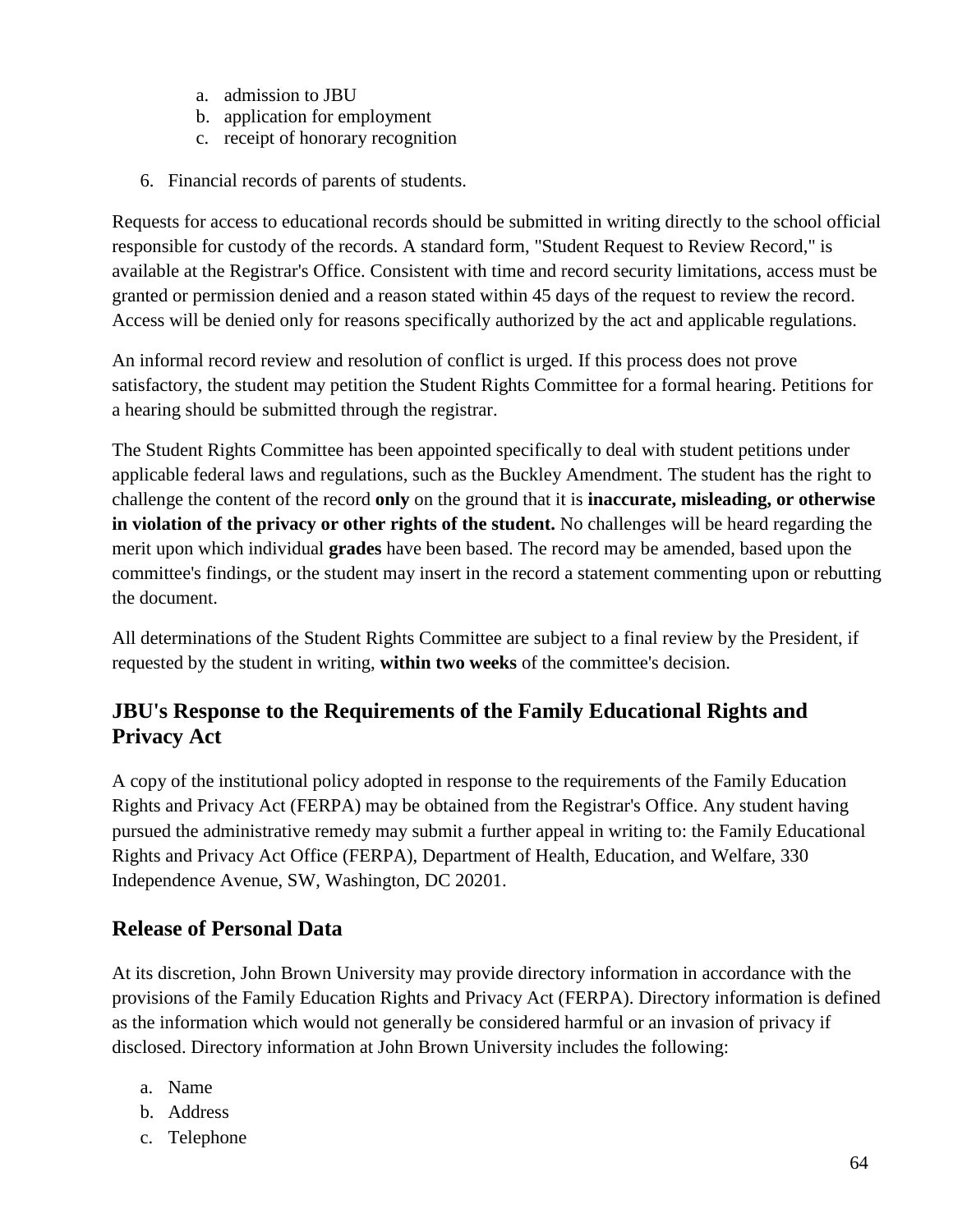- d. Date and place of birth
- e. Major field of study and year in school
- f. Participation in officially recognized sports and activities
- g. Weight and height of members of athletic teams
- h. Dates of attendance
- i. Degrees and awards received
- j. The most recent previous educational agency or institution attended
- k. Parents' name and addresses
- l. Marital status (name of spouse)
- m. Religious preference

Students may request that directory information be withheld (non-disclosure) by selecting "Withhold Directory Information" at each term's electronic pre-registration. Also, the student may amend their FERPA status at any time by contacting the appropriate Center.

## **Statement for the Prevention of Drug and Alcohol Abuse**

**Behavioral Expectations:** The behavioral expectations of JBU for every member of its community include prohibiting the possession, use, or distribution of illicit drugs and alcohol on its property or as part of its activities.

**Treatment Support:** Students may have as many sessions with the university counselor as the counselor deems necessary. Assessment and/or referral may be part of the process.

**Behavioral Review and Actions:** Students at JBU who are involved with alcohol and/or drug abuse are subject to review by the campus judicial system. The judicial process facilitates awareness, understanding, and restitution while encouraging desirable behavior and inhibiting undesirable behavior. The specific sanctions of the judicial process are as follows: admonition, formal warning, developmental contract, disciplinary probating, restitution, fines, denial of privilege, suspension, and dismissal.

Students who sell illicit drugs will have their relationship with the college terminated along with being referred to local authorities for prosecution.

**Review of Drug and Alcohol Abuse Statement:** This statement is subject to biennial review by John Brown University in order to implement necessary changes and ensure consistent application.

**Requirement to Report Violation:** It is a requirement of the Drug-Free Workplace Act of 1988 that workplace drug convictions of employees be reported by the employee to his/her employer within five days of conviction. A condition of employment at JBU is that this requirement be adhered to.

**Requirement to Support Drug-Free Policy:** It is also a condition of employment that employees understand and support the Statement for the Prevention of Drug and Alcohol Abuse at John Brown University.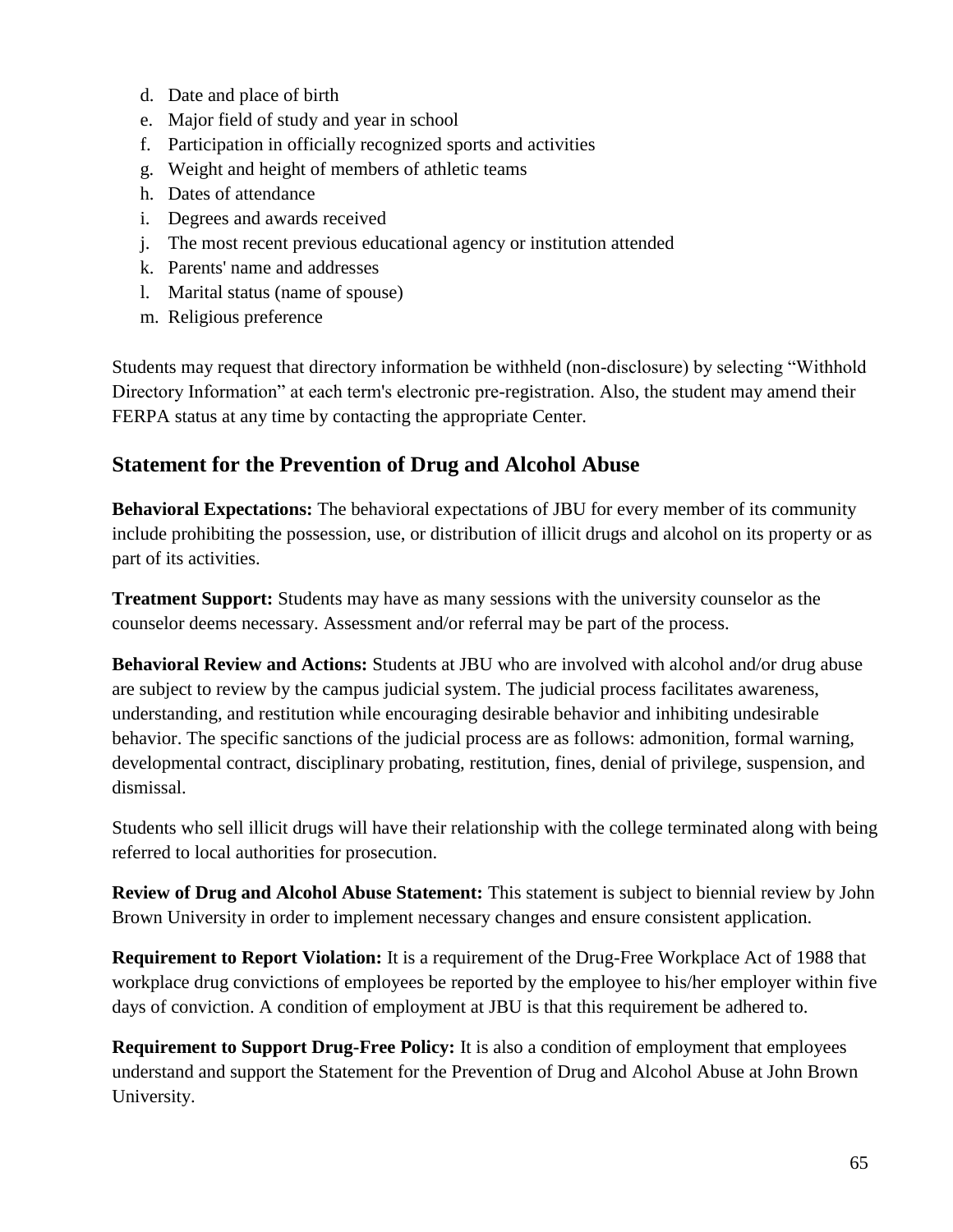# **Weapons, Fireworks, and Explosives**

Arkansas state law prohibits the possession of guns on any campus or site. This includes all firearms, BB guns, pellet guns, paint pellet guns, Airsoft guns, and all other devices which expel a projectile through a barrel by using energy generated by an explosion, burning substance, carbon dioxide cartridge, compressed air, etc. In addition, ammunition, martial arts gear, machetes, knives, bows and arrows, slingshots, and similar items that could harm others must be kept off campus and university property.

Students are not to carry weapons, fireworks, or explosives in their vehicle or onto the premises or buildings affiliated with John Brown University.

Questions about state laws that apply to firearms should be directed to the campus safety coordinator at 479-524-7403. If you see suspicious activities please call campus security at 479-524-7162 or 911.

# **Harassment Policy**

#### **Harassment, Including Sexual Harassment**

John Brown University is committed to an environment in which all people are treated with respect and dignity. Each individual has the right to live and study in an atmosphere that promotes learning opportunities and prohibits practices such as harassment. Therefore, John Brown University expects that all relationships among students and employees will be collegial and free of harassment. John Brown University encourages reporting of all perceived incidents of harassment. It is the policy of JBU to investigate such reports. JBU prohibits retaliation against any person who reports harassment or participates in an investigation of such reports.

#### **Definitions of Harassment**

Sexual harassment may include a range of subtle and not so subtle behaviors and may involve individuals of the same or different gender. Depending on the circumstances, these behaviors may include, but are not limited to: unwanted sexual advances or requests for sexual favors; sexual jokes and innuendo; verbal abuse of a sexual nature; commentary about an individual's body, sexual prowess or sexual deficiencies; leering, whistling or touching; insulting or obscene comments or gestures; display in the workplace of sexually suggestive objects or pictures; and other physical, verbal or visual conduct of a sexual nature.

Harassment on the basis of any other protected characteristic is also strictly prohibited. Under this policy, harassment is verbal or physical conduct that denigrates or shows hostility or aversion toward any person because of race, color, sex, national origin, age, disability, marital status, citizenship or any other characteristic protected by law or that of his/her relatives, friends or associates, and that: (i) has the purpose or effect of creating an intimidating, hostile or offensive environment; (ii) has the purpose or effect of unreasonably interfering with an individual's performance; or (iii) otherwise adversely affects an individual's opportunities. Harassing conduct includes, but is not limited to: epithets, slurs or negative stereotyping; threatening, intimidating or hostile acts; denigrating jokes; and written or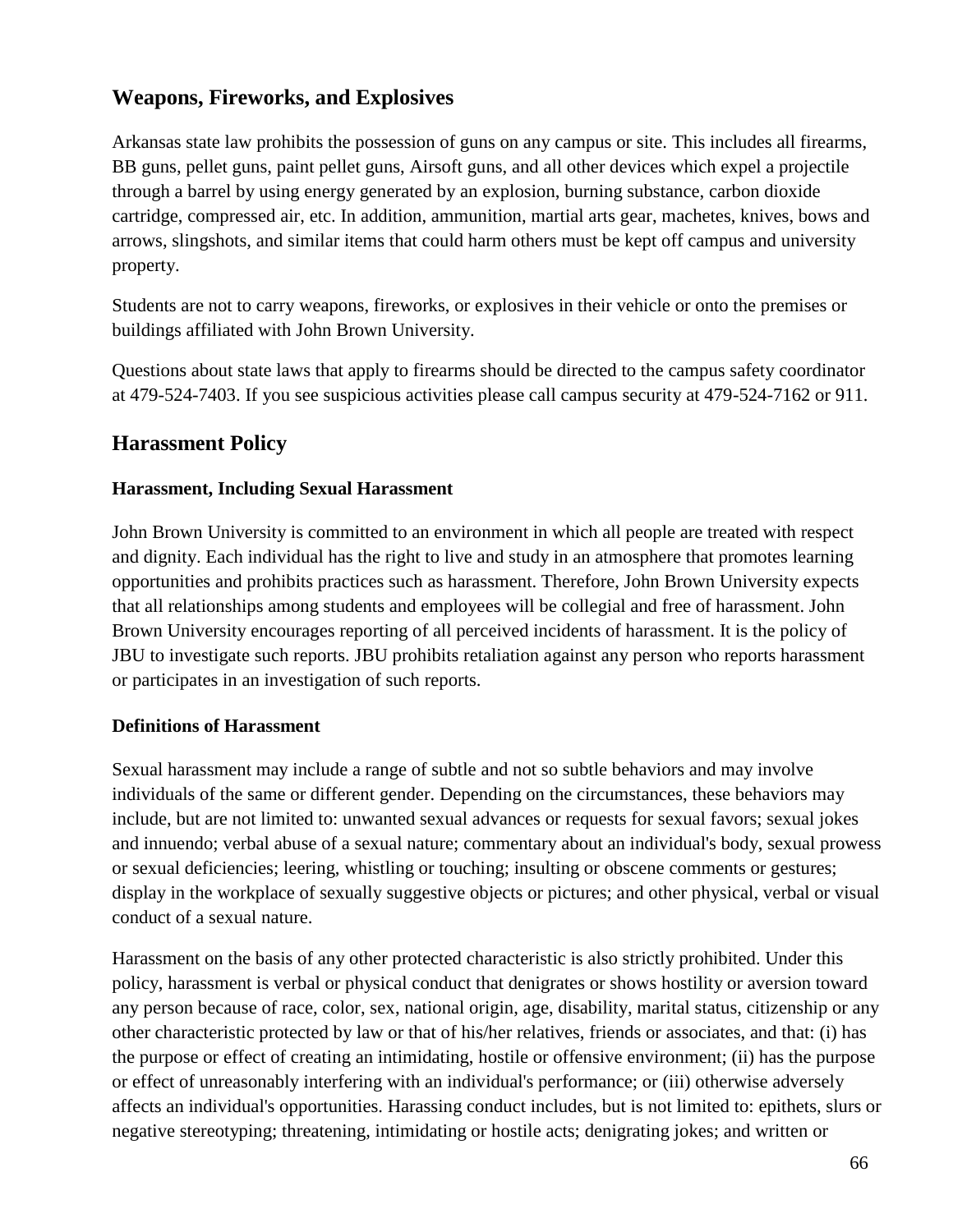graphic material that denigrates or shows hostility or aversion toward an individual or group and that is placed on walls or elsewhere on the campus or at outlying centers, or circulated in the workplace.

#### **Reporting an Incident of Harassment, Discrimination or Retaliation**

John Brown University encourages reporting of all perceived incidents of harassment or retaliation, regardless of the offender's identity or position. Students who believe that they have been the victim of such conduct should discuss their concerns with one of the University's Title IX Compliance Coordinators by email to [TitleIXCoordinator@jbu.edu,](mailto:TitleIXCoordinator@jbu.edu) or by phone to André Broquard 479.524.7229 or Amy Fisher 479.524.7128. (See complaint procedures below.)

In addition, JBU encourages students who believe they are being subjected to such conduct to advise the offender promptly that his or her behavior is unwelcome and request that it be discontinued. Often this action alone will resolve the problem. JBU recognizes, however, that an individual may prefer to pursue the matter through informal or formal complaint procedures.

#### **Informal Complaint Procedure**

If for any reason an individual does not wish to address the offender directly, or if such action does not successfully end the offensive conduct, the student should notify a University Title IX Compliance Coordinator by email to [TitleIXCoordinator@jbu.edu,](mailto:TitleIXCoordinator@jbu.edu) or by phone André Broquard 479.524.7229 or Amy Fisher 479.524.7128, who may, if the student requests, talk to the alleged offender on the student's behalf. In addition, there may be instances in which a student seeks only to discuss matters with one of the JBU designated representatives, and such discussion is encouraged.

A student reporting harassment or retaliation should be aware however that JBU may decide it is necessary to take action to address such conduct beyond an informal discussion. This decision will be discussed with the student. The best course of action in any case will depend on many factors and, therefore, the informal procedure will remain flexible. Moreover, the informal procedure is not a required first step for the reporting individual.

#### **Formal Complaint Procedure**

As noted above, students who believe they have been the victims of conduct prohibited by this policy statement or believe they have witnessed such conduct should discuss their concerns with one of the University's Title IX Compliance Coordinators by email to [TitleIXCoordinator@jbu.edu,](mailto:TitleIXCoordinator@jbu.edu) or by phone: André Broquard 479.524.7229 or Amy Fisher 479.524.7128.

John Brown University encourages the prompt reporting of complaints or concerns so that rapid and constructive action can be taken before relationships become irreparably strained. Therefore, while no fixed reporting period has been established, early reporting and intervention have proven to be the most effective method of resolving actual or perceived incidents of harassment.

Any reported allegations of harassment, discrimination or retaliation will be investigated promptly.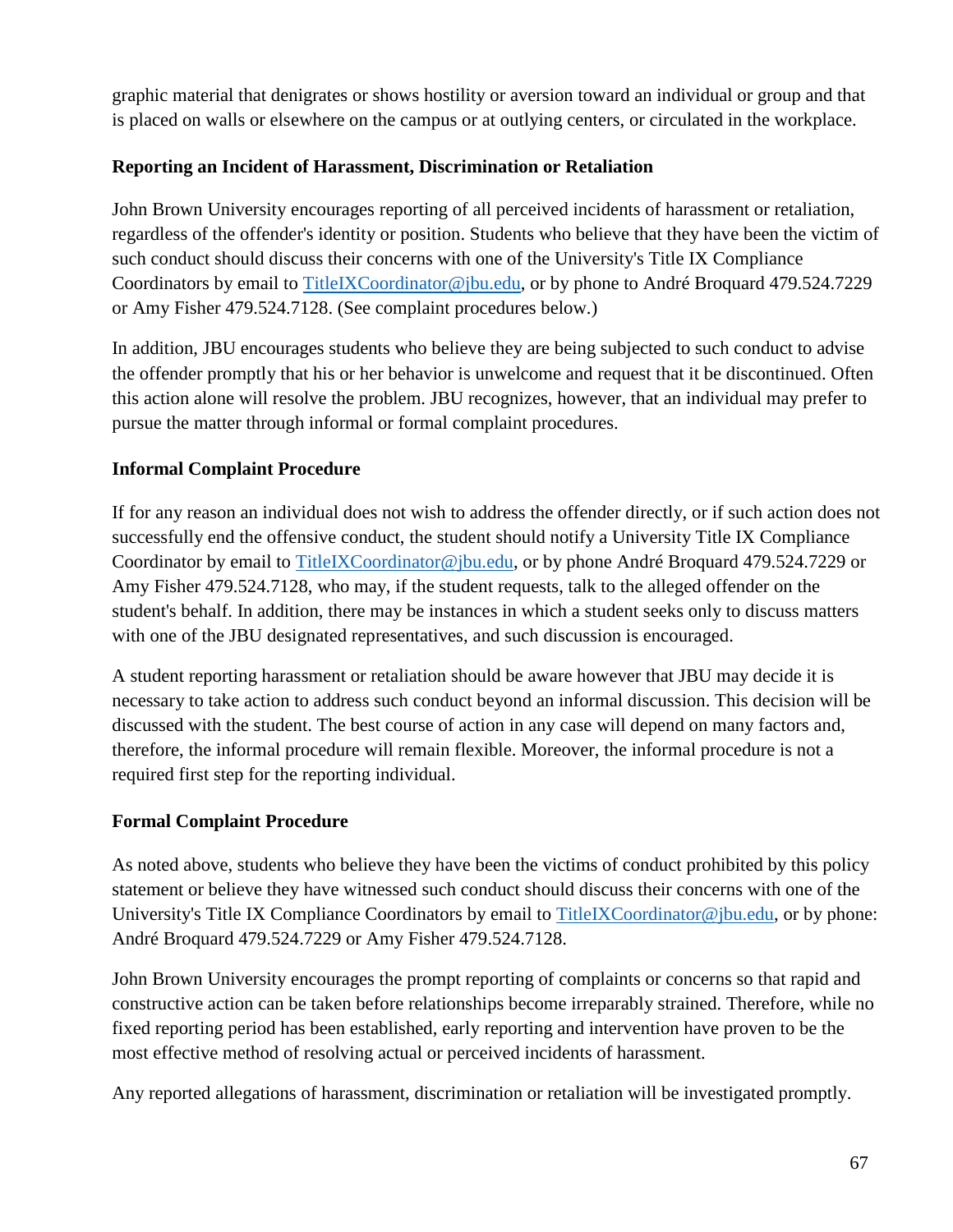The investigation may include individual interviews with the parties involved and, where necessary, with individuals who may have observed the alleged conduct or may have other relevant knowledge.

Confidentiality will be maintained throughout the investigatory process to the extent consistent with adequate investigation and appropriate corrective action.

Retaliation against a student for reporting harassment or discrimination or for participating in an investigation of a claim of harassment or discrimination is a serious violation of this policy and, like harassment itself, will be subject to disciplinary action. Acts of retaliation should be reported immediately and will be promptly investigated and addressed.

Misconduct constituting harassment, discrimination or retaliation will be dealt with appropriately.

Responsive action may include, for example, training, referral to counseling and/or disciplinary action such as warning, reprimand, housing reassignment, temporary suspension or dismissal, as JBU believes appropriate under the circumstances.

If a party to a complaint does not agree with its resolution, that party may appeal to the president of JBU. False and malicious complaints of harassment or retaliation as opposed to complaints, which, even if erroneous, are made in good faith, may be the subject of appropriate disciplinary action.

#### **Conclusion**

John Brown University has developed this policy to ensure that all its students can live and work in an environment free from harassment and retaliation. JBU will make every reasonable effort to ensure that all concerned are familiar with these policies and aware that any complaint in violation of such policies will be investigated and resolved appropriately.

Any student who has any questions or concerns about these policies should talk with one of the University's Title IX Compliance Coordinators who can be reached by email at [TitleIXCoordinator@jbu.edu,](mailto:TitleIXCoordinator@jbu.edu) or by phone: André Broquard 479.524.7229 or Amy Fisher 479.524.7128.

Finally, these policies should not, and may not, be used as a basis for excluding or separating students of a particular gender, or any other protected characteristic, from participating in academic and social activities or discussions. In other words, no one should make the mistake of engaging in exclusion in order to avoid allegations of harassment. The law and the policies of John Brown University prohibit disparate treatment on the basis of sex or any other protected characteristic, with regard to terms, conditions, privileges and perquisites of attendance. The prohibitions against harassment and retaliation are intended to complement and further those policies, not to form the basis of an exception to them.

# **AIDS Policy**

No plan or policy can deal adequately with the AIDS phenomenon; yet the presence of this lethal disease without remedy forces colleges, hospitals, businesses, and many other organizations to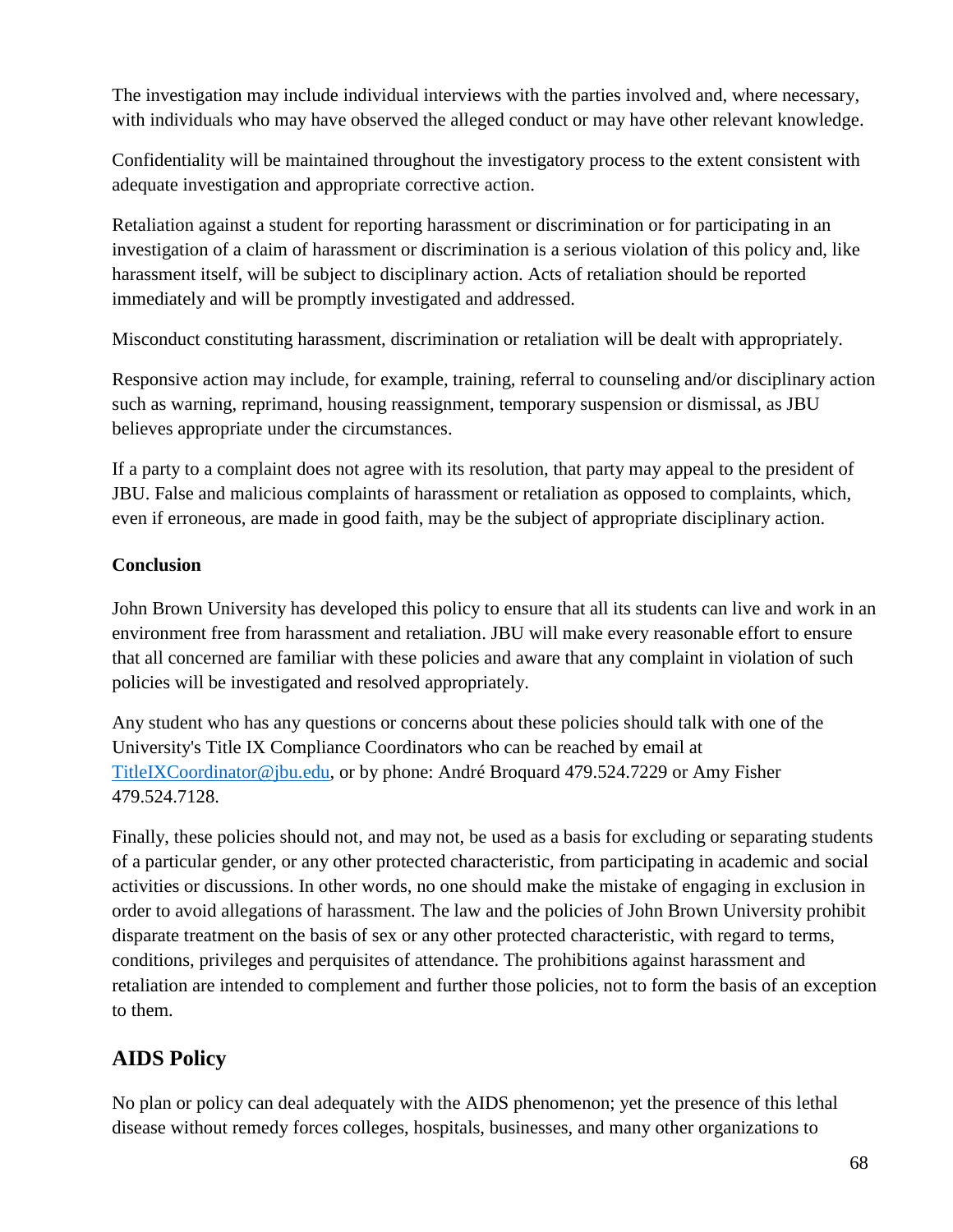articulate procedures. At best, the JBU plan reflects updated medical opinion, legal considerations, review of other policies, and documented experience with the impact of the disease. For John Brown University, the special concern is how AIDS fits into the Christian world view. As Christians, it is our desire to ". . . *bring every thought captive to the obedience of Christ."* (II Cor. 10:5b).

A descriptive document of the university's perspective on AIDS is available in the Student Development Office on the main campus.

The JBU policy shall be that a person with AIDS should be treated as any other with the exception of (1) consideration of the risk of infection to the person with AIDS or others, (2) the support necessary for the person with AIDS, and (3) the full cooperation of the person with AIDS in meeting guidelines for continued enrollment or employment.

The community standards of JBU may require discipline or employment of action for some due to the method of acquisition of AIDS, but people with AIDS will be viewed no differently than others who participate in similar actions.

**Nondiscrimination:** John Brown University will not exclude an individual from admission, employment, facilities usage, or activities solely on the basis of having AIDS. A person with AIDS may, however, be excluded from university functions based on medical determination of risk of infection to or from others. A short-term exclusion may be used when it is determined there is a need for additional medical diagnostic appraisal or a situation of such a serious and urgent nature that temporary exclusion of the infected person is in the best interest of all concerned.

**Education as Key:** Education is the primary method by which our university can deal with preventing and understanding AIDS. Concurrent with a campus AIDS policy is the need for an educational program that presents the community with current knowledge through diverse formats. A community that is aware of the truth about AIDS is better able to handle its reality in its members' lives. While the university's response in some cases may need to deal with the lifestyle expectation and standards set out in scripture, we also wish to respond to each individual person in Christian love and compassion. We must "... *bear each other's burdens"* and "*do good to all people"* (Gal 6:2, 10). We must "... *weep with those who weep*" with the compassion Christ had for those who were suffering (Luke 7:13; 10:33; 15:20).

**Confidentiality:** The rights of privacy and confidentiality will be maintained within the purview of those persons with direct administrative and health care responsibilities.

**Testing:** The university encourages students and employees who desire confidential AIDS testing to contact the Counseling Office. Pre- and post-AIDS counseling are also recommended. Students under disciplinary review for sexual intercourse and/or drug abuse may be asked to submit to a confidential blood test as a condition for continued enrollment.

**Responsibilities of Persons Infected with AIDS:** Persons with AIDS, ARC, or positive HTLV-III antibody test are required to (1) secure qualified medical care, (2) abstain from high-risk behavior, and (3) inform the university counselor of their situation.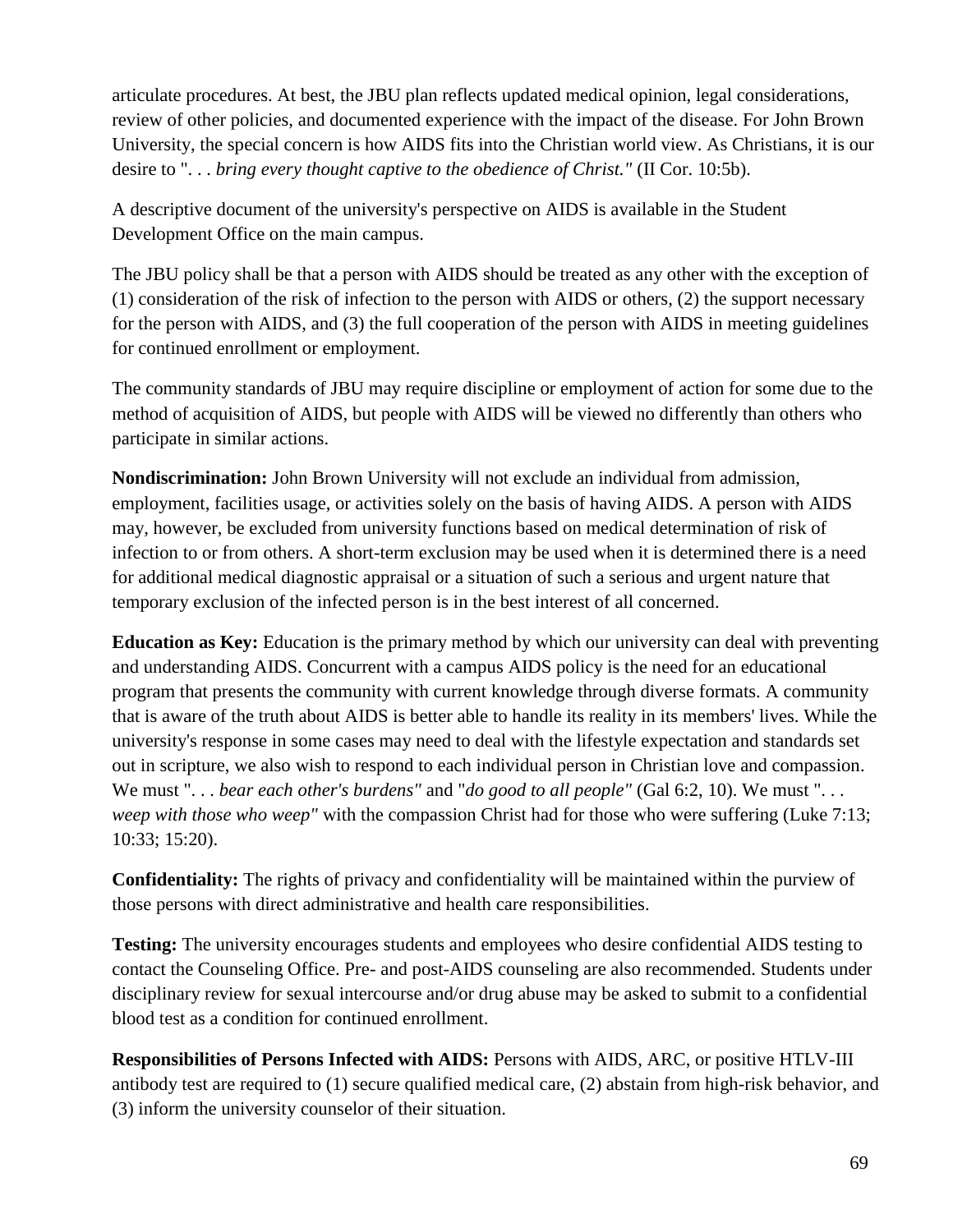**Federal and State Regulations:** JBU will comply with federal and state regulations and policies that protect the confidentiality of medical and educational records and with the requirements for timely reporting of test results or medical conditions to health authorities.

**Evaluation:** These policies will be reviewed regularly to seek to assure that they are based on the latest and most reliable medical information reasonably and generally available regarding management of AIDS cases. They may be modified at any time based on new findings and recommendations from medical and health agencies.

# **Guidelines for Use of Human Subjects in Testing**

To ensure the ethical treatment of human participants in research, John Brown University has instituted the Human Subjects Committee of the Institutional Review Board to evaluate and monitor research with human participants carried out by JBU faculty, staff, administration, and students. Research that collects responses from subjects regarding sensitive aspects of personal behavior (e.g., illegal conduct, drug use, sexual attitudes or behavior, use of alcohol, rape, incest, racial attitudes) must undergo either full or expedited review. Also, research that involves psychologically invasive procedures such as detailed personality inventories *must* undergo either full or expedited review. Research procedures that do not require review by the Human Subjects Committee are listed below.

## **Human Subjects Committee Exemptions**

**Primary research** survey procedures, interview procedures, or observation of public behavior are *exempt* from the review process in the following instances:

- Data are recorded so that subjects cannot be individually identified.
- There will be no disclosure of the human subjects' survey responses outside the research that could reasonably place the subjects at risk of criminal or civil liability or be damaging to the subjects' financial standing, employability, or reputation.
- The study is for taste and food quality evaluation or consumer acceptance.
- The procedures involve the public behavior of elected or appointed public officials or candidates for public office.

**Secondary sources** are *exempt* if publicly available or the secondary source information is recorded by the investigator in such a manner that subjects cannot be identified in any way.

## **Graduate and Online Undergraduate Degree Programs: Student Policy Statement**

The mission of John Brown University is to provide a Christ-centered education that prepares people to honor God and serve others by developing their intellectual, spiritual and professional lives. JBU encourages all of its students to live by Christian commitments as articulated in scripture, including, for example, practicing kindness, stewardship, fidelity in marriage, chastity in singleness, forgiveness,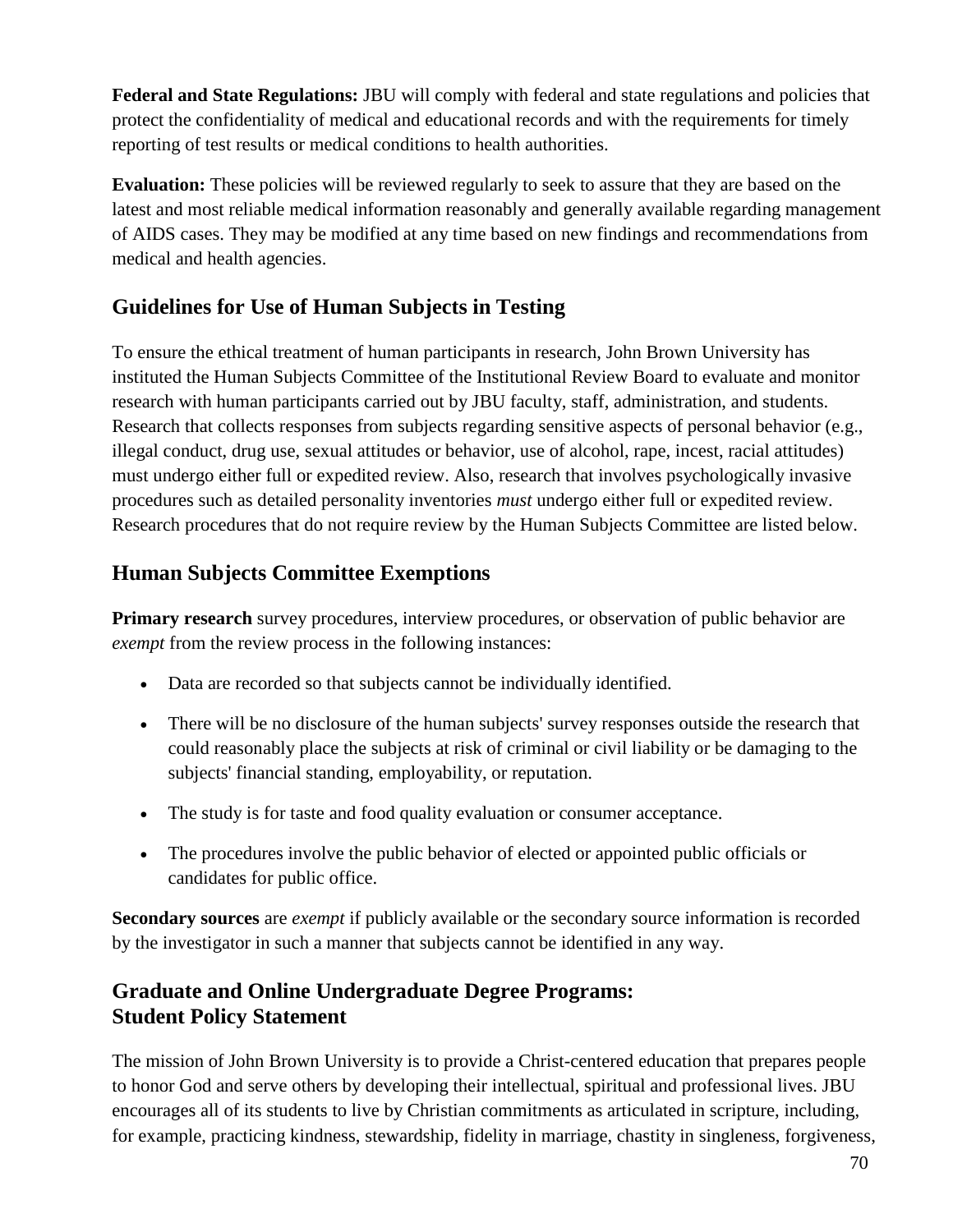reconciliation, justice, and self-control and refraining from dishonesty, obscene language, pornography, and abuse of alcohol and other substances. However, JBU also recognizes that students in its graduate or online degree programs are adults, and are, therefore, responsible for their own choices about moral behavior.

Accordingly, JBU requests from each student exclusively enrolled in graduate school or online undergraduate degree program a sympathetic appreciation of, if not adherence to, JBU's Christian commitments. JBU reserves the right to address persistent behavior or advocacy in conflict with these Christian commitments that unduly disrupts the learning of other members of the JBU community.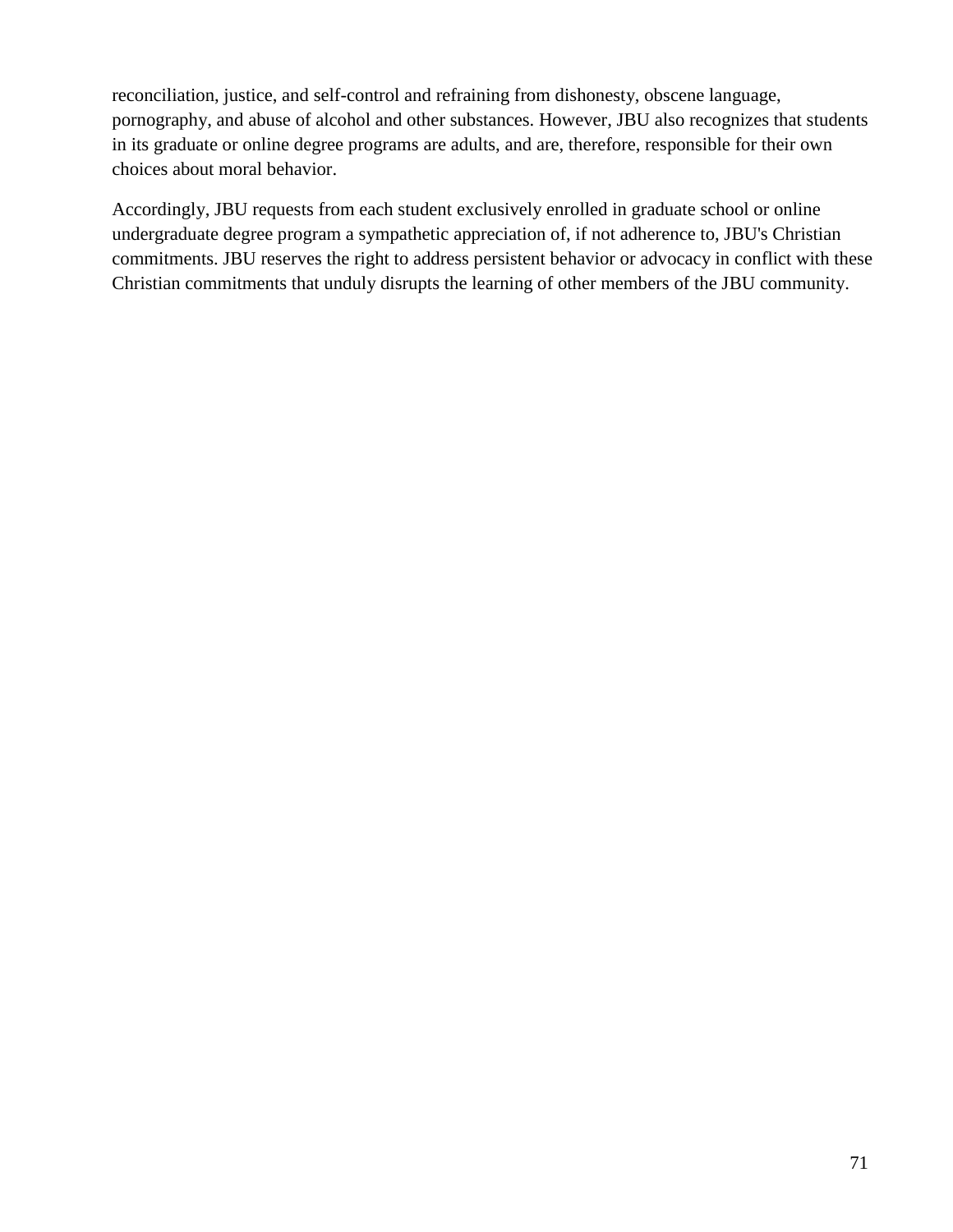# **Services and Resources**

# **Office of Academic Assistance & Student Support Services**

Students may contact the academic assistance coordinator for assistance in further developing their academic skills. This includes such areas as study skills, note-taking skills, time management, testtaking skills, and other skills that help students succeed academically. Study skills videos that help improve reading, writing, and math are available. The oordinator will help a student engage an individual tutor, if one is available, but payment is the responsibility of the student.

The Office of Academic Assistance on the Siloam Springs campus administers the CLEP and proctors tests for correspondence courses. For general information, fees, or to schedule an appointment at the Siloam Springs campus, call (479) 524-7471. The Rogers Center can be reached at (479) 631-4665.

## **Services for Students with Disabilities**

It is the goal of John Brown University that all enrolled students be given equal opportunity to succeed in their quest for a higher education that is based upon our "Christ Over All" philosophy and that integrates the educational principles of "Head, Heart, and Hand." In accordance with the Rehabilitation Act of 1973, the Americans with Disabilities Act of 1990, and the ADAA, John Brown University is committed to providing reasonable accommodations to students who are disabled.

The director of student support services works with students and instructors to arrange appropriate assistance in learning and physical access. Students having documented disabilities are encouraged to contact Jarrod Heathcote, Director, by email [jheathcote@jbu.edu,](mailto:jheathcote@jbu.edu) or by phone at (479) 524-7401.

# **Learning Resources**

[John Brown University Library](https://www.jbu.edu/Library/#gsc.tab=0) - the Arutunoff Learning Resource Center

[Information Technology Services](https://www.jbu.edu/technology-services/#gsc.tab=0)

# **Student Development Office**

## **Office of Christian Formation**

The Office of Christian Formation (OCF) exists to lead the JBU community to become more like Christ through discipleship, corporate worship, and outreach. Within OCF are two primary divisions related to JBU students: Chapel and Student Ministries. For information, call (479) 524-7213.

# **Chaplain**

The JBU Online Undergraduate Program chaplain serves JBU's adult learner population through pastoral presence and prayer. The chaplain writes a monthly devotion and receives and prays for any